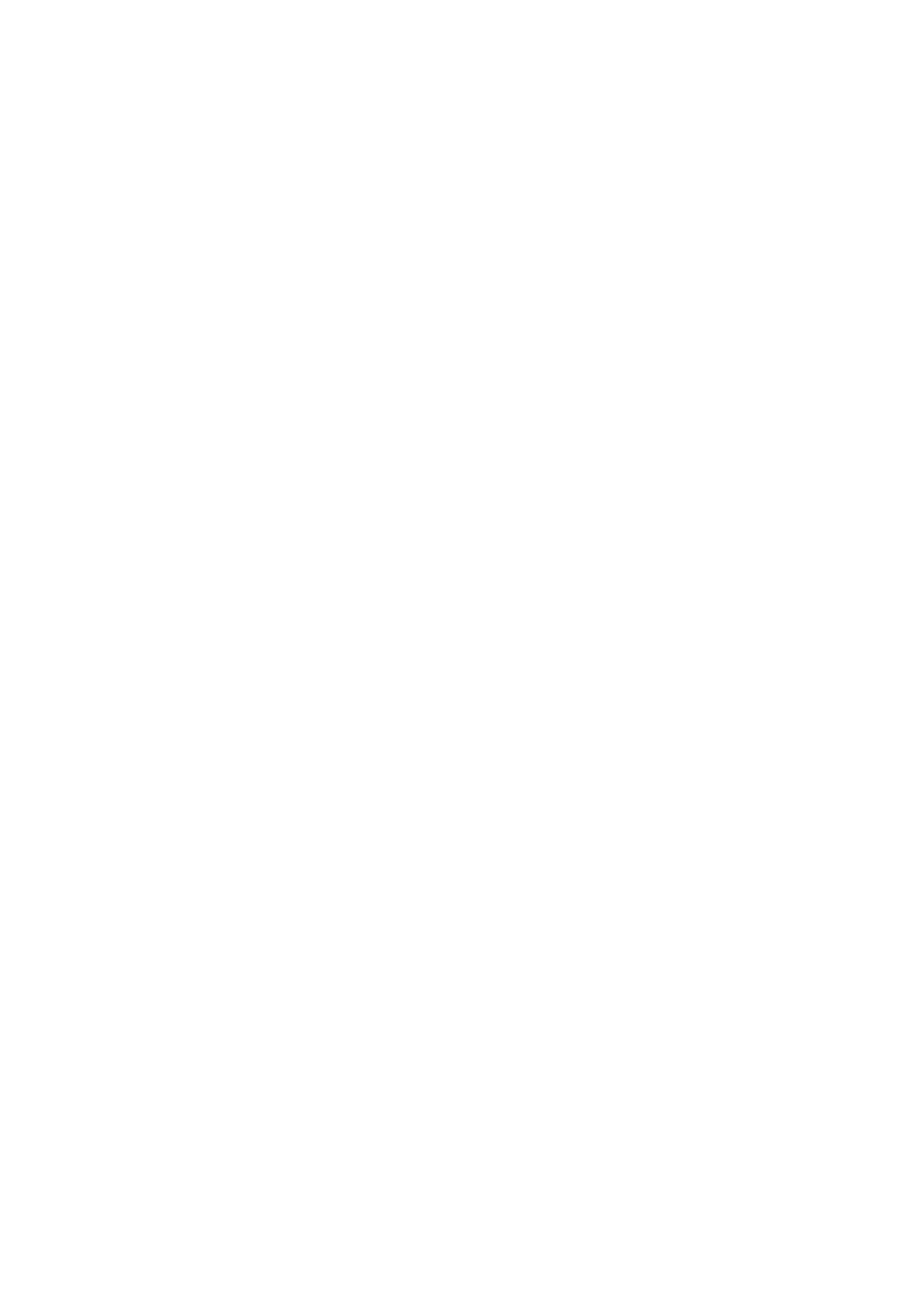

# House of Commons Communities and Local Government Committee

# **Housing associations and the Right to Buy**

# **Second Report of Session 2015–16**

*Report, together with formal minutes relating to the report*

*Ordered by the House of Commons to be printed 3 February 2016*

> **HC 370** Published on 10 February 2016 by authority of the House of Commons London: The Stationery Office Limited £0.00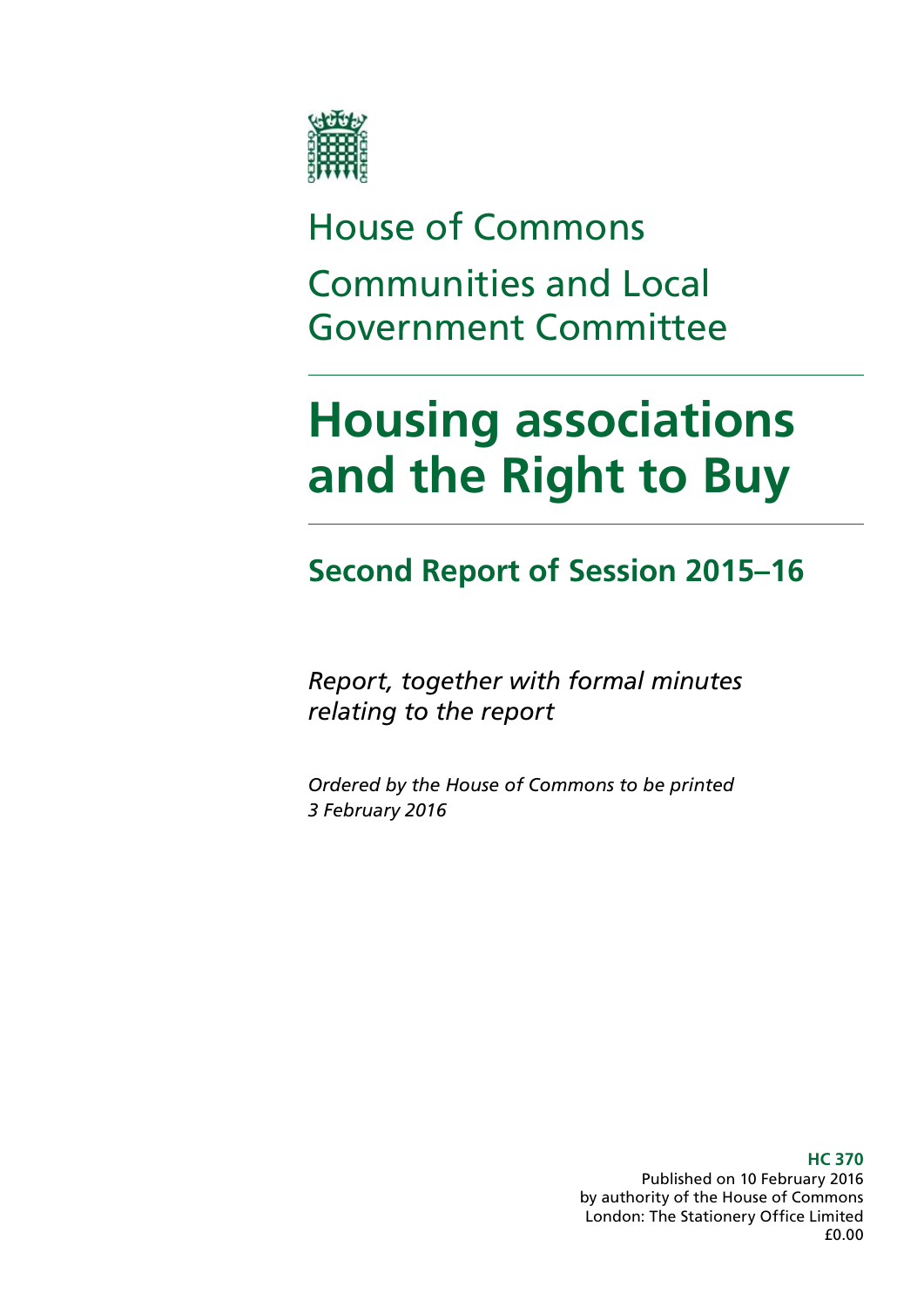#### **Communities and Local Government Committee**

The Communities and Local Government Committee is appointed by the House of Commons to examine the expenditure, administration, and policy of the Department for Communities and Local Government.

#### **Current membership**

[Mr Clive Betts](http://www.parliament.uk/biographies/commons/mr-clive-betts/394) *(Labour, Sheffield South East)* (Chair) [Bob Blackman](http://www.parliament.uk/biographies/commons/bob-blackman/4005) *(Conservative, Harrow East)* [Jo Cox](http://www.parliament.uk/biographies/commons/jo-cox/4375) *(Labour, Batley and Spen)* [Helen Hayes](http://www.parliament.uk/biographies/commons/helen-hayes/4510) *(Labour, Dulwich and West Norwood)* [Kevin Hollinrake](http://www.parliament.uk/biographies/commons/kevin-hollinrake/4474) *(Conservative, Thirsk and Malton)* [Liz Kendall](http://www.parliament.uk/biographies/commons/liz-kendall/4026) *(Labour, Leicester West)* [Julian Knight](http://www.parliament.uk/biographies/commons/julian-knight/4410) *(Conservative, Solihull)* [David Mackintosh](http://www.parliament.uk/biographies/commons/david-mackintosh/4431) *(Conservative, Northampton South)* [Mr Mark Prisk](http://www.parliament.uk/biographies/commons/mr-mark-prisk/1424) *(Conservative, Hertford and Stortford)* [Mary Robinson](http://www.parliament.uk/biographies/commons/mary-robinson/4406) *(Conservative, Cheadle)* [Alison Thewliss](http://www.parliament.uk/biographies/commons/alison-thewliss/4430) *(Scottish National Party, Glasgow Central)* [Angela Rayner](http://www.parliament.uk/biographies/commons/angela-rayner/4356) *(Labour, Ashton-under-Lyne) was also a member of the Committee during this inquiry*

#### **Powers**

The committee is one of the departmental select committees, the powers of which are set out in House of Commons Standing Orders, principally in SO No 152. These are available on the internet via [www.parliament.uk](file://hpap03f/DCCS_Rdf$/barberr/Documents/CLG%20Committee/2nd%20Report%20-%20The%20housing%20association%20sector%20and%20the%20Right%20to%20Buy/www.parliament.uk).

#### **Publication**

Committee reports are published on the Committee's website at [www.parliament.uk/clg](file://hpap03f/DCCS_Rdf$/barberr/Documents/CLG%20Committee/2nd%20Report%20-%20The%20housing%20association%20sector%20and%20the%20Right%20to%20Buy/www.parliament.uk/clg) and by The Stationery Office by Order of the House.

Evidence relating to this report is published on the [inquiry page](http://www.parliament.uk/business/committees/committees-a-z/commons-select/communities-and-local-government-committee/inquiries/parliament-2015/housing-association-sector-and-right-to-buy/) of the Committee's website.

#### **Committee staff**

The current staff of the Committee are Mark Etherton (Clerk), Helen Finlayson (Second Clerk), Craig Bowdery (Committee Specialist), Tamsin Maddock (Committee Specialist), Tony Catinella (Senior Committee Assistant), Eldon Gallagher (Committee Support Assistant) and Gary Calder (Media Officer).

#### **Contacts**

All correspondence should be addressed to the Clerk of the Communities and Local Government Committee, House of Commons, London SW1A 0AA. The telephone number for general enquiries is 020 7219 4972; the Committee's email address is [clgcom@parliament.uk.](mailto:clgcom@parliament.uk)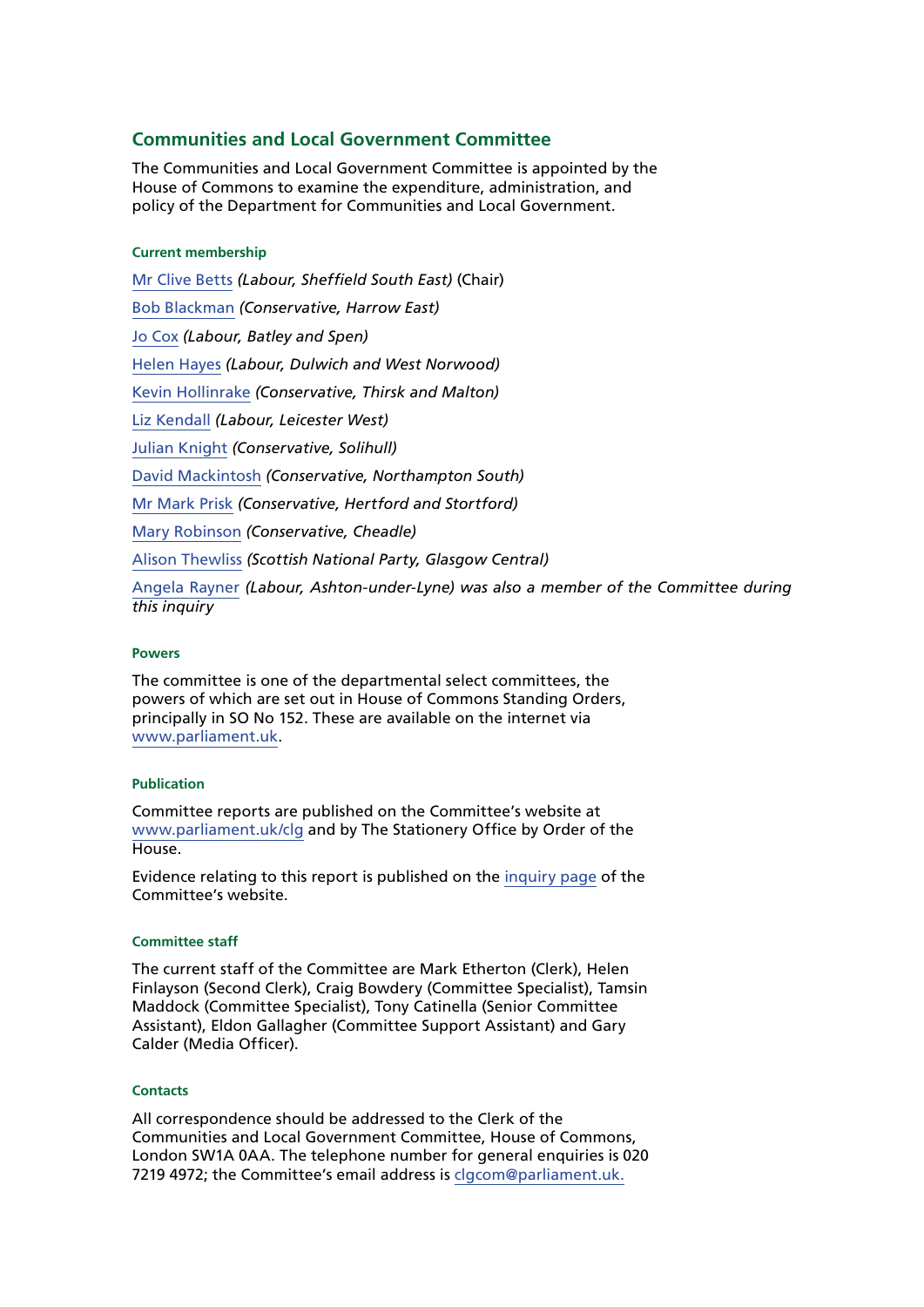### **Contents**

| <b>Summary</b> |                                                                      | 3  |
|----------------|----------------------------------------------------------------------|----|
| 1              | <b>Introduction</b>                                                  | 5  |
| 2              | The statutory Right to Buy                                           | 6  |
| 3              | <b>Background and the voluntary deal</b>                             | 8  |
| 4              | The Right to Buy                                                     | 12 |
|                | Compensation                                                         | 12 |
|                | Exemptions and the portable discount                                 | 13 |
|                | Geographical variances in impact                                     | 15 |
|                | Tenants' awareness of financial and maintenance responsibilities     | 15 |
|                | <b>RTB</b> fraud                                                     | 16 |
|                | <b>RTB</b> administration                                            | 17 |
|                | RTB homes in the private rented sector                               | 17 |
| 5              | <b>Council home sales</b>                                            | 19 |
|                | Defining 'high value'                                                | 19 |
|                | Local authorities' upfront payment to the Government                 | 20 |
|                | Selling homes to fund the policy and the income needed               | 21 |
|                | Replacing sold homes and land availability                           | 23 |
| 6              | <b>Building new homes</b>                                            | 25 |
|                | Replacing the sold RTB homes                                         | 25 |
|                | Capacity of the home-building industry                               | 26 |
|                | The tenure of new homes                                              | 27 |
|                | <b>Starter Homes</b>                                                 | 28 |
|                | The impact of Government policies on housing association development | 29 |
| 7              | The 1 per cent rent reduction                                        | 31 |
|                | The impact of the rent cut on lenders                                | 31 |
|                | The impact of the rent cut on services                               | 32 |
|                | Housing association efficiencies                                     | 33 |
|                | Supported housing and setting rents                                  | 34 |
| 8              | Pay to Stay                                                          | 36 |
|                | Thresholds                                                           | 36 |
|                | Voluntary pay to stay                                                | 36 |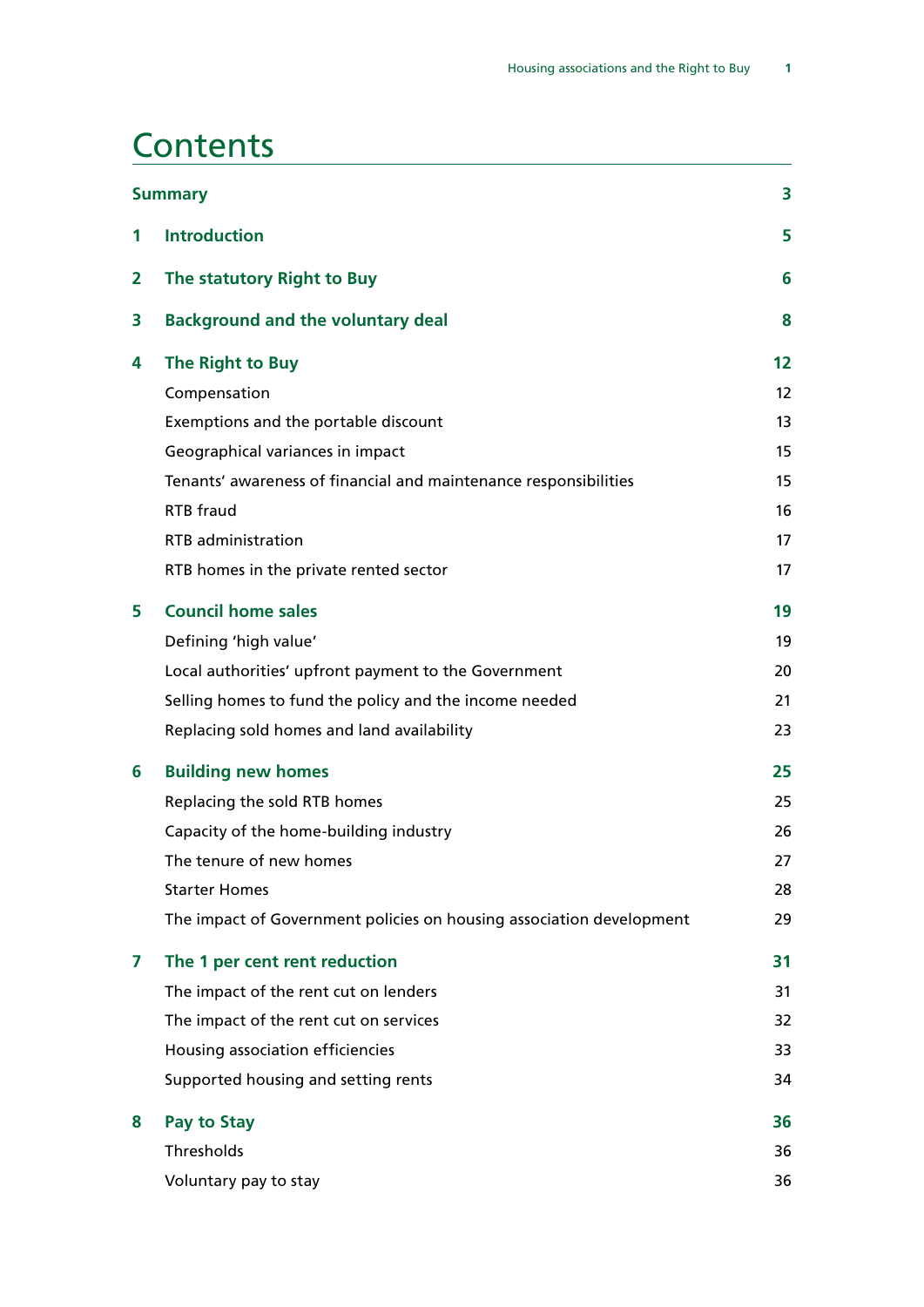| 9                                                                | The HCA and regulation                         | 38 |
|------------------------------------------------------------------|------------------------------------------------|----|
|                                                                  | The ONS reclassification and deregulation      | 38 |
|                                                                  | Lender confidence through regulation           | 38 |
|                                                                  | The regulatory framework                       | 39 |
|                                                                  | Monitoring the RTB                             | 39 |
|                                                                  | The HCA facilitating the delivery of new homes | 40 |
|                                                                  | 10 The future                                  | 41 |
|                                                                  | Lifetime tenancies                             | 41 |
|                                                                  | The housing association sector                 | 41 |
| <b>Conclusions and recommendations</b>                           |                                                |    |
| <b>Formal Minutes</b>                                            |                                                | 50 |
| <b>Witnesses</b>                                                 |                                                | 51 |
|                                                                  | <b>Published written evidence</b>              | 52 |
| List of Reports from the Committee during the current Parliament |                                                | 57 |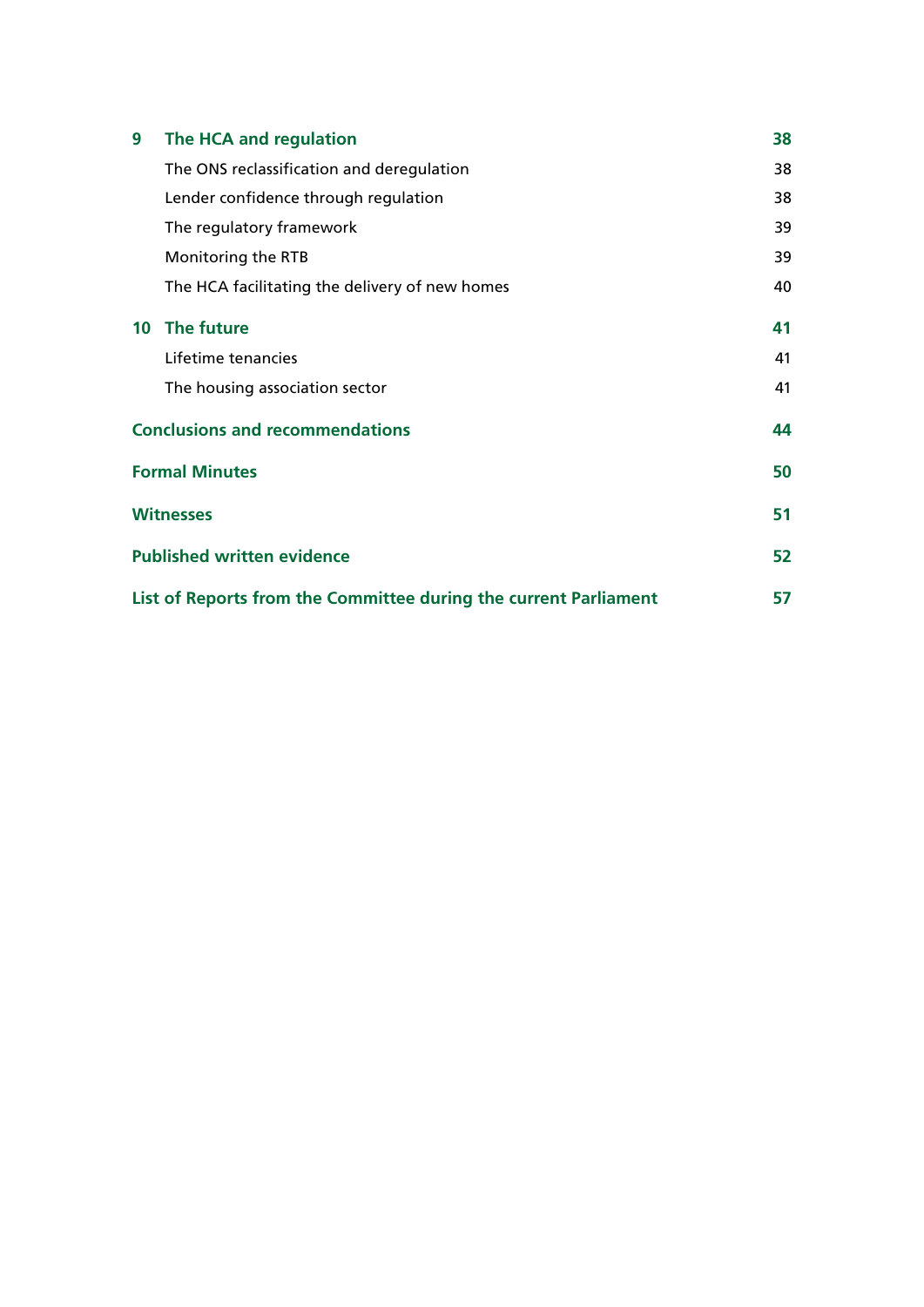### <span id="page-6-0"></span>Summary

Following the 2015 General Election, the Government announced that it was seeking to extend the Right to Buy to tenants of housing associations. This policy, alongside others such as the 1 per cent reduction in social rents and a 'pay to stay' model which would charge differential rents according to tenant income, was likely to have a significant impact on housing associations. We therefore wanted to explore how their work and the services they provide might change, and what the impact might be for the wider social housing sector and the provision of affordable homes.

Shortly after our investigations began, a deal to implement the extended Right to Buy on a voluntary basis was reached between the National Housing Federation and the Government. We recognise that the voluntary deal is a way of delivering a key policy from the Government's Manifesto whilst maintaining the independence of housing associations. However there remains much uncertainty in the wording of the agreement, for example regarding whether associations which voted against it are bound by its terms and the extent of the discretion to decline sales.

The extended Right to Buy is designed to increase home ownership and increase housing supply. We support these aspirations and the principle of giving people the opportunity to buy their own home. Despite this, we feel that there are unresolved issues and remain concerned that the Government's policies could have a detrimental effect on the provision of accessible and affordable housing across all tenures, particularly affordable rented. We are also concerned that the extended Right to Buy could hinder the provision of specialist and supported housing schemes. Maintaining and protecting the provision of affordable housing in rural areas is also an issue that we believe needs to be addressed in order to protect our rural communities. The terms of the voluntary agreement allow for portable discounts to be offered in place of certain properties, but it remains unclear how this would operate.

We found that large numbers of homes sold through the statutory Right to Buy for council tenants had in a relatively short space of time become rental properties in the private sector. The private rented sector is often more expensive than social housing and the quality of homes can be much lower. Selling social housing assets at a discount, only for them to become both more expensive and possibly of lower quality housing in the private rented sector is therefore a significant concern. We believe that measures to restrict homes sold through the Right to Buy ending up in the private rented sector need to be explored.

The Government proposes to fund the Right to Buy discounts for housing association tenants with the proceeds from the sale of high value council homes. However we believe that public policy should usually be funded by central Government, rather than through a levy on local authorities.

The definition of 'high value' has not yet been announced, and we feel that this is long overdue and should take account of individual local circumstances. Irrespective of the methodology, the robustness of the funding model is extremely questionable. We have not seen evidence that the Government has fully costed the proposals and we call on it to do so as a matter of urgency.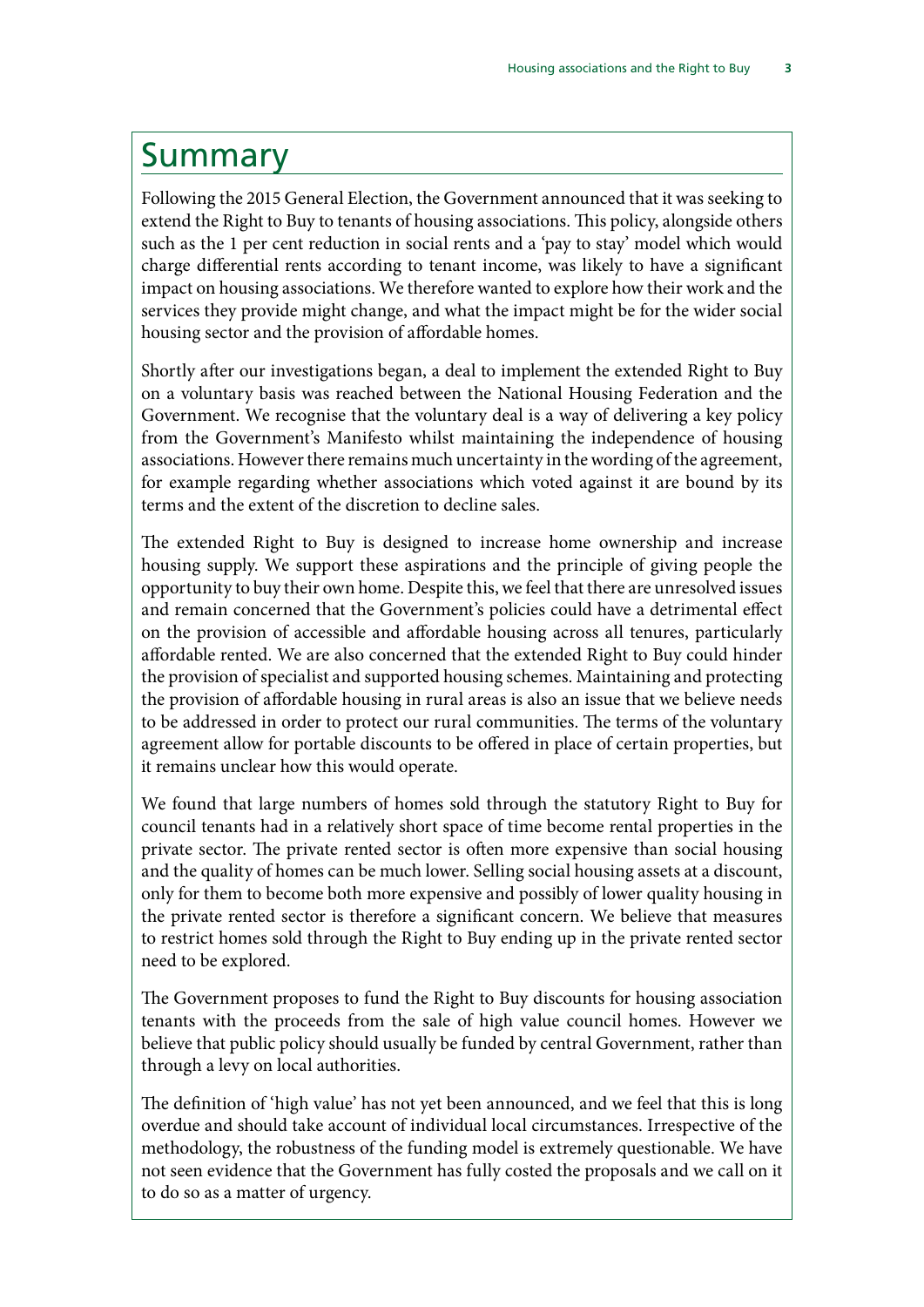The success of the extended Right to Buy will largely depend upon the homes sold being replaced and the housing supply maintained. We note the scale of the challenge of building more homes to meet demand, but seek more details from the Government of how it will meet its objective of at least a one-for-one replacement of the sold homes. In particular, factors such as the availability of land, the capacity of the building industry and the uncertainty of income from council home sales need to be addressed. We recognise the scale of the Government's policies regarding Starter Homes and the new legal duty on councils to ensure provision of 200,000 new Starter Homes across all reasonably sized sites, but it is important that homes for affordable rent are built where the need exists, particularly as Starter Homes can now count towards satisfying the affordable housing allocation in section 106 agreements.

Housing associations have also been required to adapt to the Government reducing social rents by 1 per cent a year for four years. We found that this reduction in their income is significant and could impact on the pastoral services provided, and could also impact on both housing associations' development capacity and the viability of supported housing schemes. The reduction has caused significant uncertainty in the sector. In the long term, housing associations should have the freedom to set their own rents.

We welcome the recent announcement that supported housing rents will be exempt from the 1 per cent reduction for a year while the Government reviews the situation.

We also considered the proposed 'pay to stay' policy and welcome the Government's announcement that this will be voluntary for housing associations. The suggested thresholds should be reviewed and we would support housing associations having local discretion, should they choose to adopt the policy.

It is clear that the housing association sector is undergoing a substantial change. We would encourage the Regulator to adopt a framework that is based on risk rather than factors such as size, and that recognises the sector's diversity. Regardless of how housing associations might change in future we believe that it is vital that they remain mindful of their social mission and philanthropic purpose.

The Government has ambitious plans to address the severe housing shortage and is seeking to do so by prioritising affordable home ownership. Nonetheless rented housing at full market rents and sub-market rents will continue to be essential to meet the needs of many in our society and should exist alongside other forms of housing.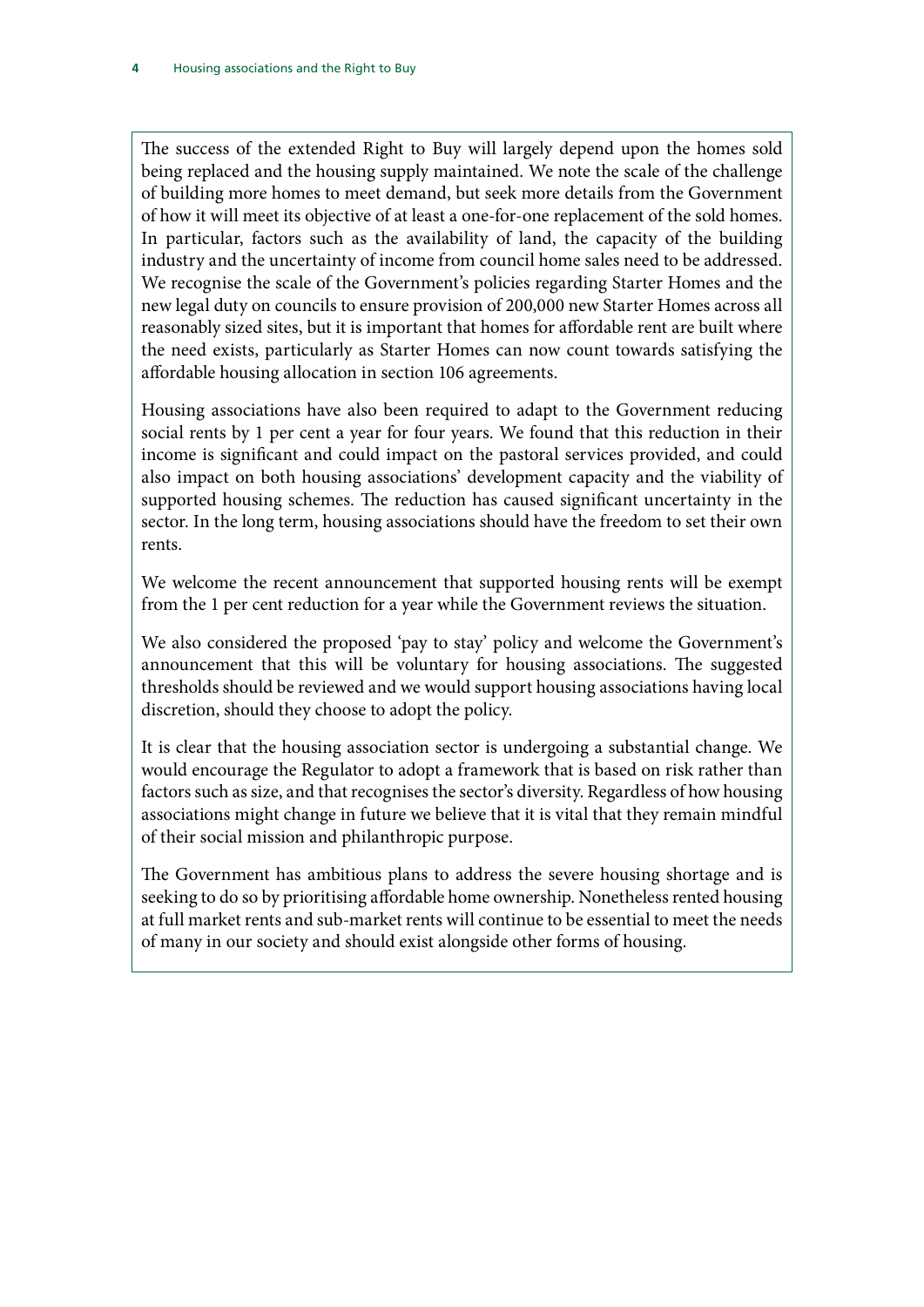# <span id="page-8-0"></span>**1** Introduction

1. Since 1980, tenants in council-owned homes have had the right to purchase their home at a discounted rate (the Right to Buy (RTB)). In 2015, the Conservative Party's Manifesto made a commitment to extend RTB to tenants of housing associations. In the Queen's Speech in May, the Government made a commitment to introduce legislation to "support home ownership and give housing association tenants the chance to own their own home".1 There are 1.3 million housing association tenants who will be able to purchase their home under the policy and the potential impact on housing associations is significant. Other Government proposals, such as a 1 per cent annual reduction in social rents for four years and a 'pay to stay' policy that would require higher earning tenants to pay an increased rent, would also change how housing associations work. We wanted to explore how housing associations, and the services they provide for their tenants, would be affected, as well as how the overall supply of affordable housing might change in the context of a severe national housing shortage and the difficulties that many people face in accessing stable housing. We were keen to find out whether the ability of housing associations to build and develop would be improved or harmed by the Government's proposals. We also wanted to explore how the policy would be funded. The Government had announced that high value council homes would be sold with the proceeds being used to fund the RTB discounts as well as replacement homes for those sold. We therefore investigated whether this funding model was sufficiently robust, and what effect it would have on overall social housing provision.

2. We launched our inquiry in July 2015. We invited written evidence from interested parties over the summer and received 176 written submissions, including many from housing associations concerned at the potential consequences of the proposals.

3. At the National Housing Federation's (NHF) conference on 24 September 2015, the Rt Hon Greg Clark MP, Secretary of State for Communities and Local Government, announced that an agreement had been reached with the NHF, the principal representative of the social housing sector. This agreement involved the extension of RTB to housing association tenants on a voluntary rather than a statutory basis.

4. Following the announcement of the proposed voluntary deal, housing associations were given a little over a week to vote for or against the proposals. Our oral evidence sessions therefore started at a time of uncertainty. Throughout our inquiry the Government's policies have been revised and amended as the enabling legislation, the Housing and Planning Bill, has progressed through the Commons. Our evidence sessions have therefore provided an opportunity for public discussion of issues of fundamental importance to the social housing sector.

5. We are extremely grateful to everyone who contributed to our inquiry. The level of interest in our inquiry reflects the significance and scale of the challenges in meeting housing demand in this country and we thank everyone for their contributions. Our investigations were supported by our specialist advisor, Professor Christine Whitehead from the London School of Economics, to whom we are especially grateful. We also commissioned research from Professor Ian Cole from Sheffield Hallam University on the operation and impact of the original Right to Buy, for which we thank Professor Cole and his colleagues.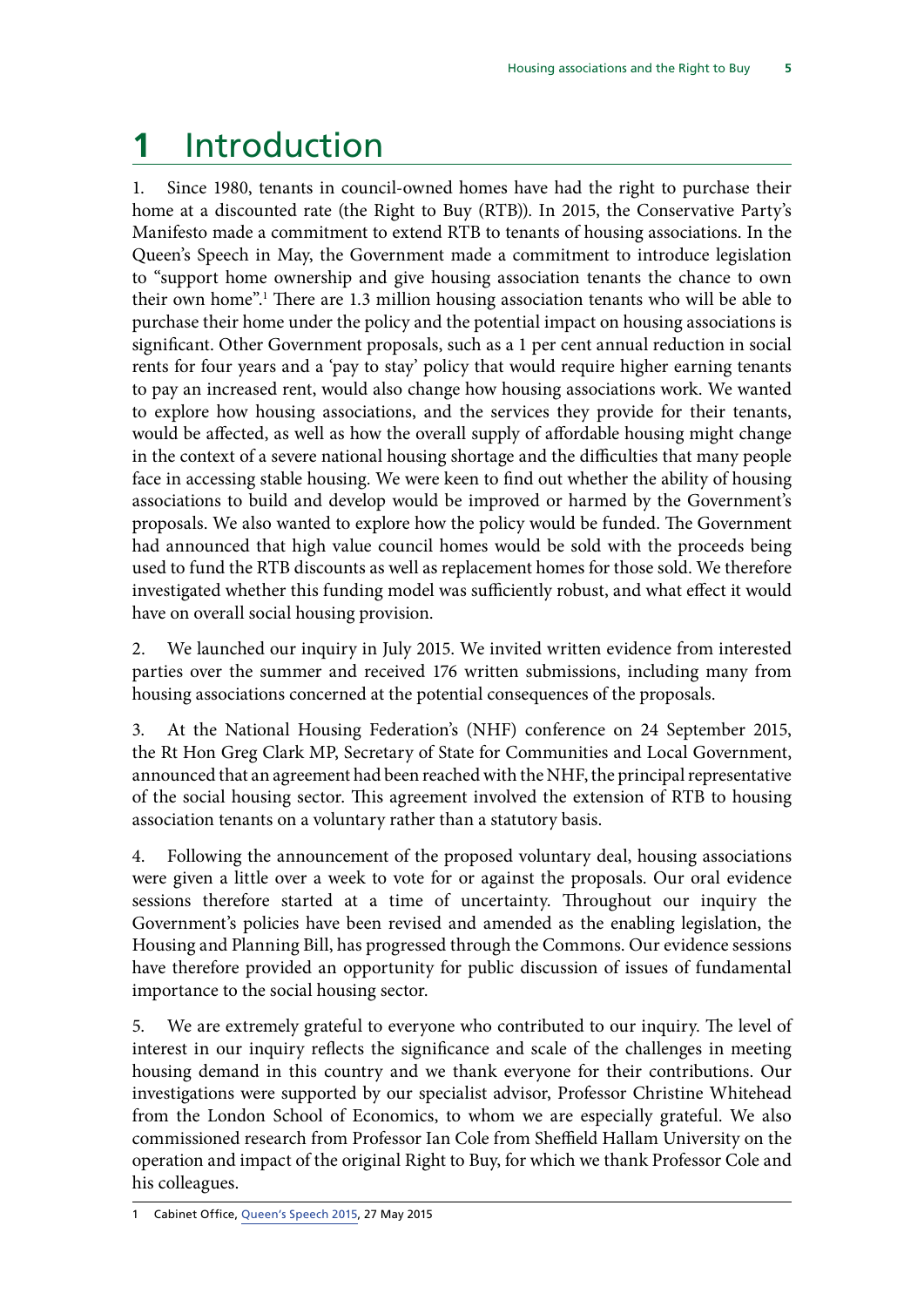# <span id="page-9-0"></span>**2** The statutory Right to Buy

6. The Right to Buy has existed for council tenants since 1980, and we wanted to understand its impact so that we could assess the effects of the extended RTB for housing association tenants. We therefore commissioned Professor Ian Cole and his colleagues at the Centre for Regional Economic and Social Research at Sheffield Hallam University to undertake a review of the literature and data available on the statutory RTB. Their findings are available on our website and are summarised below.

7. Between 1980/81 and 2013/14, 1.8 million properties were purchased in England through the RTB, generating capital receipts of around £45 billion up to 2010/11. The number of homes owned by councils fell considerably during this time, from 5.1 million in 1980 to 1.7 million in 2014. This was due to the RTB but also the transfer of stock from the local authority to the housing association sector through a process called Large Scale Voluntary Transfer (LSVT).

8. The rate of RTB sales varied between the different parts of the UK. In the first five years, the proportion of properties sold in the North of England lagged behind sales in the more prosperous South-East and South-West, but these differences then levelled off. In the early years of RTB, sales were higher in smaller, rural district councils and new towns and lower in larger, urban authorities. This gap closed a little when the higher discounts were introduced in the mid to late 1980s. RTB sales were highest in areas where owner occupation was already at high levels and where the initial stock of council housing was relatively small.

9. The type of households which exercise the RTB has changed over the 35 years that the policy has been operating at national level. In the first phase, a relatively high proportion of RTB purchasers were older, reflecting pent up demand and the larger discounts for longer term tenants. During the 1990s the most common household type was a two parent family with children at school. The incomes of RTB purchasers were generally below average and most purchasers were drawn from lower middle class or skilled working class backgrounds. Only a minority of RTB purchasers had incomes in the lowest quartile of the income distribution. Around one in eight households exercised the RTB with external funding support. This kind of financial assistance from families or other sources allowed some households with lower incomes (such as pensioners) to purchase their property. In some cases companies offered special deals to sitting tenants, especially those receiving Housing Benefit, to purchase outside the formal mortgage market.

10. The research also found that a considerable amount of the sold RTB stock has now been 'recycled' into the private rented sector. A study in 1995 found that former council houses were being priced some 10 per cent lower than owner-occupied properties of an equivalent size, age and type. While this often made them accessible to first-time buyers it also made them attractive to private landlords. A survey undertaken in 2003 found that 21 per cent of properties in Lambeth and 31 per cent in Camden bought under the RTB three years earlier were no longer owner-occupied. This figure was much lower outside inner London: 7 per cent in Birmingham, 6 per cent in Havering and 3 per cent in Leeds. The rate could also vary widely among estates in the same city, with less popular estates seeing a higher transfer to the private rented sector. A study of changing tenure in Birmingham between 1981 and 2001 found that the private rented sector had increased on the Ladywood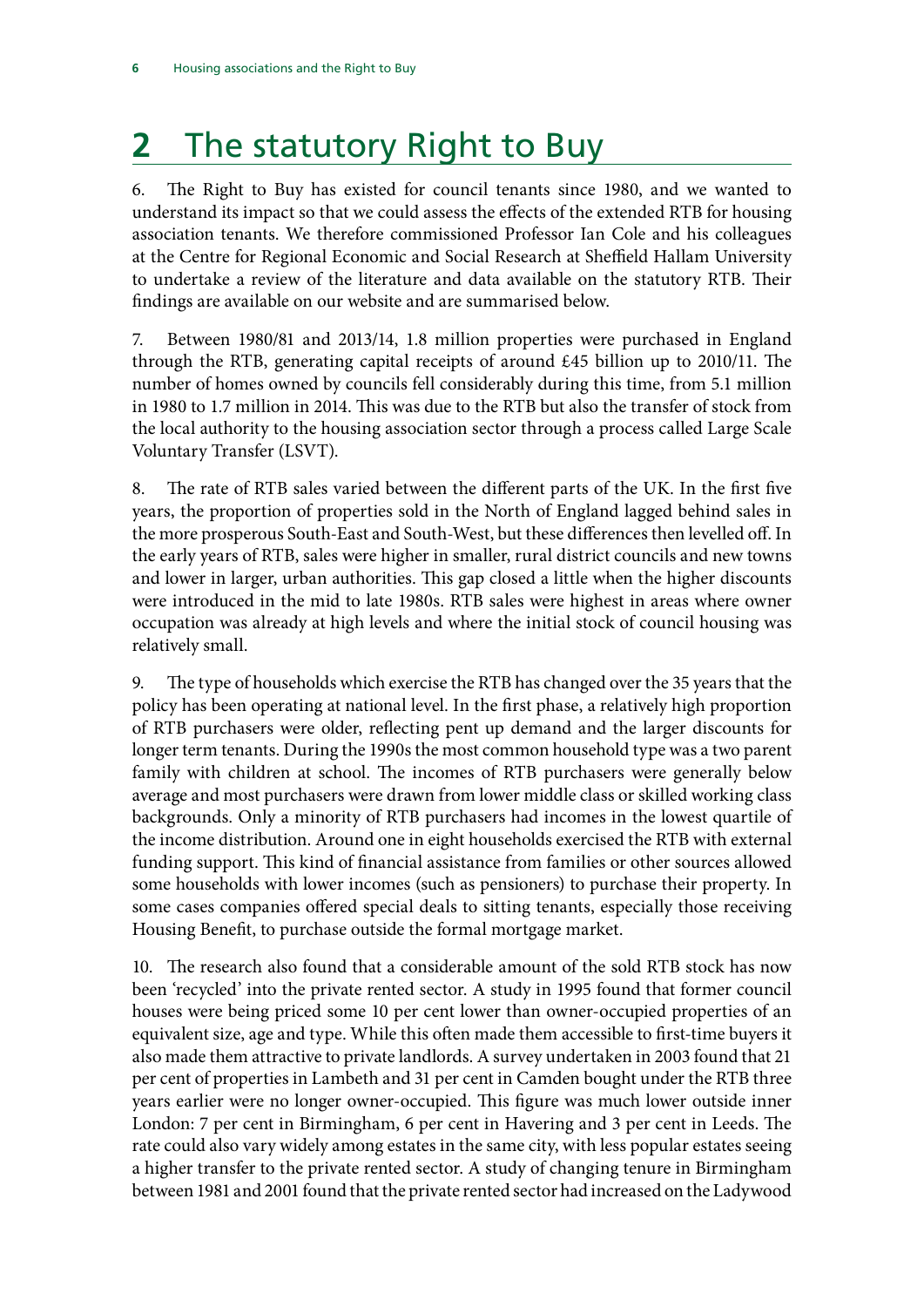estate by 43 per cent solely as the result of transfers from RTB property, compared to just 16 per cent on another estate, Falcon Wood. Evidence suggested that from 2011 onwards, the number of RTB homes that are now in the private rented sector has increased.

11. The research also found that average weekly Housing Benefit awards in the private rented sector are over £20 per week higher than in the social rented sector. This equates to over £1,000 per annum for each claim. The research also identified a study in Renfrewshire which found that 43 per cent of Housing Benefit claimants in the private rented sector were living in properties purchased under RTB. The authors calculated that in Renfrewshire alone, the higher cost of accommodation within private renting led to an additional cost of £3.2 million per annum compared to the equivalent within social renting.

12. RTB has contributed to a substantial shift in housing stock between different sectors, which—in the absence of countervailing new build programmes—has caused supply problems. In the short term there were no evident losers, as the same household continued to live in the same property. In the longer term, however, there is a shrinkage in the local supply of social housing and so in choice for social tenants.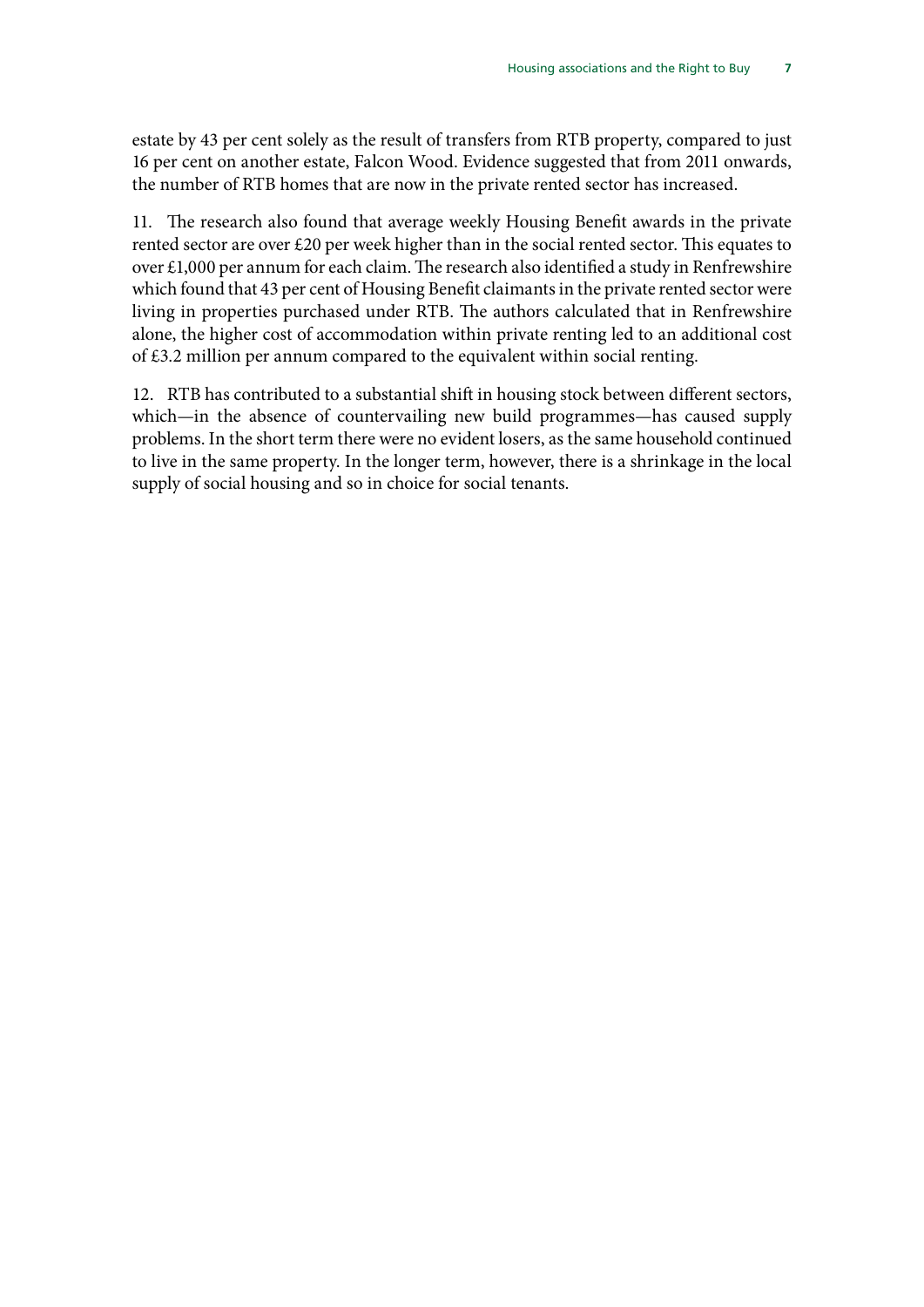# <span id="page-11-0"></span>**3** Background and the voluntary deal

13. The Government's commitment to extend the Right to Buy to housing associations was spelt out in its manifesto. However it was not universally welcomed. Some associations were in favour of extending the RTB, for example David Montague from L&Q Housing described to us the "great deal of overlap" between the objectives of his organisation and the Government's.<sup>2</sup> However other associations had concerns, as shown in the evidence from the Radian housing association which operates in southern England:

"Radian's experience of the RTB introduced in the 1980s was a significant loss of homes. The environment was more benign then for developing new homes, with higher grant levels and no rent regulation enabling the organisation to continue growing. If the level of sales in this iteration is similar it is likely the number of affordable rented homes we have available will decline in an area of high demand."3

14. The National Housing Federation (NHF) highlighted a number of issues that would need to be addressed in order to avoid undermining the supply of affordable housing. Among the issues it raised was the importance of independence for association boards and the ability to manage their own assets. The NHF also stressed the importance of ensuring that sold properties were replaced quickly, and argued that this would be far harder to achieve in some places, such as rural areas with land and planning restrictions and in communities where property values were either very high or very low.<sup>4</sup>

15. The NHF proposed the voluntary agreement in an attempt to avoid the proposal to legislate in the Housing and Planning Bill. The Federation worked with ministers to create an arrangement which it felt would preserve the independence of housing associations and give them the flexibility to make the deal work for their local areas. The Chief Executive, David Orr, explained:

"We have been opposed to the imposition of a statutory Right to Buy for housing associations and remain opposed to the imposition of a statutory Right to Buy for housing associations. The reason that we had the conversation with the Communities Secretary and others, and made the offer that we made and have now reached the agreement that we have reached, is because, as an organisation, we believe that it is absolutely fundamental that boards should be the primary decision makers in organisations, not Government. A statutory Right to Buy would have imposed an obligation on housing associations to sell assets that would have been determined by Government, rather than by the board of the organisation. A statutory Right to Buy would have required independent private social enterprises to do something whether or not they wanted to do it because the Government thought that they should do it. We think that is the wrong relationship between sector and state."5

<sup>2</sup> Q70 [David Montague]

<sup>3</sup> Radian Housing Association ([RTB 019\)](http://data.parliament.uk/writtenevidence/committeeevidence.svc/evidencedocument/communities-and-local-government-committee/the-housing-association-sector-and-the-right-to-buy/written/19616.html) para 1d

<sup>4</sup> National Housing Federation ([RTB 068\)](http://data.parliament.uk/writtenevidence/committeeevidence.svc/evidencedocument/communities-and-local-government-committee/the-housing-association-sector-and-the-right-to-buy/written/19949.html) paras 2.1-2.7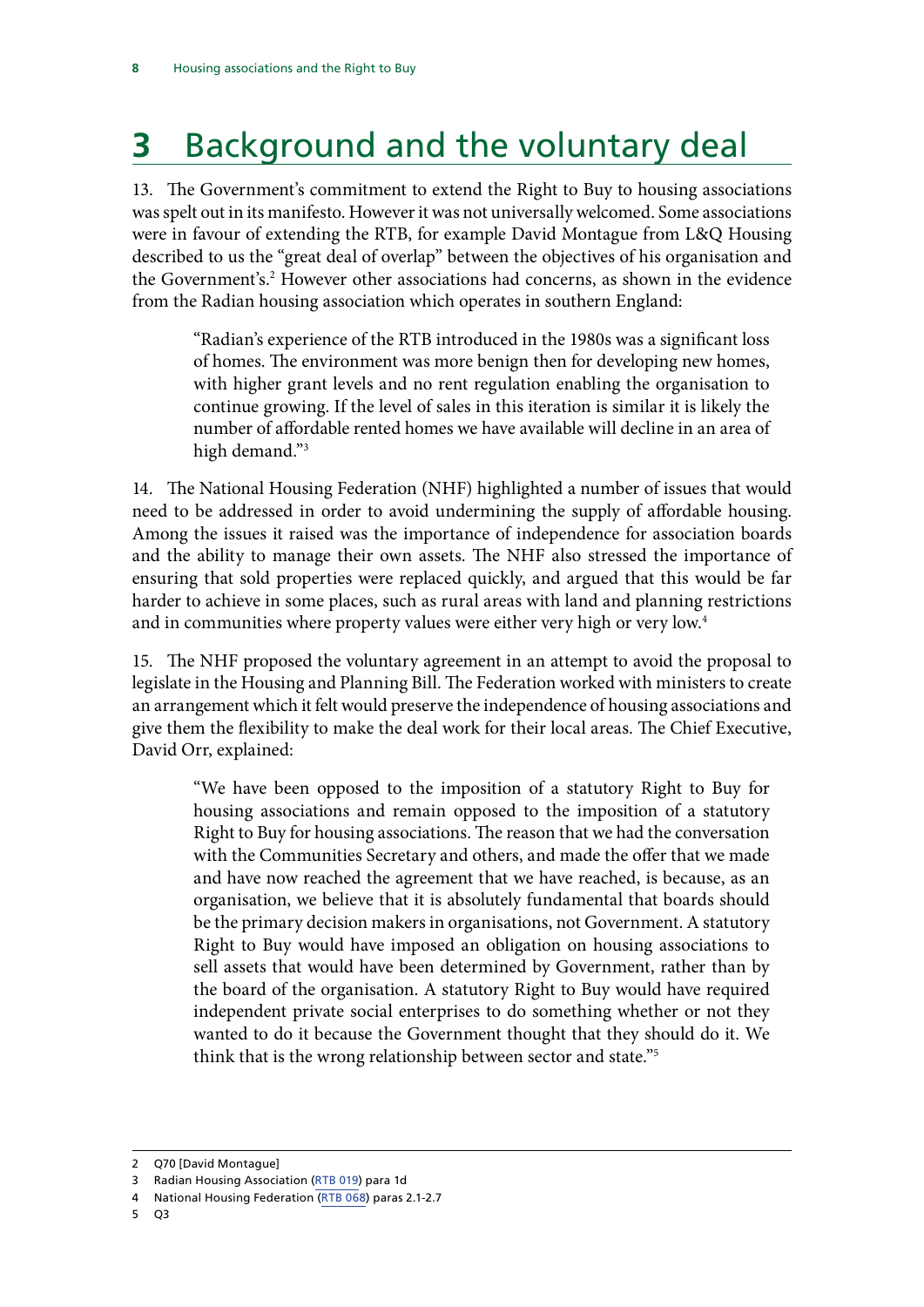16. **We believe that in the circumstances a voluntary agreement was the best way forward for both the Government and the NHF, and that this decision was taken in order to preserve the independence of housing associations, as explained by David Orr in his evidence.**

- 17. Key features of the voluntary agreement are:<sup>6</sup>
- The RTB will be extended to all housing association tenants<sup>7</sup> with discounts at the same level as the statutory RTB.
- All sales will be at open-market value and the Government will compensate the housing association for the full value of the discount.
- The presumption is that tenants will purchase the property in which they live. However housing associations will have the discretion not to sell the home under particular circumstances. These circumstances will be similar to, but not limited to, the exclusions under the existing Right to Buy and Right to Acquire, such as;
	- where the property in question is particularly difficult to replace (such as in certain rural areas);
	- if the property is integral to the operation of a service provided (such as sheltered accommodation); or
	- if the property was built with exclusively charitable funds.
- 18. Under the terms of the agreement a housing association's discretion is not clear-cut:

"In discussion with the Government, this offer includes some broad circumstances where a housing association could exercise discretion to decline a sale…This does not mean that a housing association would automatically decline to sell the particular property in these circumstances but these are examples of where the case to do so is likely to be clear. There may be other limited circumstances where it would be reasonable for a housing association to decline a sale "8

19. The default presumption is that sales would proceed, rather than that the circumstances listed above would be automatically exempt. The voluntary agreement contained no absolute or partial exemptions, only examples of possible scenarios when a sale might not proceed. It is unclear from the voluntary agreement whether individual housing associations will be able to create their own criteria for exemptions or to judge each sale on a case by case basis. The voluntary agreement did not address the issues caused in areas with very high property values or where there was limited land available for new development, although these might be included in the circumstances in which a housing association *might* be able to refuse a sale. Whilst the general principles are

<sup>6</sup> National Housing Federation, [An offer to extend Right to Buy discounts to housing association tenants](http://s3-eu-west-1.amazonaws.com/doc.housing.org.uk/Editorial/RTB/Fed_RTB_Offer.pdf), October 2015

<sup>7</sup> This would only apply to tenants living in a social or affordable rented home.

<sup>8</sup> National Housing Federation, [An offer to extend Right to Buy discounts to housing association tenants,](http://s3-eu-west-1.amazonaws.com/doc.housing.org.uk/Editorial/RTB/Fed_RTB_Offer.pdf) page 2, fifth bullet point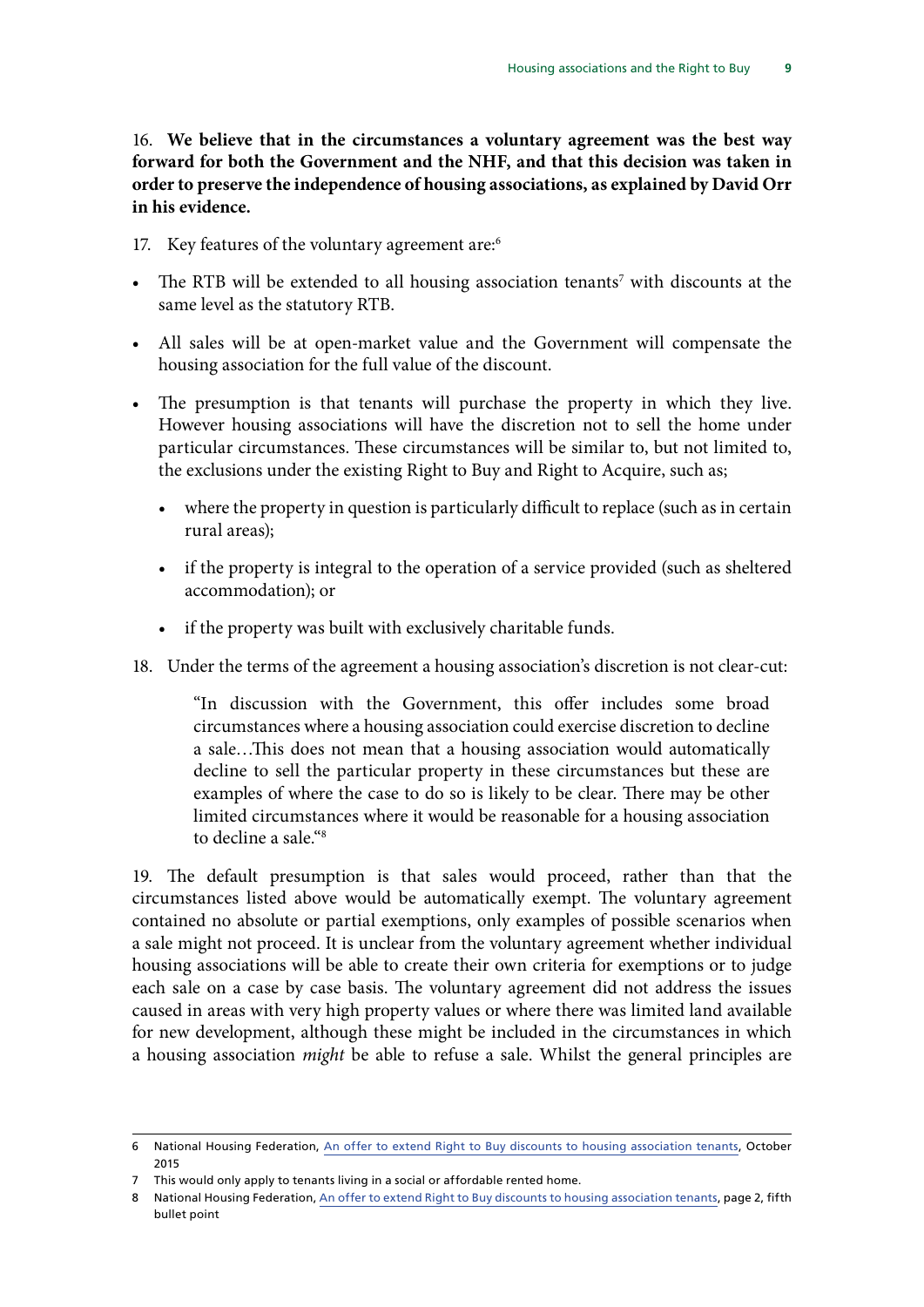understandable, there is a considerable lack of clarity on the detailed implementation. **It is important that all the provisions of the deal are spelt out, including the circumstances in which housing associations have the right not to sell, as detailed in the agreement.**

20. Other features of the deal are:

- Housing associations will be able to offer a portable discount to enable tenants to purchase an alternative property from either its or another association's stock.
- If a housing association chooses to exercise discretion and decline a sale, an alternative property will be offered to the tenant.
- If a tenant is unhappy with the alternative property offered, or with the time taken to process a sale, they will be allowed to appeal to the Regulator to arbitrate.
- Measures will be put in place by the Government to ensure that the cost of the sales does not exceed the income from the sale of high value council homes.
- 21. The agreement also covers the replacement of homes sold under the extended RTB:
- Housing associations will reinvest the receipts from sales in the delivery of new housing supply.
- All properties sold under the extended RTB will be replaced on the basis of at least one-for-one. New homes must be delivered within three years, but the target will be two years.
- The Government will pay full compensation for RTB discounts direct to housing associations. 70 per cent will be paid on completion of the sale and the remaining 30 per cent when there is evidence of a start on site or acquisition.
- Housing associations will have flexibility over the type, tenure and location of replacement homes, in order to use receipts to respond to market pressures and local housing need. They can replace the sold homes with Starter Homes, shared ownership or other part buy and part rent models.

22. The voluntary deal also included a commitment from the Government to review the regulatory burden on housing associations and to reform the disposal and asset management regimes to smooth delivery of the policy.

23. In order to meet Parliamentary timelines and the publication of the Housing and Planning Bill, housing associations were given only a little over a week to tell the NHF whether or not they supported the voluntary agreement as an alternative to statutory enforcement of RTB. *Inside Housing* reported the outcome of the votes as 323 housing associations backing the proposals, 37 voting against, and 11 associations formally abstaining; 213 did not reply. The ballot was secret, and the NHF did not release details of how individual associations voted. However, the NHF did announce that the 323 members who voted in favour of the voluntary agreement owned a total of 2.26m homes, which represented 93 per cent of the total housing association stock.<sup>9</sup>

<sup>9</sup> ['RTB deal vote result announced'](http://www.insidehousing.co.uk/policy/right-to-buy/rtb-deal-vote-result-announced/7012094.article), Inside Housing, 3rd October 2015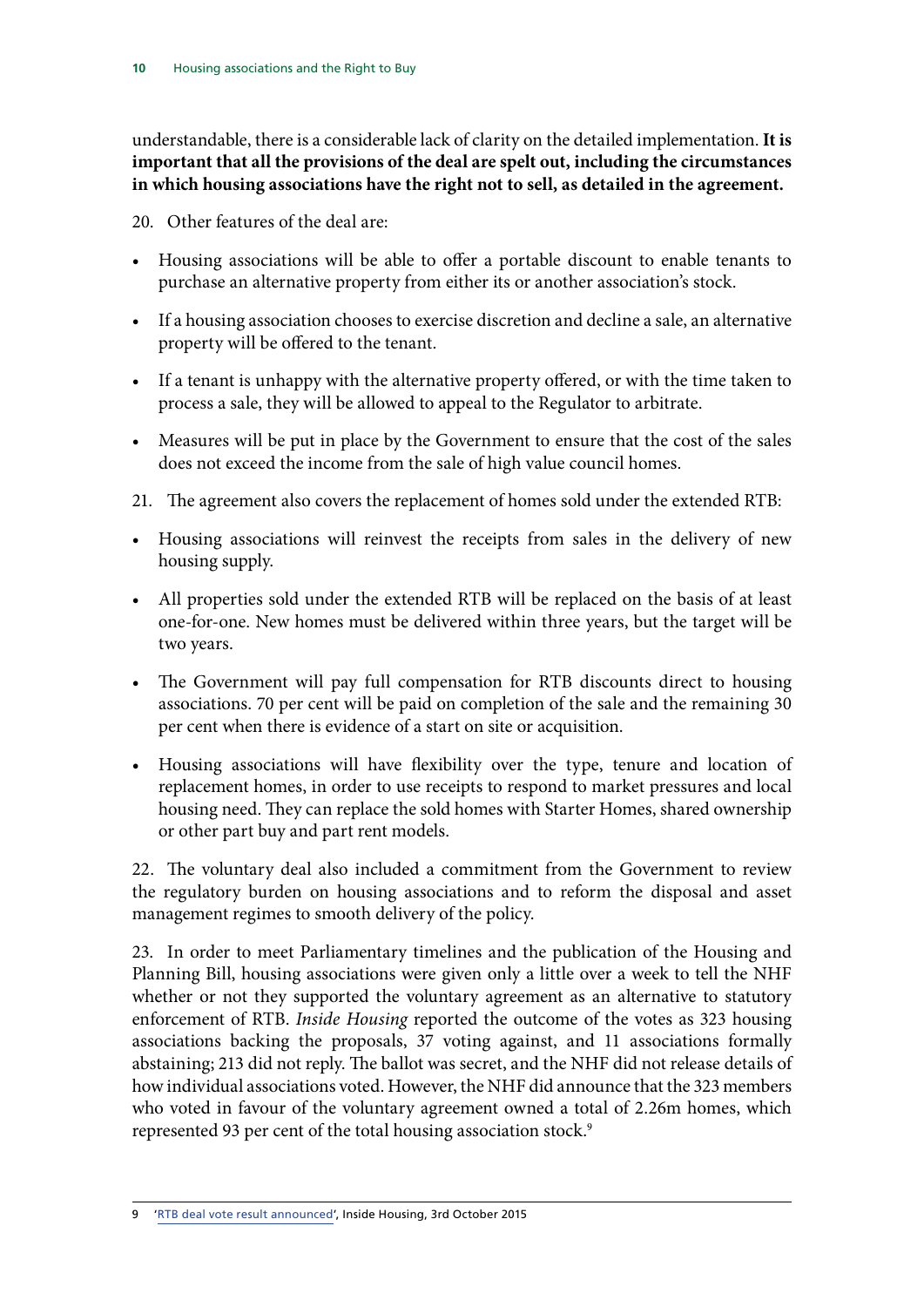24. The voluntary agreement was proposed by the NHF and the Government agreed to it on the basis that it had support from the whole housing association sector. Those associations which voted against the agreement may therefore be expected to comply by its terms, but this has not been stated explicitly. It remains uncertain therefore how the voluntary agreement will be enforced for the 261 associations which did not vote in favour of it.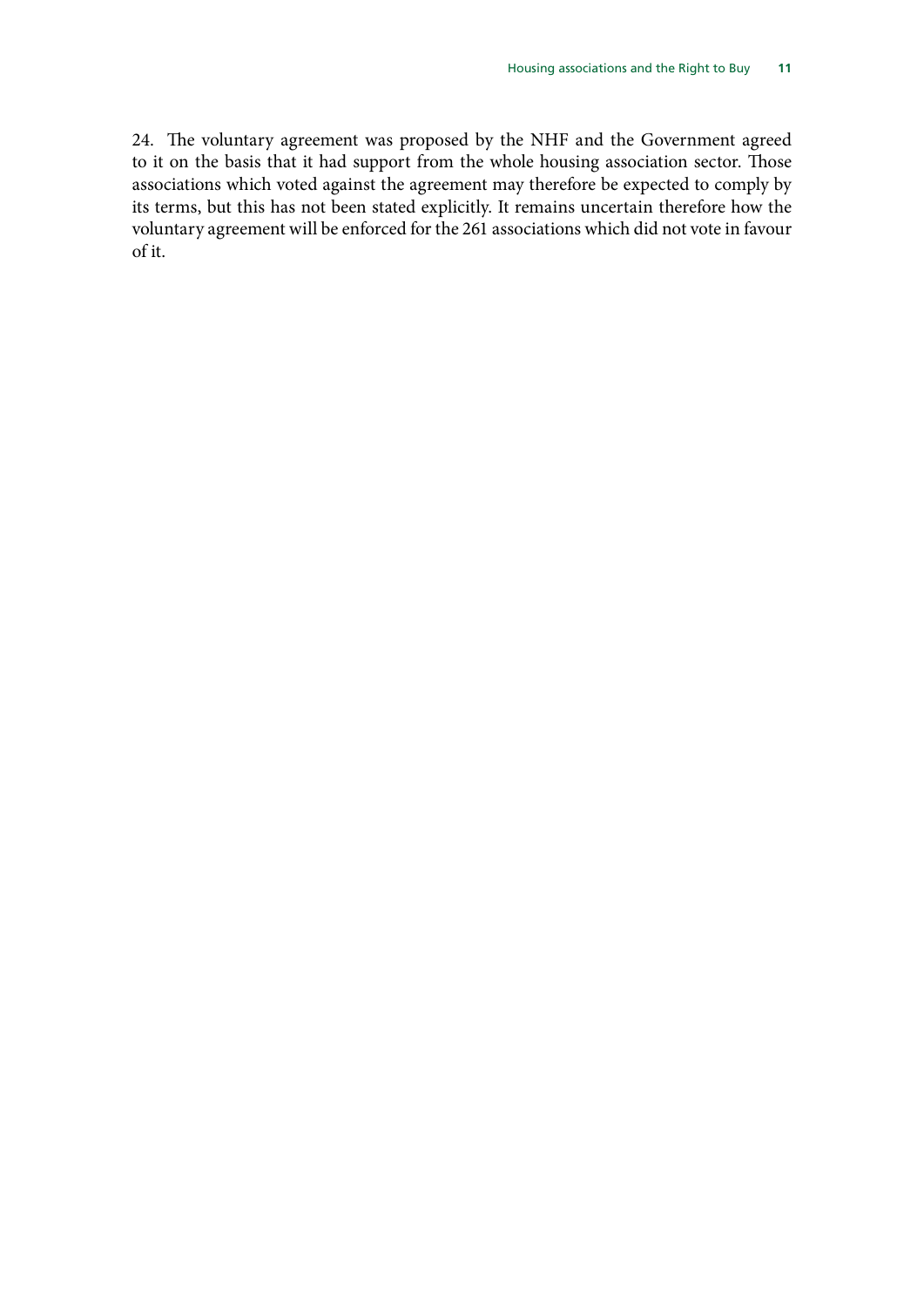# <span id="page-15-0"></span>**4** The Right to Buy

25. The extension of the Right to Buy to housing association tenants is a priority policy for the Government and was included in the Conservative Party's manifesto for the 2015 election. The merits of the policy have been debated during the passage of the Housing and Planning Bill and we will not repeat the arguments. **We support an increase in home ownership and the principle of giving tenants the right to own their own home, provided that the homes sold under the Right to Buy are replaced on a one-for-one basis and housing continues to be delivered across all tenures to meet the country's housing needs. We also want the concerns identified in the research we commissioned to be addressed.**

### **Compensation**

26. The Housing and Planning Bill, which had its First Reading on 13 October 2015, contained provisions to give effect to the voluntary agreement. However some uncertainty remained since the Bill provided that "The Secretary of State may make grants to private registered providers in respect of Right to Buy discounts" and that these grants "may be made on any terms and conditions the Secretary of State considers appropriate."10 This did not entirely reflect the agreement published by the NHF, which stated that housing associations would receive compensation for the full amount of the RTB discount and with only the agreed terms and conditions attached. When we asked about the wording of the legislation, Mr Orr explained "If there is full compensation, then the sales will happen and the agreement holds. If there is not full compensation and, for whatever reason, the Government change their mind about doing that, then the agreement will fall."<sup>11</sup> Brandon Lewis MP, Minister of State for Housing and Planning, assured us that the Government is "determined to make sure we deliver that extension of Right to Buy, and that means we need to deliver on our side of the bargain, which is making sure those housing associations do get the full value and full compensation for the discount on those homes."12

27. Given that the Government has made a public commitment to reimbursing housing associations the full amount of the RTB discount, the language of the Housing and Planning Bill could be clearer. If housing associations do not receive the full amount of discount given to the tenant, then their ability to build new homes will be severely compromised, and their status as independent organisations undermined as the agreement would not be upheld. Tony Stacey, Chief Executive of South Yorkshire Housing Association, described for us the challenges his organisation would face when replacing a sold property. South Yorkshire's average new build cost is around £125,000, while the average value of their stock is £80,000.13 If South Yorkshire and other housing associations are to build at least one new property for every home sold through the extended RTB, then at the very least they should recover the full value of the home sold. The voluntary deal offers housing associations flexibility in how they replenish the housing supply following a sale, but this flexibility would be undermined if the public commitment to full reimbursement were reneged upon. The Minister argued that the language used in the Bill was normal

12 Q285

<sup>10</sup> [Housing and Planning Bill,](http://www.publications.parliament.uk/pa/bills/cbill/2015-2016/0075/16075.pdf) Clause 62 [Bill 75 (2015-16)]. All citations of the Bill are of the text agreed by the Commons at Third Reading on 12 January 2016.

<sup>11</sup> Q8

<sup>13</sup> Q57 [Tony Stacey]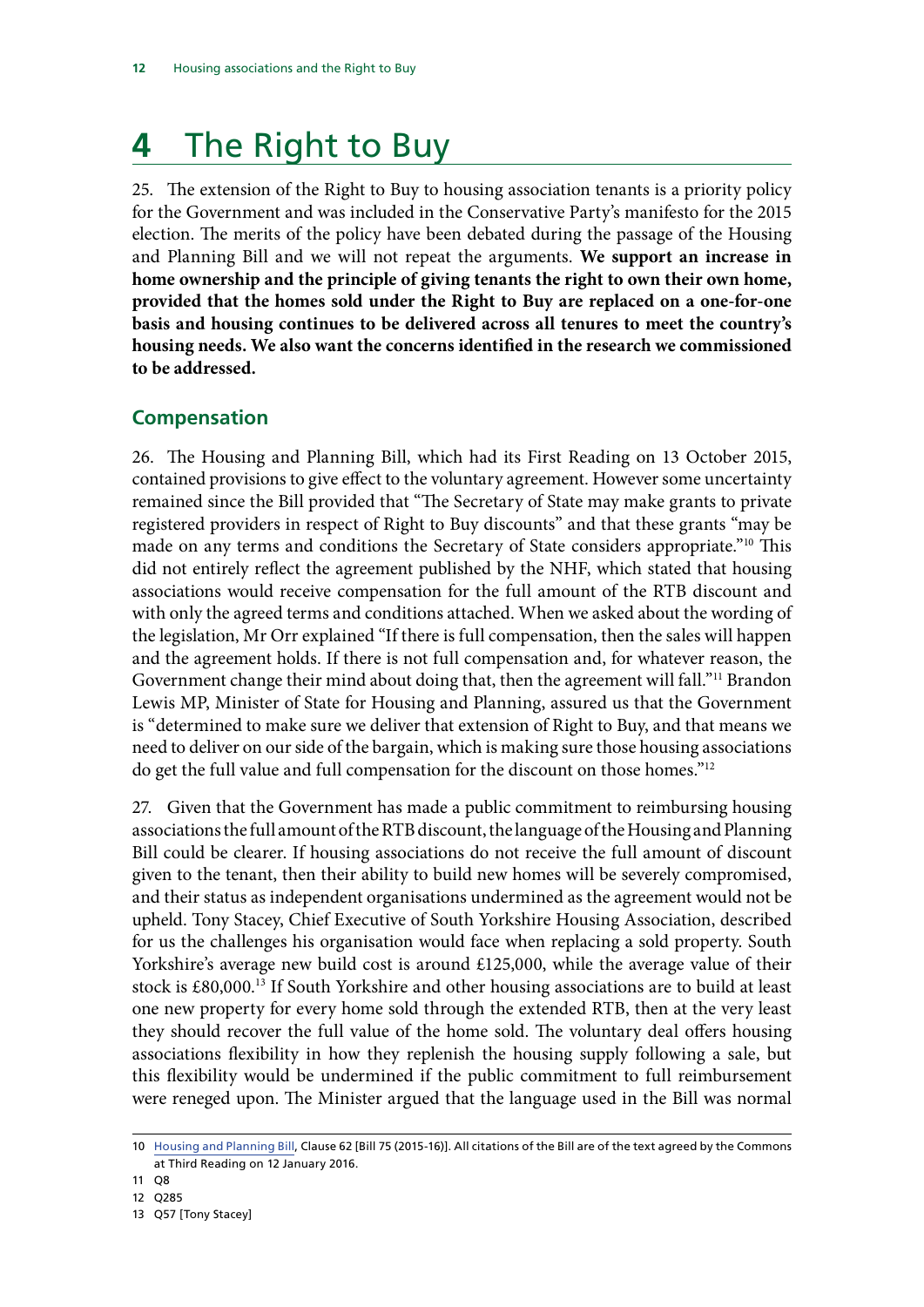<span id="page-16-0"></span>Parliamentary drafting.<sup>14</sup> *While recognising the Minister's intentions, we believe that the issue of full reimbursement is of such importance that it should be clearly reaffirmed, in the Bill or elsewhere, to safeguard against any future policy changes.*

#### **Exemptions and the portable discount**

28. The voluntary deal outlines circumstances in which housing associations would have the discretion not to sell. However when explaining examples of exemptions, it states "This does not mean that a housing association would automatically decline to sell the particular property in these circumstances but these are examples of where the case to do so is likely to be clear."15 We received a large number of submissions from housing associations arguing that specialist properties should not be treated in the same way as more mainstream homes (see for example Broadland Housing Association<sup>16</sup> and  $CESSA<sup>17</sup>$ ). The submission from G15 explained that many specialist homes have been built to suit very specific needs of residents, and that as a result they are often both in short supply and more difficult to replace if sold.<sup>18</sup> We support the discretion afforded to housing associations by the deal but believe that there is a need for explicit exemption of some forms of housing from RTB. In particular, supported housing and specialist support properties should not be subject to the extension.

29. We heard from witnesses such as David Montague from L&Q Housing and Ian McDermott from the Sanctuary Group<sup>19</sup> that in the event of housing associations declining to sell particular properties, housing associations would offer a portable discount. However we were concerned at the impact on supported housing schemes. Diana Kingdon, Chief Executive of Greenoak Housing Association, told us that her organisation voted against the voluntary deal because it did not explicitly exempt specialist housing:

"We do not see why we should be giving a portable discount for people who are in the most suitable housing for them at the current time with the support that they need. The concern is that they could be persuaded by family members to move out of somewhere where they do have adequate support."20

30. The Government is seeking to promote home ownership and improve the overall supply of housing in the country. We are concerned that including specialist and supported housing in the extended Right to Buy will affect the availability of such housing to those in need.

31. We received much evidence on the challenges of building new homes in rural areas and meeting the existing housing need, and we are concerned that an extended RTB might worsen the situation. Broadland Housing Association, which operates in Norfolk, outlined the challenges for people wishing to buy a home and for those wishing to build:

"Mean house price in Norfolk in 2013 was £191,453. Average earnings were just £22,324. The ratio of house prices to incomes was 8.6 and the average

<sup>14</sup> Q285

<sup>15</sup> National Housing Federation, [An offer to extend Right to Buy discounts to housing association tenants](http://s3-eu-west-1.amazonaws.com/doc.housing.org.uk/Editorial/RTB/Fed_RTB_Offer.pdf), October 2015, Chapter One, para 2

<sup>16</sup> Broadland Housing Association [\(RTB010\)](http://data.parliament.uk/writtenevidence/committeeevidence.svc/evidencedocument/communities-and-local-government-committee/the-housing-association-sector-and-the-right-to-buy/written/19280.html)

<sup>17</sup> Church of England Soldiers', Sailors' & Airmen's Housing Association Limited (CESSA HA) (RTB003)

<sup>18</sup> G15 [\(RTB130](http://data.parliament.uk/writtenevidence/committeeevidence.svc/evidencedocument/communities-and-local-government-committee/the-housing-association-sector-and-the-right-to-buy/written/20098.html)) para 4

<sup>19</sup> Q71

<sup>20</sup> Q120 [Diana Kingdon]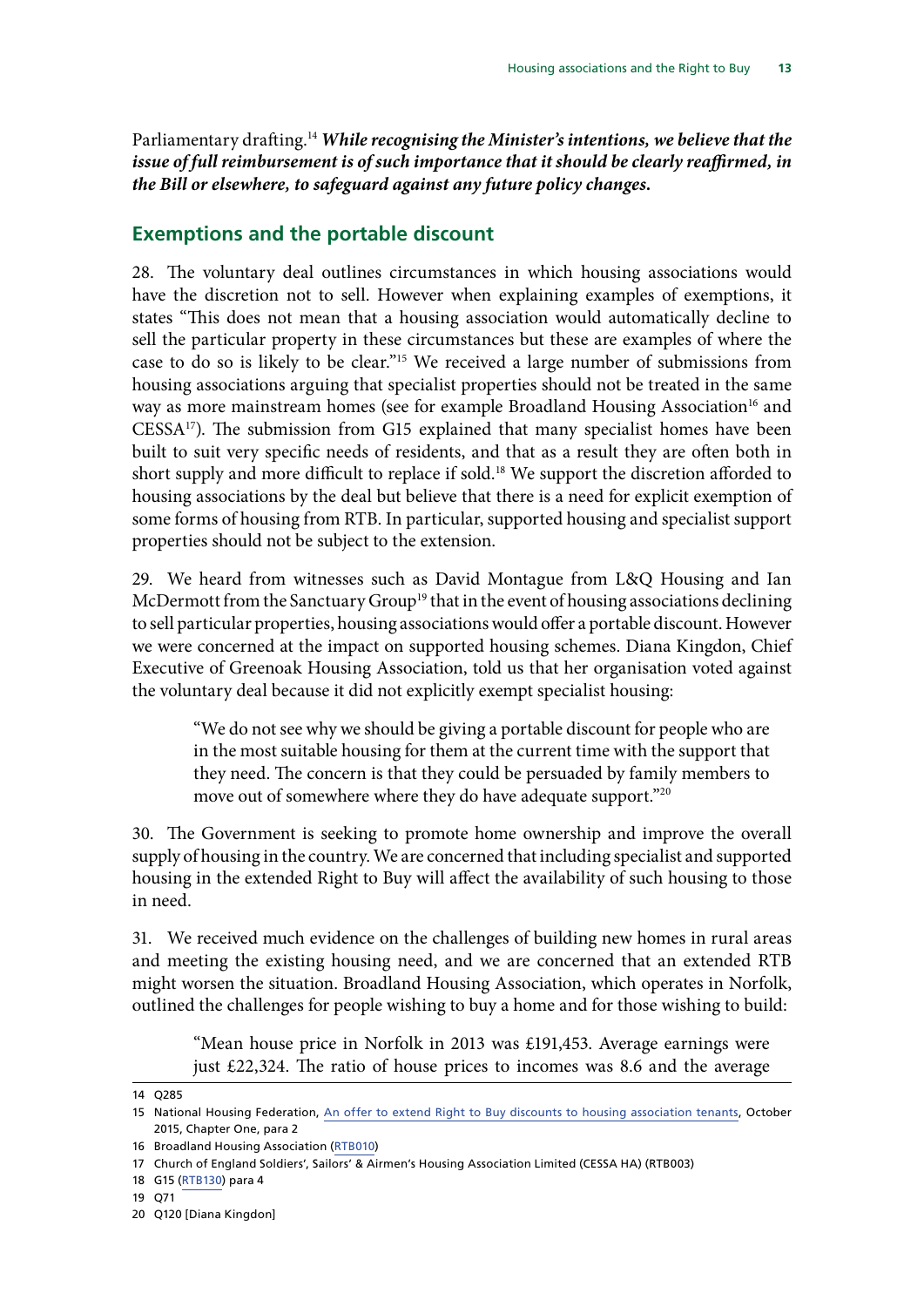household income required for an 80 per cent mortgage was £43,761… [When building new homes] Exception sites are difficult to secure and frequently rely on the goodwill of local landowners. The reality must be that many landowners, whilst keen to help house local people, will be reluctant if social landlords cannot guarantee their long-term retention as affordable rent homes…There is a huge danger to local rural economies if potentially low paid employees cannot find suitable affordable housing locally."21

32. Diana Kingdon from Greenoak also described how RTB could affect rural housing supply: "what we fear is, having identified these sites, which are often provided either free or at agricultural values, that land will not be made available if there is a risk of Right to Buy. Unless they are excluded, there will always be a potential risk".<sup>22</sup> Similarly, Stephen Hills, Director of Housing for South Cambridgeshire District Council told us that:

"we have done an awful lot of really good work around rural exception sites. Often, there is a philanthropic aspect to landowners bringing those sites forward at all. Once they found out that the Right to Buy could apply, we have been hearing that they are thinking of withdrawing that land, because they want it to be affordable housing for local people in those rural communities. When they hear that it might be sold into the market, some of them potentially are going to withdraw the land."23

33. Dr Mary Taylor, Chief Executive of the Scottish Federation of Housing Associations, told us that 'pressured area' status had been used in Scotland to protect areas where demand was already outstripping supply.24 **We believe that people in rural areas have a right to access affordable housing and that, given the challenges of building new housing, we welcome the discretion that rural communities and specialist supported housing have in the voluntary agreement.** A formal exemption for rural areas would help reassure landowners who are considering providing land for rural housing that the supply of land for new homes would not be affected and they did not have to rely on the discretion of housing associations to preserve the land for local use in perpetuity. We would define 'rural locations' as per the terms of Section 17 of the Housing Act 1996 to reflect the existing exclusions under the Right to Acquire. *Provision of land for rural housing is important, and every care should be taken not to discourage landowners from releasing land. We also acknowledge the confirmation from David Orr*<sup>25</sup> *and from housing associations*<sup>26</sup> *that restrictive covenants on specific sites and properties built using charitable funds would take precedence over the extended Right to Buy, but believe that to avoid confusion or possible legal challenges, these should be explicitly exempt from the extended RTB.*

34. While the portable discount might mitigate the impact of extending the RTB to rural properties, the practicalities are unclear. Ian McDermott, Chief Operating Officer of the Sanctuary Group, told us that "we have stock in national parks, for example, which was built with covenants around selling. Those will not be for sale, but we will be offering

- 24 Q212
- 25 Q11
- 26 Q71

<sup>21</sup> Broadland Housing Association [\(RTB010\)](http://data.parliament.uk/writtenevidence/committeeevidence.svc/evidencedocument/communities-and-local-government-committee/the-housing-association-sector-and-the-right-to-buy/written/19280.html) section C

<sup>22</sup> Q135 [Diana Kingdon]

<sup>23</sup> Q146 [Stephen Hills]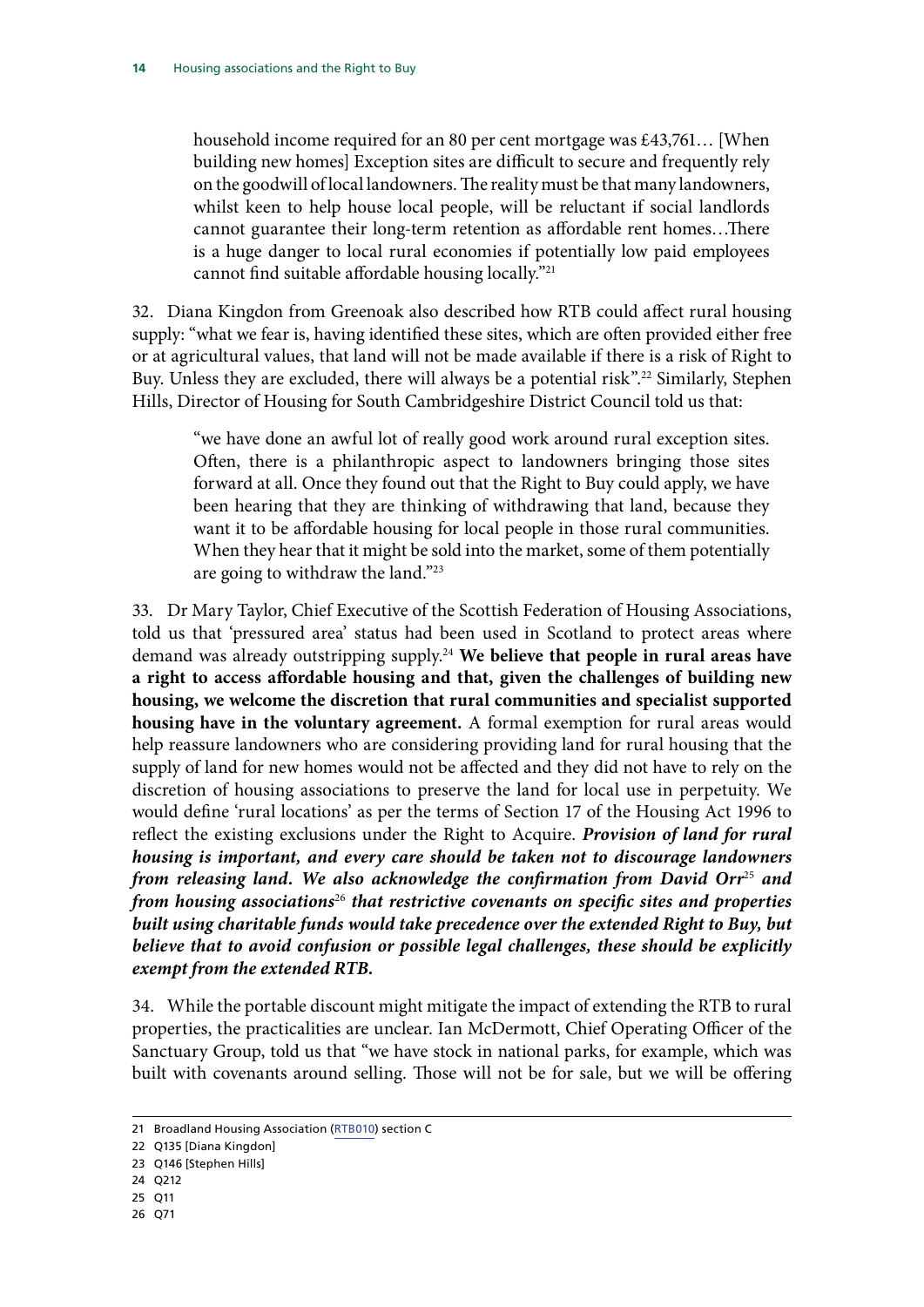<span id="page-18-0"></span>portable discounts to those residents."<sup>27</sup> However given the size of national parks, tenants could find themselves having to travel many miles to find a suitable property that is available. **It is unclear to us how the portable discount will allow tenants the RTB given that they will have to move extended distances to exercise this right.**

#### **Geographical variances in impact**

35. We note the finding from our commissioned research that the take up of the RTB varies in different areas. Sales under the statutory RTB for council tenants were initially highest in smaller, rural districts and areas where owner-occupation levels were already high. Given that such areas often have higher property values and the discounts available through RTB, it is likely that this pattern will be replicated for the extended RTB. We are therefore concerned that in such areas the provision of social housing would be reduced. This would be particularly harmful for rural communities if local people were not able to afford to continue living there. The Rural Housing Alliance and the Rural Services Network explain:

"The extension of the Right to Buy to Housing Association tenants would make this situation very much worse by reducing current supply and future delivery and in some cases lead to the complete lack of affordable housing in the parish. In so doing it will remove the opportunity for those on low incomes to live in rural areas, undermining the social and economic viability of rural communities. In short resulting in the … exile of these people from their families, roots, shared history and each other."28

36. The challenges of high-value property and a limited supply of land in rural areas can also be seen in large cities, especially in London. The disproportionate impact of the extended RTB also applies to more urban communities. Our commissioned research also found that RTB sales varied significantly within cities. The research cited a study of RTB sales in Edinburgh which showed that the most affluent council estates experienced most tenure change as a result of RTB. Less popular areas and tower blocks in the city, on the other hand, experienced high and increasing concentrations of deprivation. Another study identified the range with 82 per cent of the existing stock in popular areas in Edinburgh sold through RTB since 1980, compared to just 3 per cent in the larger and more deprived council estates in the city. **Geographical variances in the expected takeup of the extended RTB are a cause for concern as they could change the nature of social housing in some areas, severely limiting its provision in others.** 

#### **Tenants' awareness of financial and maintenance responsibilities**

37. We heard more than once that tenants who had bought their home through the original iteration of RTB had not always been made sufficiently aware of their maintenance or financial obligations. The Scottish Federation of Housing Association told us that many purchasers had not realised that they would be liable for the repair and maintenance costs previously included in their rent.<sup>29</sup> Jenny Osbourne, Chief Executive of the Tenants Participation Advisory Service, described a "psychological shift"<sup>30</sup> for tenants when they

<sup>27</sup> Q71 [Ian McDermott]

<sup>28</sup> Rural Housing Alliance and Rural Services Network ([RTB 008](http://data.parliament.uk/writtenevidence/committeeevidence.svc/evidencedocument/communities-and-local-government-committee/the-housing-association-sector-and-the-right-to-buy/written/19275.html)), page 1

<sup>29</sup> Scottish Federation of Housing Associations [\(RTB175\)](http://data.parliament.uk/writtenevidence/committeeevidence.svc/evidencedocument/communities-and-local-government-committee/the-housing-association-sector-and-the-right-to-buy/written/25697.html) para 31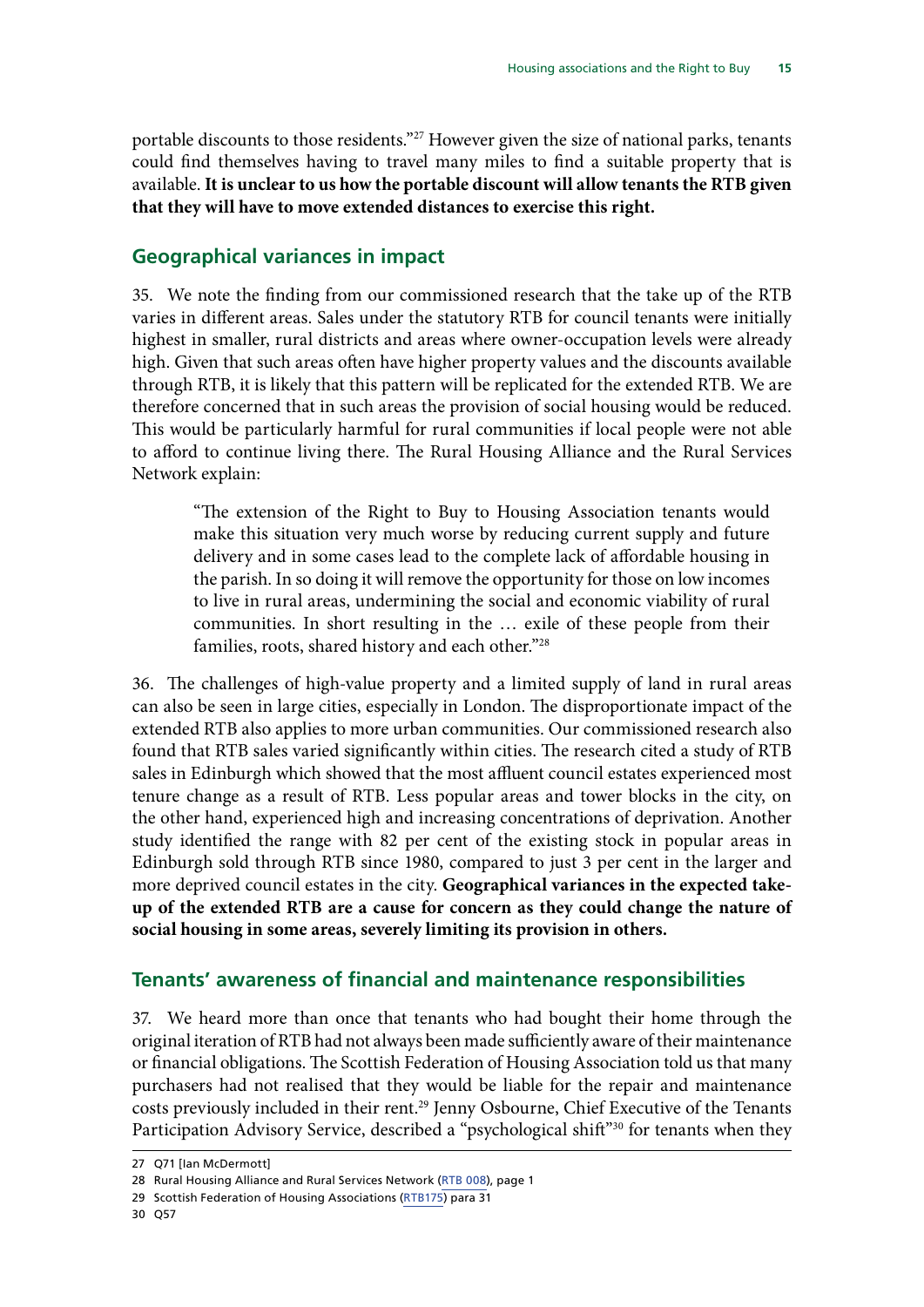<span id="page-19-0"></span>had to become responsible for things previously covered by their rental payments. Home ownership is usually beneficial, but we noted with concern the written submission from the Joseph Rowntree Foundation:

"Home ownership is not a guaranteed route out of poverty. There are 4.5million people in poverty that own outright or with a mortgage. JRF's research suggests above-average overall poverty rates amongst those who enter home ownership from social renting, a pathway suggestive of the Right to Buy."31

38. The Government's aim is to increase social mobility by extending the RTB and prioritising home ownership. However home ownership may not be the best option for everybody: tenants who are considering buying their home must have made available to them the full extent of their prospective financial and maintenance responsibilities to help them make an informed decision. The Affinity Sutton Housing Association submitted evidence which suggests that those considering buying their home are not always in the strongest financial position:

"Our 2015 resident survey shows few could afford the costs of meeting their aspirations. While 15 per cent said they were very likely to buy their home through RTB, 40 per cent of these are in receipt of housing benefit, 52 per cent are in arrears and 35 per cent are not in work."<sup>32</sup>

39. *We therefore argue that associations should build measures into the RTB purchase process to support and advise tenants of their financial options, the implications of these options and the likely commitment going forward, and enable them to make an informed decision. This support and advice ought to be independent and its quality should be monitored. We welcome the work undertaken on this as part of the pilot scheme and we look forward to seeing the results from the pilot housing associations.*

### **RTB fraud**

40. We were also concerned by the possibility of RTB fraud. RTB fraud can occur in different ways, such as the tenant misrepresenting their circumstances (for example regarding the length of their tenancy to get an increased discount or attempting to purchase a property whilst not using it as their main residence). Other examples of RTB fraud include a third party purchasing a home on behalf of the tenant to take advantage of the discounts available. The NHF told us that:

"A report from the London Boroughs' Fraud Investigators' Group showed that there has been a sharp increase in cases of Right to Buy fraud, with cases in London more than doubling in the last year. This raises significant concerns that some tenants are being exploited by people who want to take advantage of the opportunity to purchase property at a substantial discount. It is essential that robust measures are introduced to prevent this both to protect tenants and to protect the taxpayers' money that is funding the discount."33

<sup>31</sup> Joseph Rowntree Foundation ([RTB121\)](http://data.parliament.uk/writtenevidence/committeeevidence.svc/evidencedocument/communities-and-local-government-committee/the-housing-association-sector-and-the-right-to-buy/written/20068.html) para 2.5.1

<sup>32</sup> Affinity Sutton Housing Association [\(RTB052\)](http://data.parliament.uk/writtenevidence/committeeevidence.svc/evidencedocument/communities-and-local-government-committee/the-housing-association-sector-and-the-right-to-buy/written/19896.html) para 8.1

<sup>33</sup> National Housing Federation ([RTB068\)](http://data.parliament.uk/writtenevidence/committeeevidence.svc/evidencedocument/communities-and-local-government-committee/the-housing-association-sector-and-the-right-to-buy/written/19949.html) para 2.7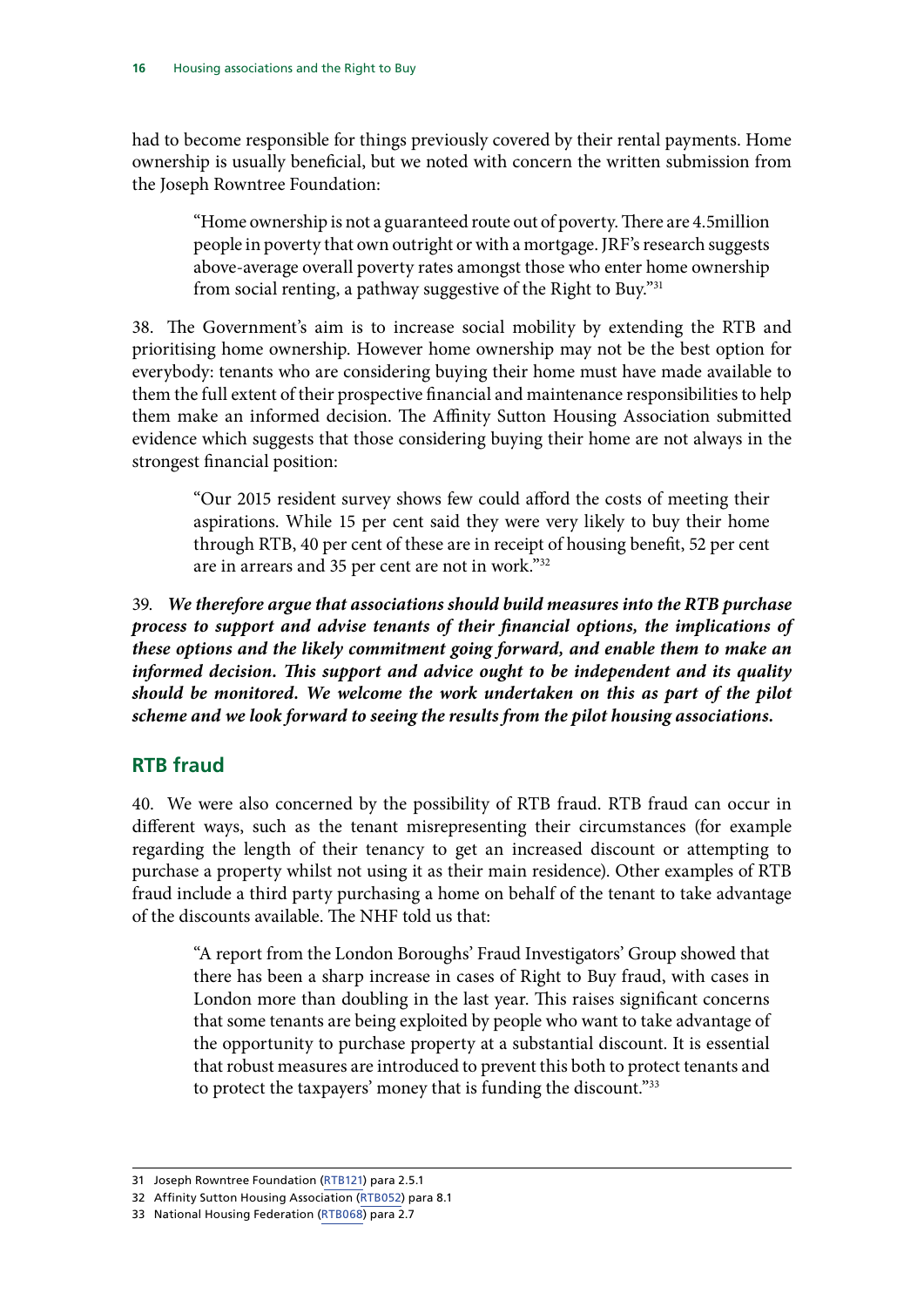<span id="page-20-0"></span>41. When we asked the NHF Chief Executive about RTB fraud, Mr Orr told us:

"This is one of the areas that needs to be part of the continuing conversation that we are having with Government and officials, in DCLG and elsewhere… There is a proper concern about the potential for fraud and for bad behaviour, and that is one of the areas that we will have to look at. I do not have a complete answer to the question, at this stage."34

42. *We welcome the NHF's acknowledgement of the issue of Right to Buy fraud and the commitment to work with Government to address it, and expect the NHF and Government to issue a joint statement in due course setting out the steps they have agreed on. We believe that measures to tackle RTB fraud must be put in place as soon as possible.*

#### **RTB administration**

43. We recognise that provision of advice to tenants and measures to tackle fraud may create an administrative burden for housing associations. Red Kite Community Housing, many of whose customers have an existing RTB as Red Kite is a Large Scale Voluntary Transfer (LSVT) organisation (see para 52 below), told us that between 2011 and 2016 they had 315 applications from tenants wishing to purchase their property, but only 132 were sold. They argued that "The administration of RTB can be frustrated by multiple requests for valuation by tenants who never then exercise their rights. This is an unnecessary cost and waste to housing associations and should be discouraged"35. Similarly, Eileen Patterson, Director of Housing Services at the Fold Housing Association in Northern Ireland told us:

"We do have a number who will register an application and then not proceed, and there are administrative costs associated with it, because we have to carry out a survey to get market value, and we have to calculate the discount. But within our scheme, we do charge a valuation fee towards the administration costs. That is refunded if they exercise the Right to Buy and it goes through. Associations can set that limit; it is a very arbitrary figure in Fold. We charge £100. It does not cover our costs, but it goes some way towards it. If the application proceeds to sale, we then refund that."36

44. *To offset the administrative burden and reduce the number of speculative enquiries, housing associations should be able to follow the practice in Northern Ireland and charge a set nominal administration fee for property valuations and other administrative work, to be refunded on completion of the sale. Such a fee should be set at a level which reflects the costs incurred.*

#### **RTB homes in the private rented sector**

45. It is clear that a significant number of properties sold under the statutory RTB are now in the private rental sector. In August 2015 *Inside Housing* published an analysis based on Freedom of Information requests to 91 councils, which found that almost 40 per cent

<sup>34</sup> Q59

<sup>35</sup> Red Kite Community Housing [\(RTB039\)](http://data.parliament.uk/writtenevidence/committeeevidence.svc/evidencedocument/communities-and-local-government-committee/the-housing-association-sector-and-the-right-to-buy/written/19863.html)

<sup>36</sup> Q218 [Eileen Patterson]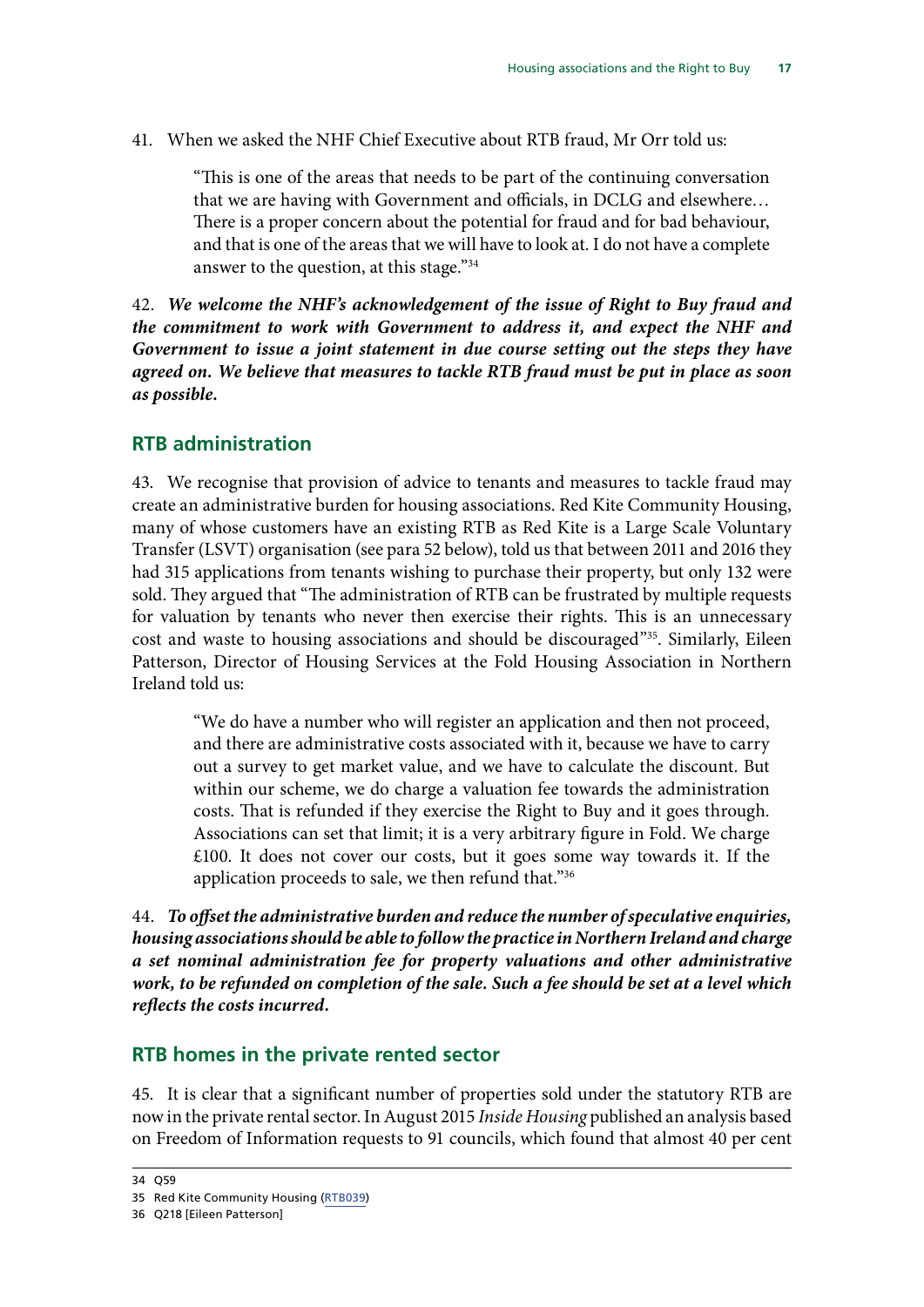of ex-council flats sold through the statutory RTB were now in the private rented sector.<sup>37</sup> There is a similar pattern in Scotland; Dr Mary Taylor from the Scottish Federation of Housing Associations explained that:

[Many of the properties sold through RTB ended up] "in the private rented sector at rents approximately 50 per cent higher than social rents for the exact same properties, in worse conditions. That has impacted on our ability to manage the assets of social landlords, and on the public purse in terms of the housing benefit bill, and has constrained access for aspiring tenants and for those needing to move."38

46. We note also the finding from our commissioned research of increased housing benefit costs of over £1,000 per year per claimant in the private rented sector rather than in social housing (see para 11); this disparity will be even greater in London where rents are higher. Selling social housing assets, only for them to become both more expensive and possibly lower quality housing, seems to run counter to the Government's objectives for RTB. In addition to concerns over the increased costs to the public purse as a result of increased housing benefit payments, we heard that communities were likely to become increasingly fragmented.39 *We believe that measures to limit homes sold through the RTB ending up in the private rented sector should be explored and ask the relevant stakeholders to investigate such measures as a provision that any RTB home re-sold within ten years should first be offered to local housing associations and the local authority, who could choose to buy it at market price, and a restrictive covenant requiring a minimum period of owner-occupation.*

<sup>37</sup> ['Revealed: 40 per cent of ex-council flats now rented privately'](http://www.insidehousing.co.uk/ihstory.aspx?storyCode=7011266&preview=1&hash=0BC7AC57BBA12356A79A26E75975956B), Inside Housing, 14th August 2015

<sup>38</sup> Q205

<sup>39</sup> Q32 [Jenny Osbourne]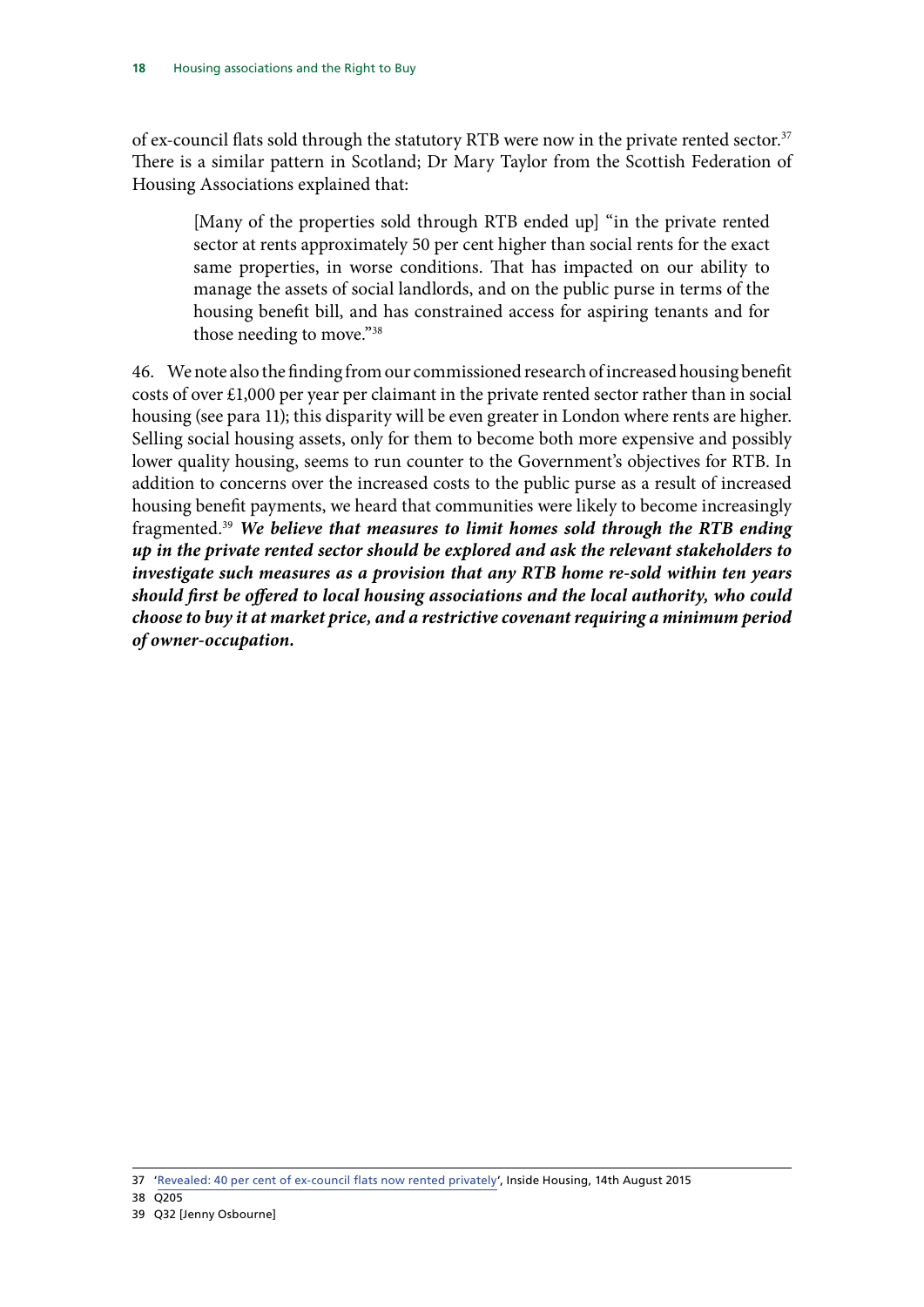# <span id="page-22-0"></span>**5** Council home sales

47. The 2015 Conservative Manifesto provided that the extension of RTB would be funded "by requiring local authorities to manage their housing assets more efficiently, with the most expensive properties sold off and replaced as they fall vacant."40 Clause 67 of the Housing and Planning Bill enables the Secretary of State to require local authorities to make a payment at the start of each year, based on the market value of high value housing in that area which is expected to become vacant that year. Any debts or borrowing linked to the properties sold would be deducted from the payment to Government, which would then use the proceeds to fund the extended RTB discounts for housing association tenants and the Brownfield Regeneration Fund, with councils then using the remainder to fund the replacement of the local authority properties sold.

### **Defining 'high value'**

48. What is meant by 'high value' has not yet been defined, with the only information being a pre-election press release from the Conservative Party, which is no longer available on their website. *Inside Housing* reported those indicative definitions of high value as follows:

|                             | bedroom<br>1 | 2 bedroom | 3 bedroom | 4 bedroom | 5 or more<br><b>bedrooms</b> |
|-----------------------------|--------------|-----------|-----------|-----------|------------------------------|
| <b>North East</b>           | £80,000      | £125,000  | £155,000  | £250,000  | £310,000                     |
| <b>North West</b>           | £90,000      | £130,000  | £160,000  | £270,000  | £430,000                     |
| Yorkshire and<br>the Humber | £85,000      | £130,000  | £165,000  | £265,000  | £375,000                     |
| East<br><b>Midlands</b>     | £105,000     | £145,000  | £175,000  | £320,000  | £430,000                     |
| West<br><b>Midlands</b>     | £100,000     | £145,000  | £180,000  | £305,000  | £415,000                     |
| East                        | £155,000     | £220,000  | £265,000  | £440,000  | £635,000                     |
| London                      | £340,000     | £400,000  | £490,000  | £790,000  | £1,205,000                   |
| <b>South East</b>           | £165,000     | £250,000  | £320,000  | £495,000  | £755,000                     |
| South West                  | £135,000     | £200,000  | £260,000  | £375,000  | £535,000                     |

Source: Inside Housing<sup>41</sup>

49. Without further information from the Government, it is difficult to assess the full implications of the policy. The mechanics of funding RTB through council house sales currently contain too many unknown and unclear definitions. **However we believe in the principle that public policy should usually be funded by central Government, rather than through a levy on local authorities, especially as the impact of this levy will fall only on some local authorities, yet will be applied nationally.**

50. Brandon Lewis MP, the Minister of State for Housing and Planning, told us that he was discussing with local authorities the appropriate levels for 'high value' but he was not able to yet say on what geographical basis values would be determined.<sup>42</sup> We believe that

41 ['Councils forced to sell expensive homes under Tory Right to Buy plan',](http://www.insidehousing.co.uk/councils-forced-to-sell-expensive-homes-under-tory-right-to-buy-plan/7009259.article) Inside Housing, 14 April 2015

<sup>40</sup> The Conservative Party, [The Conservative Party Manifesto 2015](https://s3-eu-west-1.amazonaws.com/manifesto2015/ConservativeManifesto2015.pdf), page 52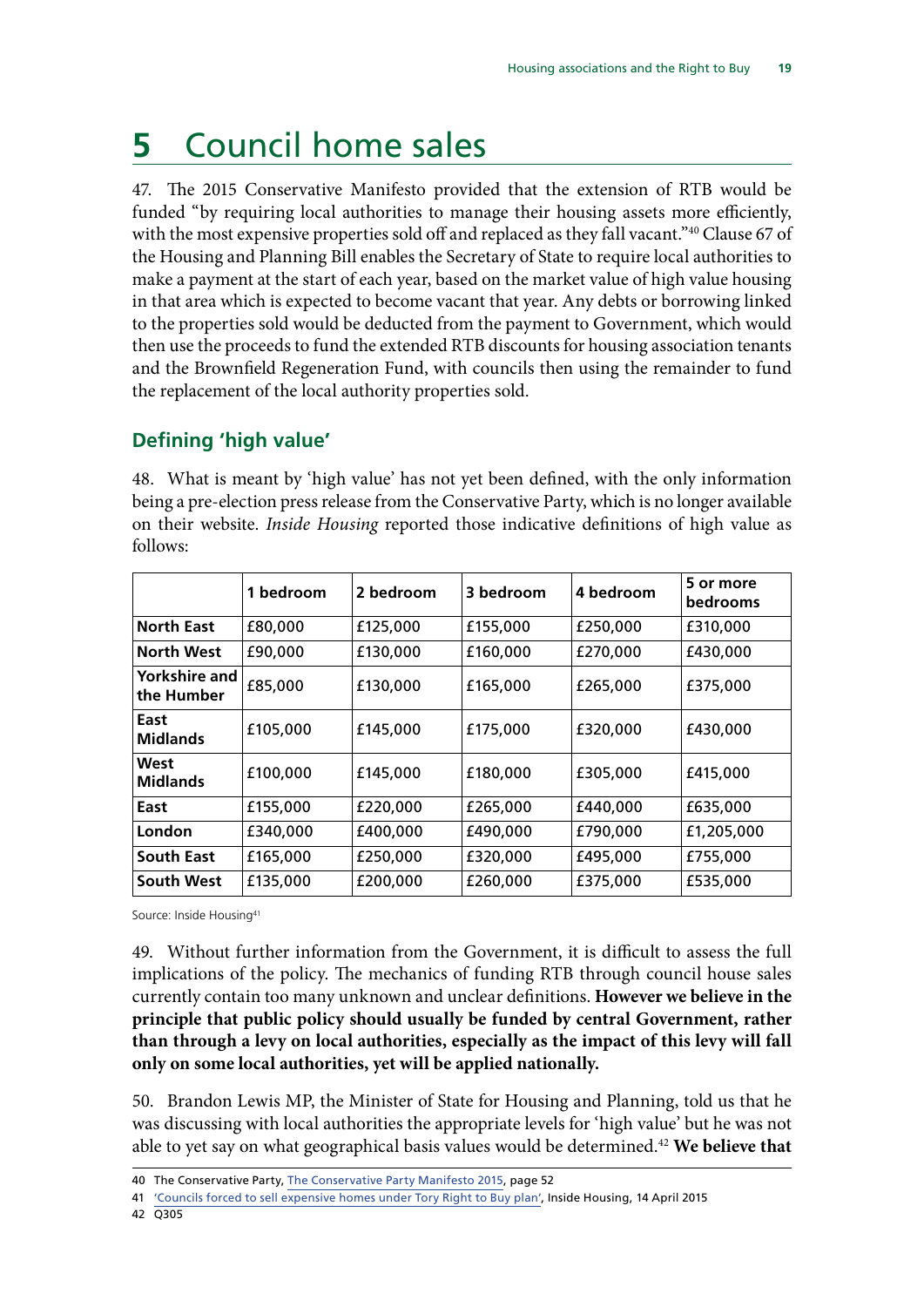<span id="page-23-0"></span>**it is essential that definitions of 'high value' must not be based only on regional levels but take full account of local circumstances by being agreed in consultation with the local authority rather than through a blanket national approach. The definitions are long overdue: ideally, they should have been published at the time of the voluntary agreement.** The indicative regional levels from the April press release seem to us too broad, given that the housing markets within each region and within each local authority area vary significantly, as do the housing pressures and requirements of individual communities. Within many local authority areas, there are likely to be more high value properties in certain areas than in others, and the sale of such properties means that those communities will be disproportionately affected. Similarly, areas which have the fewest council homes are likely to be those in which the highest proportion of homes are sold. When we asked the Minister if he had a preference between a local authority or a sub-regional basis, he said "[o]nly in the sense that I want to make sure we are driving up housing supply."43 **We believe this will only be possible if the Government works with individual local authorities to determine what the local housing needs are and how best to achieve the aim of increased supply. Local authorities are best placed to understand their communities and know where specific pressures exist, and they must have the ability to act in the interests of their residents. Councils also need to be able to retain sufficient funding from the sales if they are to build new homes to replace those sold.**

#### **Local authorities' upfront payment to the Government**

51. We note the evidence from Mr Hills from South Cambridgeshire District Council on the upfront payment:

"It will be a problem for South Cambridgeshire. We are at the top of our debt. From the moment we took on the 2012 debt settlement, we had no room. We were at maximum there, so we cannot borrow any money on the [Housing Revenue Account] … We expect that we are going to be asked for a fairly substantial contribution and we will not have that money in the HRA to be able to pay that up front. It is likely to exceed our ability to pay, so we would have to find alternative means of borrowing from the general fund or some such mechanism in order to achieve that."<sup>44</sup>

52. Not all local authorities have retained housing stock with many having previously chosen to transfer their holdings to housing associations through a process called a Large Scale Voluntary Transfer (LSVT). Cllr Ferris Cowper, Leader of East Hampshire District Council, explained that "We do not own council houses at all. I do not know where the money would come from."45 Clause 67(4) of the Housing and Planning Bill specifies that only councils with a Housing Revenue Account would be subject to the payments, and LSVT councils such as East Hampshire would not therefore be affected. The Minister told us that this would be a national scheme and that the income from council home sales would not be ring-fenced locally.46

<sup>43</sup> Q306

<sup>44</sup> Q149 [Stephen Hills]

<sup>45</sup> Q149 [Cllr Ferris Cowper]

<sup>46</sup> Q316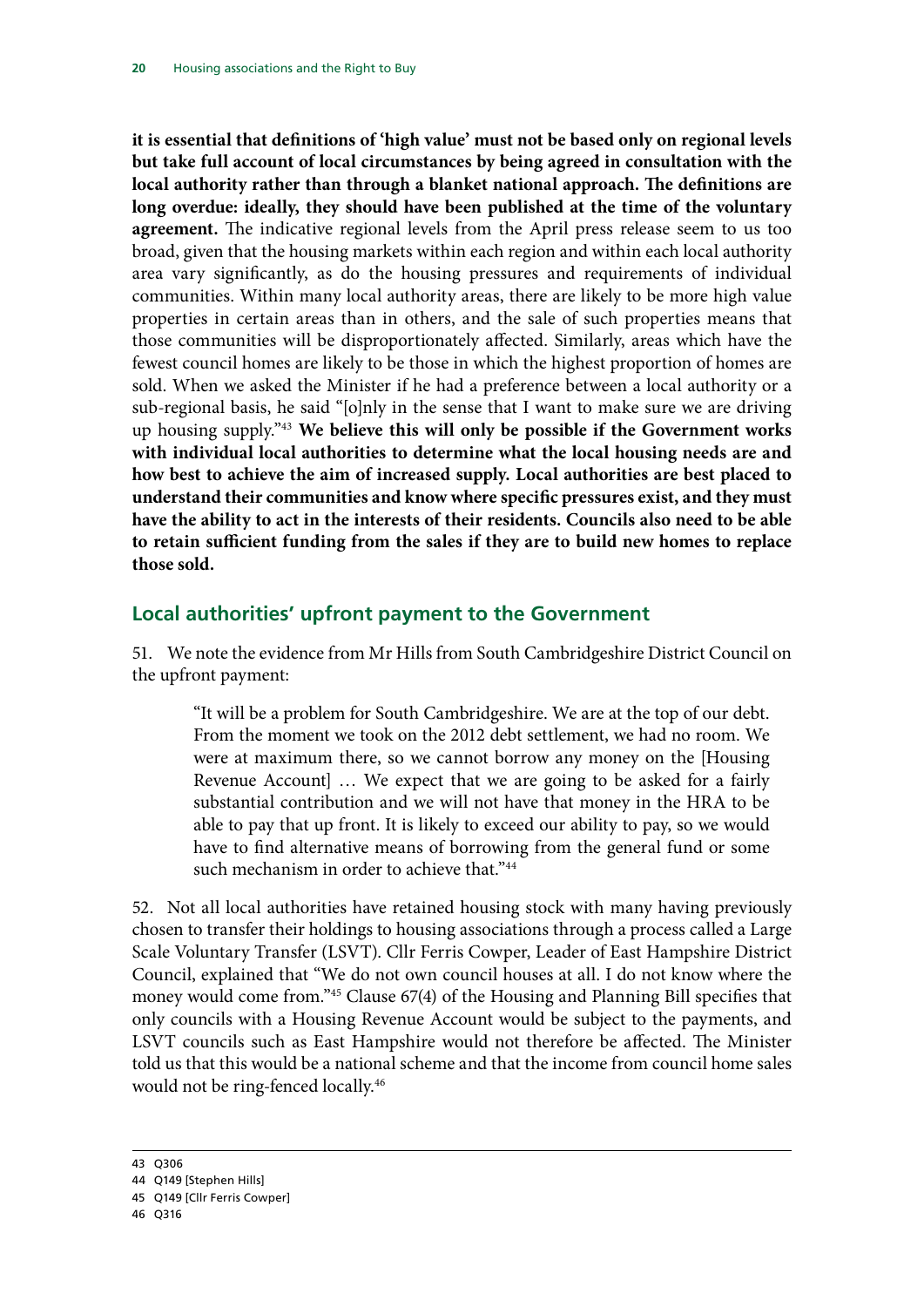<span id="page-24-0"></span>53. **If only councils which have retained some housing stock will be required to make the payment to fund the RTB discounts, then the effect on communities and the financial risk for local authorities will be far greater in some areas than others. This is another ground for our belief that a national policy should be funded nationally.**

54. We are also concerned that councils will be required to relinquish funding for the RTB discounts before the revenues from the sale of their assets are received. The Housing and Planning Bill allows the Secretary of State to require payments to be made at the start of each financial year based on assumed sales. However it is unclear how the number of assumed sales will be calculated. **We fear that councils will be exposed to the risk of properties not becoming vacant at the expected rate and of sales income being lower than anticipated. Housing markets can fluctuate throughout a year due to factors beyond a council's control, and we are concerned that this policy will make it harder for local authorities to plan prudently.**

### **Selling homes to fund the policy and the income needed**

55. The definition of 'high value' is also important because it may determine whether the revenue generated by the council home sales will provide the required income. The Chartered Institute of Housing (CIH) published research into the capacity of the sale of council assets to fund the extended Right to Buy discounts, the replacement local authority housing and the Brownfield Regeneration Fund.<sup>47</sup> The report used the figures from the Conservative Party's April press release and estimated that the sale of council assets would generate between £1.2 and £2.2 billion, whereas the assumption on which the Government's policy was based was £4.5 billion. At the higher end of the CIH's estimate of £2.2 billion virtually all of the proceeds would be spent on funding the extended RTB, leaving very little for the building of replacements for the sold-off local authority homes and the Brownfield Regeneration Fund. The lower estimate of the CIH would not cover the predicted costs of extending the Right to Buy.

56. When we asked the Minister for an estimate of how much income he anticipated would be needed to cover the RTB discounts, building of replacement council homes and the Brownfield Regeneration Fund, he said:

"I am not at the moment in a position to give you those kinds of figures, partly because we are still working with the sector around exactly how this will work. …It will probably be towards the end of the first quarter of next year before I am able to give you some detail on the kinds of numbers we are talking about but, yes, it is obviously going to need to raise enough money to fund the Right to Buy, as we said we would do."<sup>48</sup>

<sup>47</sup> Chartered Institute of Housing, '[Selling off the stock: An interim analysis of the proposals for sales of council houses](http://www.cih.org/resources/PDF/Policy%20free%20download%20pdfs/Selling%20off%20the%20stock%20-%20final.pdf) [in high-value areas to finance a new Right to Buy for housing association tenants'](http://www.cih.org/resources/PDF/Policy%20free%20download%20pdfs/Selling%20off%20the%20stock%20-%20final.pdf), October 2015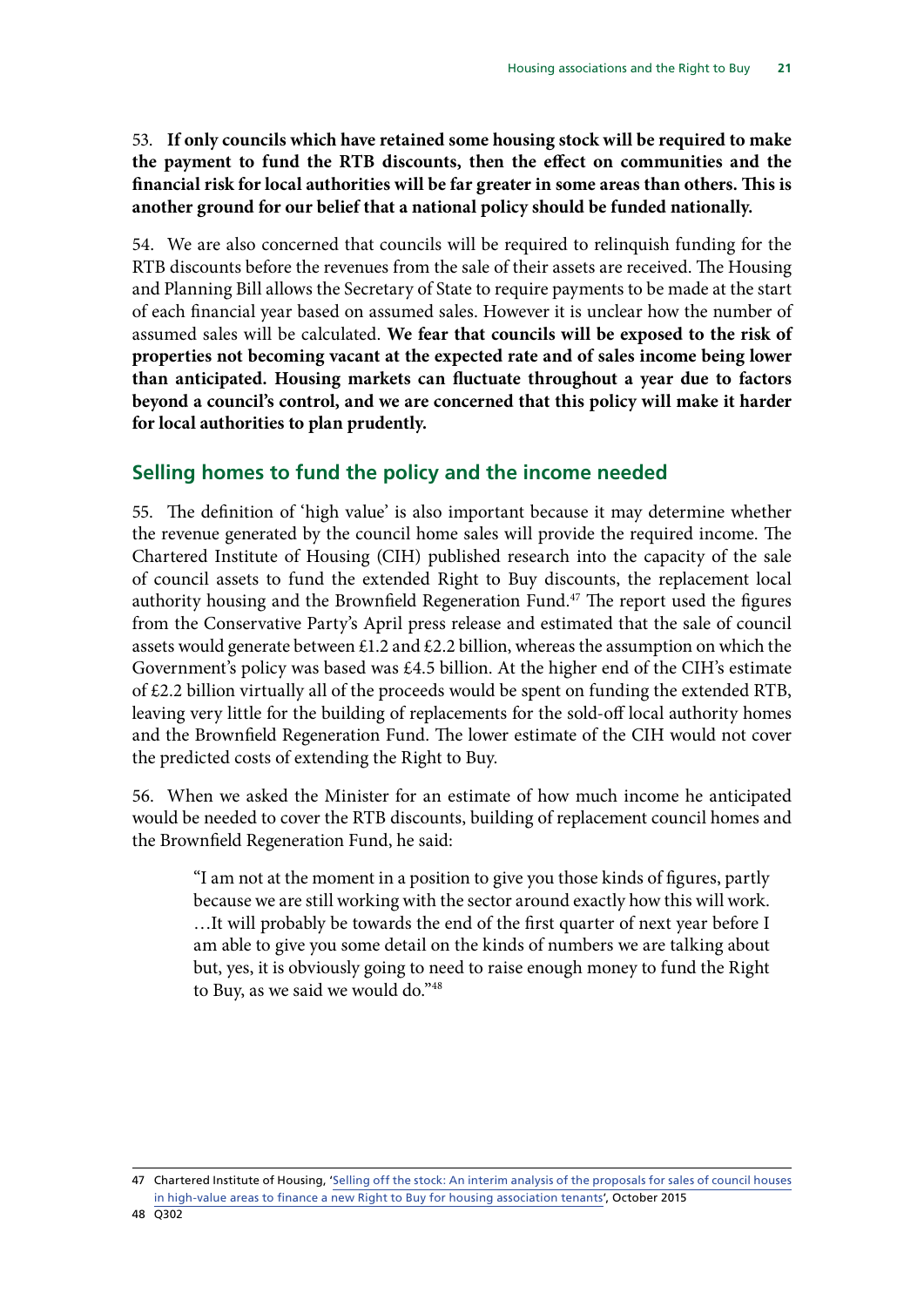57. When we put to him the concerns of CIH and others regarding the capacity of one policy to fund the other and the variance in anticipated income, he told us:

"We have always said that the Right to Buy and the voluntary Right to Buy will be funded through the sale of high-value assets, and that is what we will do. I have also heard the range of numbers being quoted, which is why I do not want to give you my pitch as to whether it will be one figure or another, but, towards the end of the first quarter of next year, I will be able to give you a firmer position on that."49

58. We would expect that a policy of this size and importance to have a more robust and fully-modelled funding mechanism in place given that it is to be implemented this year. The Government should know how much the extended RTB, the replacement of sold council homes and the Brownfield Regeneration Fund will all cost and be able to provide far stronger assurances that the sale of high value council assets is capable of meeting these costs. We welcome the Minister's recognition of the challenges faced by authorities in areas with high property values and the flexibility allowed within the Bill to ensure increased housing supply is delivered, but we have not seen evidence that this delivery is possible. In the Autumn Spending Review the Chancellor announced increased funding for housing but we are concerned that this money may well be spent on meeting a funding shortfall of the extended RTB. *The Government's figures for the anticipated costs of the three policies of the Right to Buy extension, the replacement of sold council homes and the Brownfield Regeneration Fund, and its explanation of how they will be funded should have been published some time ago, preferably when the voluntary agreement with the NHF was reached. The Government should now publish these as soon as possible.*

59. The voluntary agreement makes clear that the costs of the extended RTB will not exceed the receipts from council home sales. There is therefore a risk that if the Government's funding model is not sufficient, implementation of the policy will stall. In accordance with the pattern identified in our commissioned research, it can be expected that when the policy is first implemented there will be a substantial surge in demand. If this demand is to be met, the Government must have the finances in place. David Orr told us:

"That is going to be one of the challenges, and it is particularly going to be a challenge in the early days… There are techniques that you can use to manage demand, and Government will determine eligibility criteria, so they could say you have to have been there a long time or a short time. They could reduce the discounts or increase them. This is not fundamental to us. That is an issue that the Government are going to have to work through."<sup>50</sup>

60. We agree with Mr Orr that this is an issue that the Government must address before the policy is implemented. Failure to do so could limit the number of people eligible to purchase their home and therefore restrict the revenue to build new homes that the country needs; this would also have raised expectations that would not be fulfilled. *The Government should be clear about how the extended RTB will be phased in and what the eligibility criteria will be.*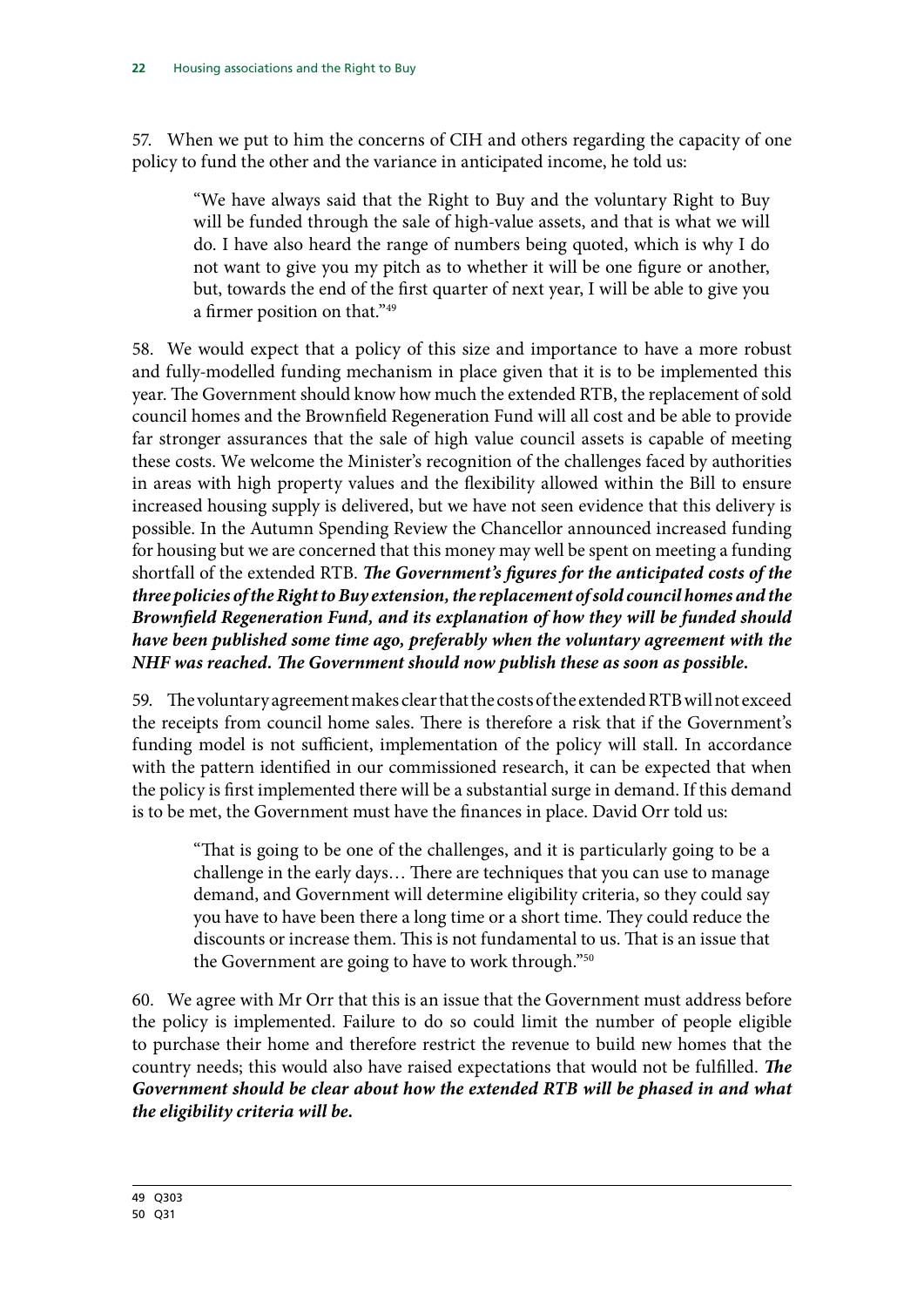### <span id="page-26-0"></span>**Replacing sold homes and land availability**

61. The asset base of local authorities is a finite resource and we are unclear how the RTB will be funded if and when the funding source—local authority homes—dries up. The Government expects local authorities to build new homes to replace those sold, but if they are then forced to sell them to continue to fund RTB nationally, there is little incentive for them to do as the Government wishes. The London Assembly's Housing Committee gave an example from Islington:

"in London a two-bedroom property worth over £400,000 would exceed the threshold and would be sold when it falls vacant. The borough is currently developing a block of 20 new council flats on the edge of the Bemerton estate, a 1950s/60s estate of around 700 flats near Kings Cross. The new flats are due to be ring-fenced for older residents of the Bemerton estate, to encourage them to downsize and free-up larger properties for families on the council's waiting list. The new homes are likely to exceed the £400,000 threshold when completed, and unless they are excluded from the Government's policy, would have to be sold immediately. The larger homes that would be vacated on the Bemerton estate would also be above the threshold, so the council would have to sell those too. In this example, the Government's policy will therefore hinder the local authority's ability to manage housing need in the borough, and act as a disincentive to those boroughs that would otherwise have sought to build new housing."51

62. Anna Clarke, Senior Research Associate, Cambridge Centre for Housing and Planning Research, also told us:

"It is very hard to build below the thresholds if you are in a very central London borough. You would have to build housing that is, in some way, very poor quality and very cheap in order to come below the high-value thresholds because almost all your housing is high value in that borough. There is a real issue for central London boroughs, and the same would go for the commuterbelt areas."52

#### 63. **We support the objective of encouraging local authorities to manage their assets more efficiently, but are sceptical that forcing councils to sell financially and socially valuable properties is a sustainable funding source for the RTB.**

64. Local authorities in areas of high housing demand and high property values face the particular challenge of meeting the needs of their residents, while being asked to dispose of a significant proportion of their housing stock. As the example from Islington illustrates, the problems are especially great in Inner London. We note the amendment $53$ to the Housing and Planning Bill which will allow London councils to reduce the payment they make for assumed vacant sales in exchange for a commitment to replace every sold home with two new homes. The amendment will reduce the flow of funding out of the capital to fund the nationwide RTB and ensure more of the income from council disposals is spent addressing London's acute housing need. Although it should be noted that London

<sup>51</sup> London Assembly Housing Committee [RTB169], para 2

<sup>52</sup> Q269 [Anna Clarke]

<sup>53</sup> Housing and Planning Bill, Clause 72(4)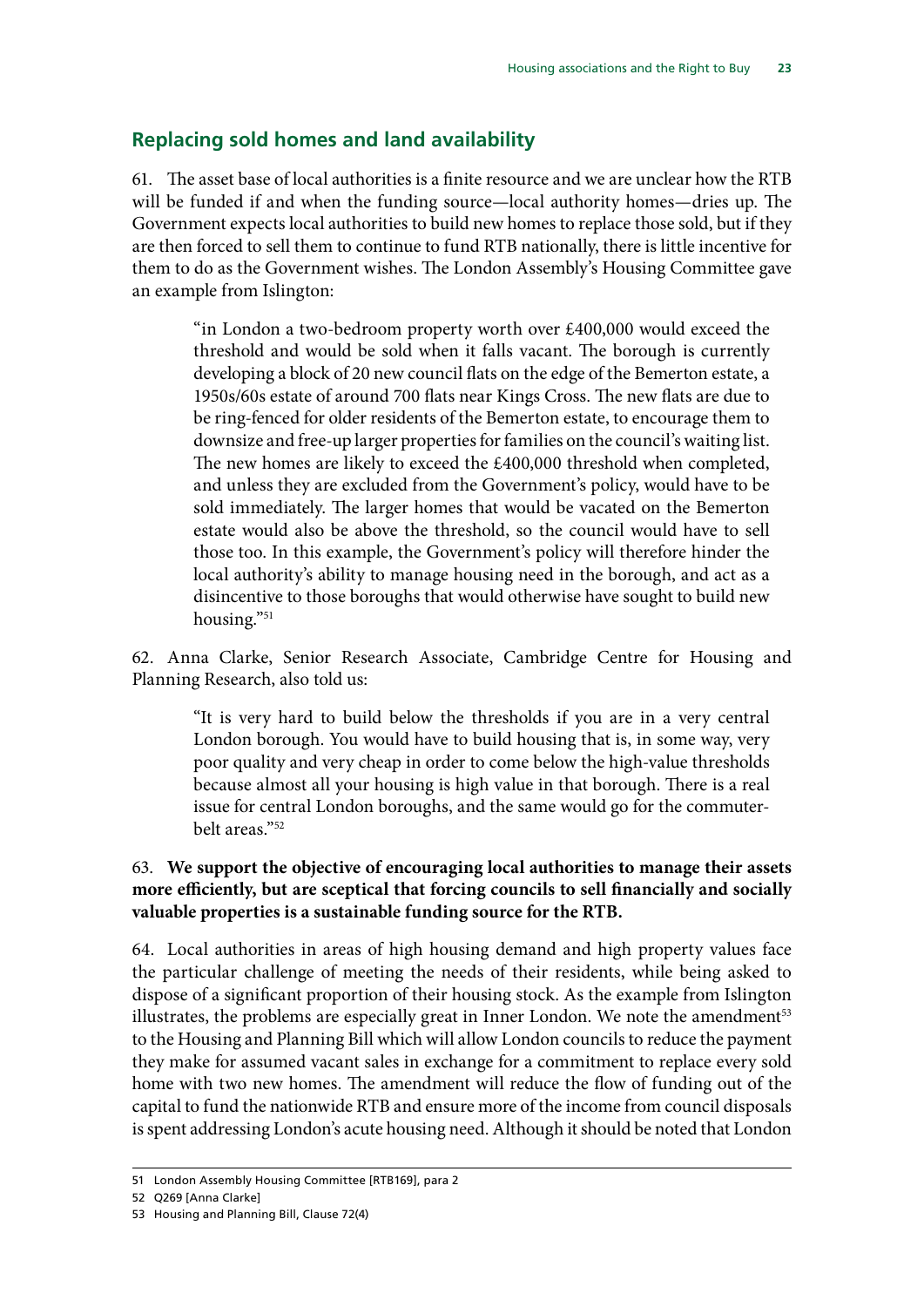authorities would not be required to build their replacement homes in London so this may not be the case. However the reduced levies paid will reduce the overall funding for the RTB extension and add to our concerns regarding the robustness of the policy's financial modelling.

65. We support the building of more houses in London, but the availability of land is a significant issue. Cllr Lib Peck, Leader of the London Borough of Lambeth, told us:

"We are a very densely populated borough, so we do not have huge tracts of land yet to be built on, really. That is an issue, and we are working increasingly closely with some of the other public agencies where we think there is some potential—for example, the health service, the fire service and the police service—and looking at the public sector London estate."<sup>54</sup>

66. **The evidence we received from local authorities, both in London and in other parts of the country, is that councils do not always have large reserves of available land with which to deliver housing. However across the public sector there is land available and we support giving councils the powers to enter into partnerships and other appropriate arrangements to use land held by public bodies to build affordable housing to increase supply.** *More work should be done to encourage all public bodies, not just councils, to make surplus land available for housing and bring it into productive use. Ministers may need to overhaul the Treasury's value-for-money rules to create the right incentives.*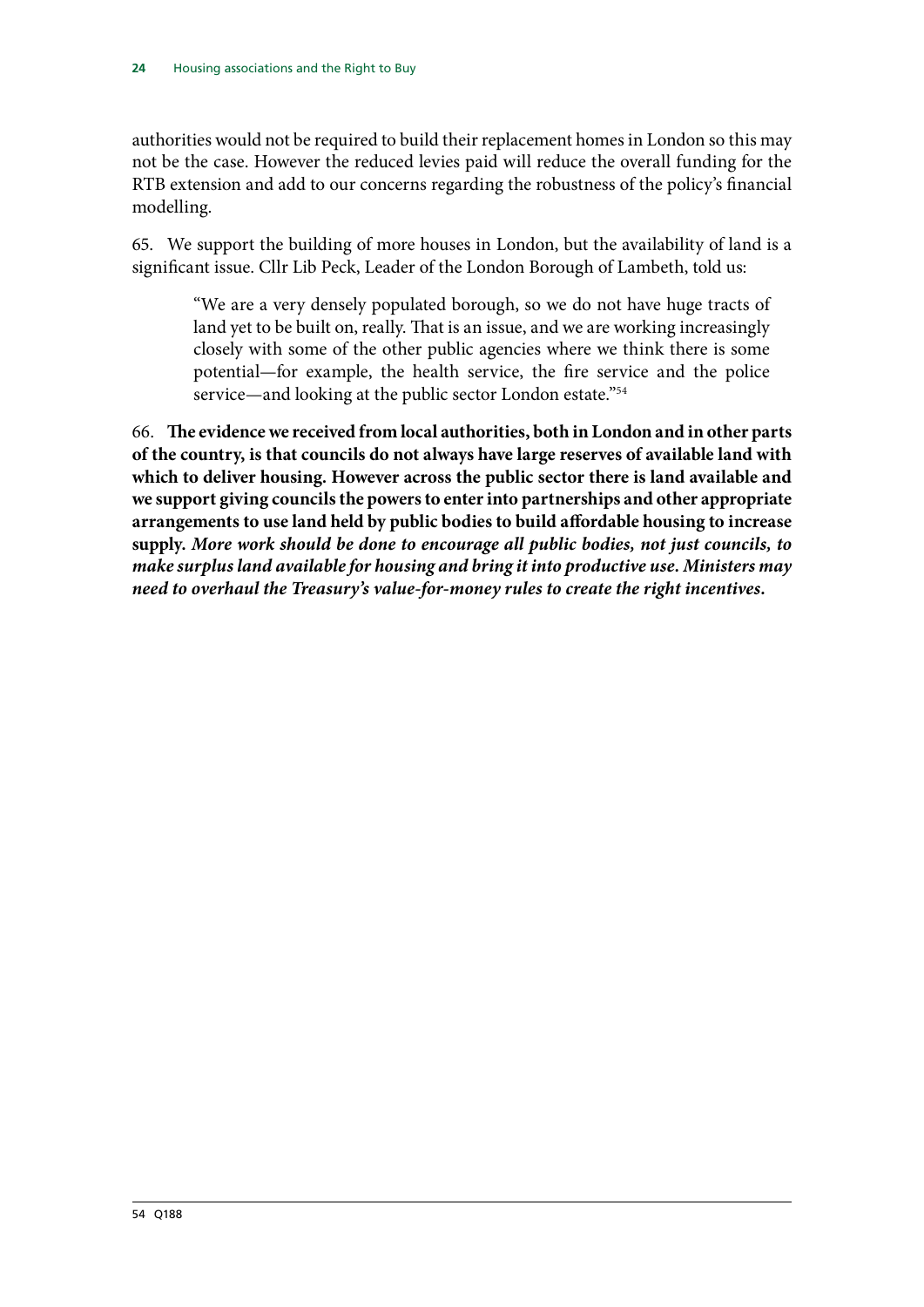# <span id="page-28-0"></span>**6** Building new homes

### **Replacing the sold RTB homes**

67. To a large extent, the success of the extended RTB will rest on its ability to add to the total housing stock and replace sold properties. When statutory RTB was introduced in 1980 there was no commitment to replace the sold homes. In 2012 the Government 'reinvigorated' the RTB by increasing the discounts available and reducing the qualifying period. The Government also introduced a commitment to one-for-one replacement of the homes sold. The Government argues that the extension of RTB to housing associations on the same basis will lead to increased affordable housing nationally. Some witnesses were concerned that social housing stock will be sold but not replaced, leading to a decreased housing supply. However the Government argues that homes built following a RTB sale are not replacements, but in addition to existing supply. Mr Lewis told us:

"I do not accept the terminology of replacements. They are not replacement homes. The home is still there and the family, or the people who have bought it, are in it. Bearing in mind they need to stay in it for a period of years, within those three years, the people who have bought the home are still in that home, by definition of the way the system works. When we are building the extra home, it is about creating an extra home for somebody."<sup>55</sup>

68. Trudi Elliott, Chief Executive of the Royal Town Planning Institute, told the Public Bill Committee on the Housing and Planning Bill that:

"We are in a position now where, as a result of previous changes, planning permissions per year are up to 242,000, whereas completions or starts have got up to only between 131,000 and 133,000. So it is the other stuff in the system that will help us to deliver homes that we have to focus on."56

69. **The need for new starts to keep pace with planning permissions underlines the challenge of building new homes, including ensuring at least one new home built for every RTB sale.** The Minister argued that some of the planning permissions in place were for large sites that would be built out over a number of years and that there could be a lag time between granting permission and finalising preconditions and other negotiations.<sup>57</sup> There should be a comprehensive plan put in place by the Government setting out how the homes sold through RTB and council home sales are to be replaced to ensure the housing supply increases. *The Government should publish more details on how it will achieve its objective of at least one-for-one replacement of sold homes, and address factors such as the availability of land, the capacity of the home building industry, including the shortage of skills, and the uncertainty of income from council home sales.*

<sup>55</sup> Q325

<sup>56</sup> Oral evidence taken before the Housing and Planning Bill Public Bill Committee on 17 November 2015, HC (2015-16) 94, Q224 [Trudi Elliott]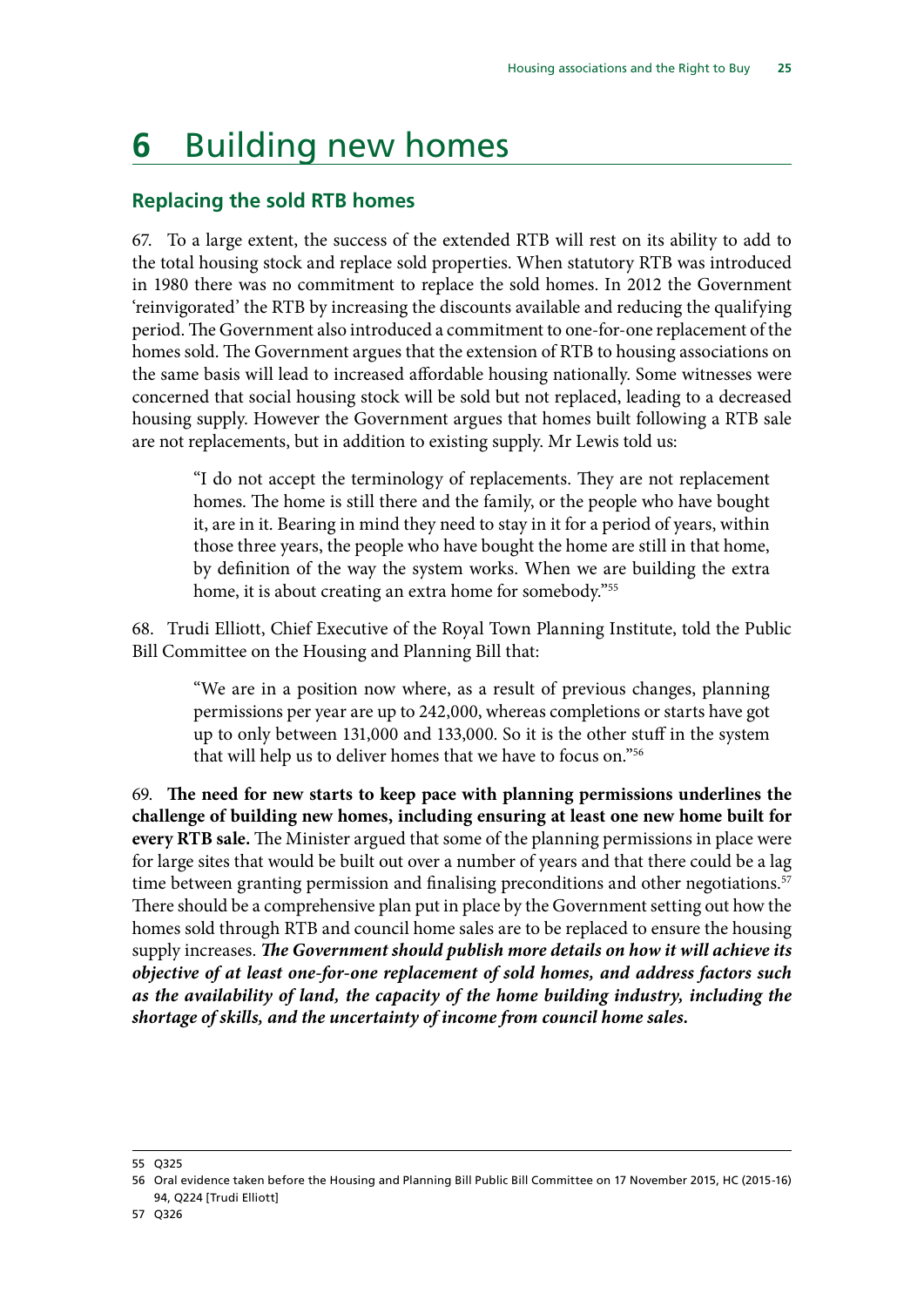### <span id="page-29-0"></span>**Capacity of the home-building industry**

70. England has a severe housing shortage with councils across the country faced with substantial waiting lists for homes. It is therefore vital that the objective of increased supply is realised. According to the National Housing Federation,<sup>58</sup> the country needs to build 245,000 homes a year to meet demand, while a report from KPMG and Shelter<sup>59</sup> puts the figure at more than 250,000 per year. According to the Department for Communities and Local Government (DCLG), England has not seen more than 250,000 completed homes in any year since 1977/78 and in 2013/14 just 112,330 were completed.<sup>60</sup> The Minister emphasised that housing starts have increased in recent years and highlighted the lag between planning permission being granted and work on site beginning. He also explained that there were many instances where planning permissions were in place on very large sites that would be built out over a number of years, or where permission had been granted but negotiation continued on final conditions.<sup>61</sup> Mr Lewis also outlined the range of measures being introduced by the Government to address the issue, such as the introduction in the Bill of planning permission in principle, the Builders Finance Fund and the direct commissioning of 10,000 homes.

71. **We do not believe that there is a single solution to the housing crisis in this country and we acknowledge the scale of the challenge.** We note for example reports that according to the National House Building Council, the number of new homes registered in the three months to the end of September 2015 was 2 per cent lower than the same period in 2014. Increased labour costs and a skills shortage in the construction industry are cited as reasons for this decline, with an estimated 300,000 people leaving the building trade in the 2008-10 downturn.<sup>62</sup> According to the Local Government Association (LGA), the skills shortage in the construction industry will threaten the Government's house building plans. The LGA argue that the construction industry's forecasted annual recruitment needs have increased for the last three years consecutively, up from 29,050 a year in 2013, to 44,690 a year from 2015. However the volume of construction-related training has declined: since 2012/13 vocational learning qualifications have dropped by 4 per cent and higher education by 17 per cent. Construction, planning and built environment apprenticeships have fallen 58 per cent from 18,850 in 2008/09 to 7,930 in 2013/14.63

72. Lord Kerslake described for us how the structure of the house-building industry has consolidated, with the number of SME house-builders dropping from 12,000 in 1990 to 3,000 in 2015.<sup>64</sup> We note with interest therefore the recent announcement<sup>65</sup> by the Government that it will be directly commissioning development at five sites which the Homes and Communities Agency is currently developing. The intention is that directly commissioning will make it possible to support into the market smaller building companies and newer entrants which are ready to build but lack the resources and access to land. We were told by Peter Schofield, Director-General, Housing and Planning at DCLG, that a key objective was to address the slow rates of build-out on sites by agreeing

<sup>58</sup> National Housing Federation, ['A plan for homes: working with housing associations to end the housing crisis](http://s3-eu-west-1.amazonaws.com/pub.housing.org.uk/A_plan_for_housing_FINAL_1.pdf)', 2015

<sup>59</sup> KPMG and Shelter, ['Building the homes we need: a programme for the 2015 government'](http://www.shelter.org.uk/__data/assets/pdf_file/0019/802270/Building_the_homes_we_need_-_a_programme_for_the_2015_government.pdf), April 2014, page 4

<sup>60</sup> Department for Communities and Local Government, '[Live tables on house building](https://www.gov.uk/government/statistical-data-sets/live-tables-on-house-building)', table 209 [accessed 15 January 2015]

<sup>61</sup> Q326

<sup>62</sup> 'Britain's biggest housebuilders slow home construction', Financial Times,20 November 2015

<sup>63</sup> '[Skills to build: creating the houses and jobs our communities need'](http://www.local.gov.uk/documents/10180/49942/Skills+to+build+-+Creating+the+houses+and+jobs+our+communities+need/c624085f-6e56-4cb7-9e83-5a37f481fea5), Local Government Association, August 2015 64 Q271

<sup>65</sup> ["PM: the government will directly build affordable homes"](https://www.gov.uk/government/news/pm-the-government-will-directly-build-affordable-homes), Prime Minister's Office press release, 4 January 2015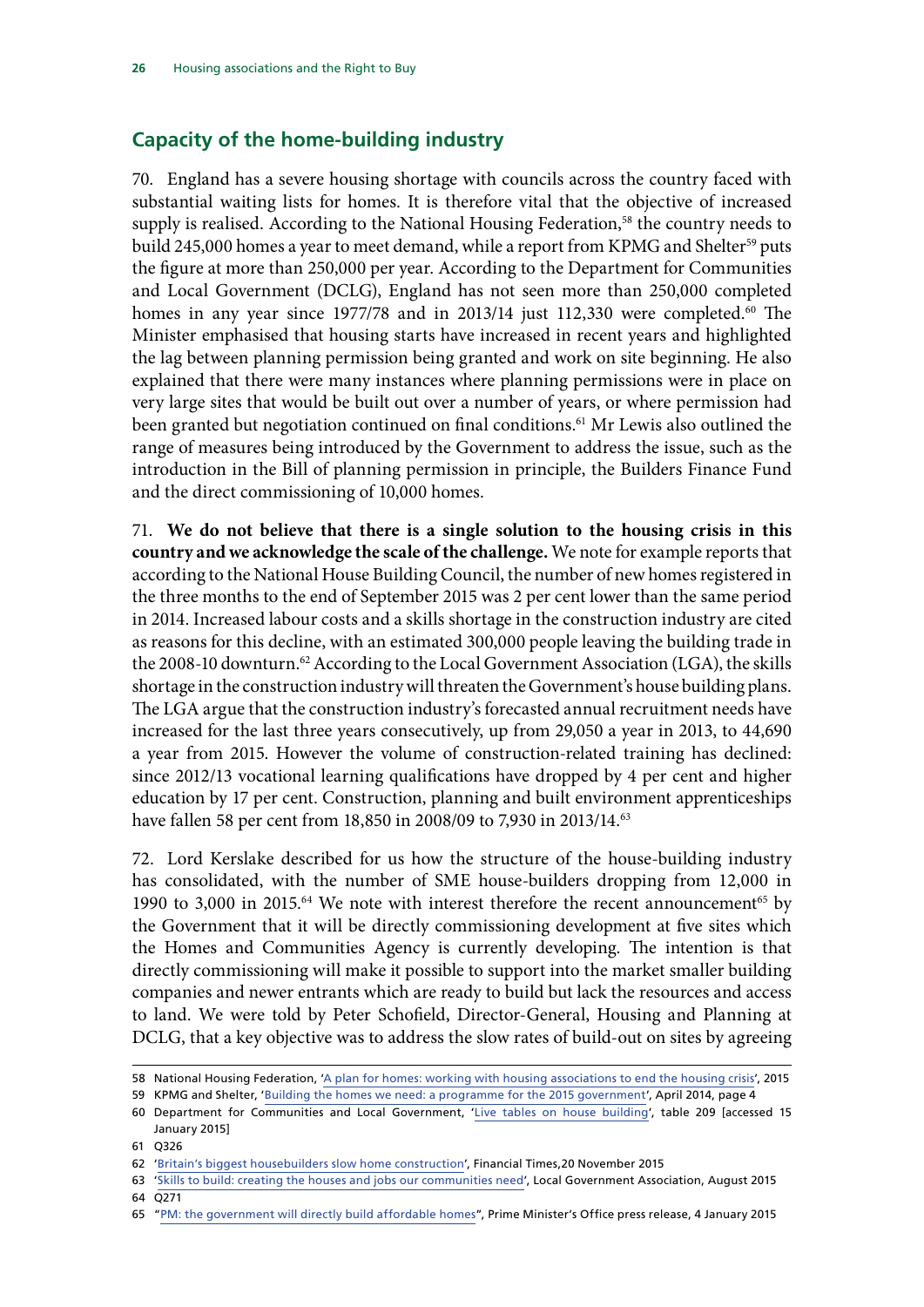<span id="page-30-0"></span>the speed of development upfront.<sup>66</sup> The developments will still be subject to the usual planning permissions and infrastructure agreements, so we await their progress and will monitor whether the direct commissioning approach leads to quicker developments. When we asked the Minister whether the country had capacity to deliver the homes needed, he acknowledged the skills shortage and told us that he was discussing the issue with colleagues in the Department for Business, Innovation and Skills.<sup>67</sup> The capacity of **the home-building industry nationally is of cardinal importance: we intend to monitor it, and will launch an inquiry into it in due course if this seems useful.**

### **The tenure of new homes**

73. In addition to increasing the number of homes built, it is important to ensure that the spread of tenure available meets the needs of the population. Representatives of housing associations told us that as a result of Government policies such as the rent reduction (discussed in part 7 below) they expected to continue building homes, but that the profile of these homes was likely to change. For example David Montague, Chief Executive of L&Q Housing, explained that:

"I think there is a general shift towards more housing for sale among housing associations. If you look at G15, one third of us are predicting that we will do the same amount of affordable rent; two-thirds are predicting less; 80 per cent of us are saying that the thing we will replace it with is housing for sale."68

74. Other witnesses said that their housing associations would maintain levels of overall building or decrease slightly, but all agreed that the profile of what they were building would change. We note that the homes that are built to replace those sold through RTB and the council home sales might be replaced in a different tenure, which could be a cause for concern in some areas.

75. Research commissioned by the Joseph Rowntree Foundation to explore the impact of the extended RTB and high value council sales reached significant conclusions. The research did not consider whether the homes sold could be replaced, but rather what they might be replaced with. It used three scenarios: the first where sold homes are replaced and let at the same rents, the second where the replacement stock was let at Affordable Rent levels (i.e. higher than social rent levels) and the third where the new homes were built for sale as shared ownership.

76. The report found that the first scenario would have a positive impact on poverty levels and would increase access to low rent housing. With the higher rents in the second scenario, poverty levels would be expected to increase. Under the third scenario, the research found that because only around 3 per cent of households currently accessing social rented housing could afford to buy shared ownership homes, and fewer still Starter Homes, many would be diverted into the private rented sector where rents are higher still, thus increasing both poverty levels and the national Housing Benefit bill. The report argues that not replacing sold stock at the same tenure will see:

<sup>66</sup> Oral evidence taken on 11 January 2015, HC (2015-16) 531, Q53

<sup>67</sup> Q327

<sup>68</sup> Q95 [David Montague]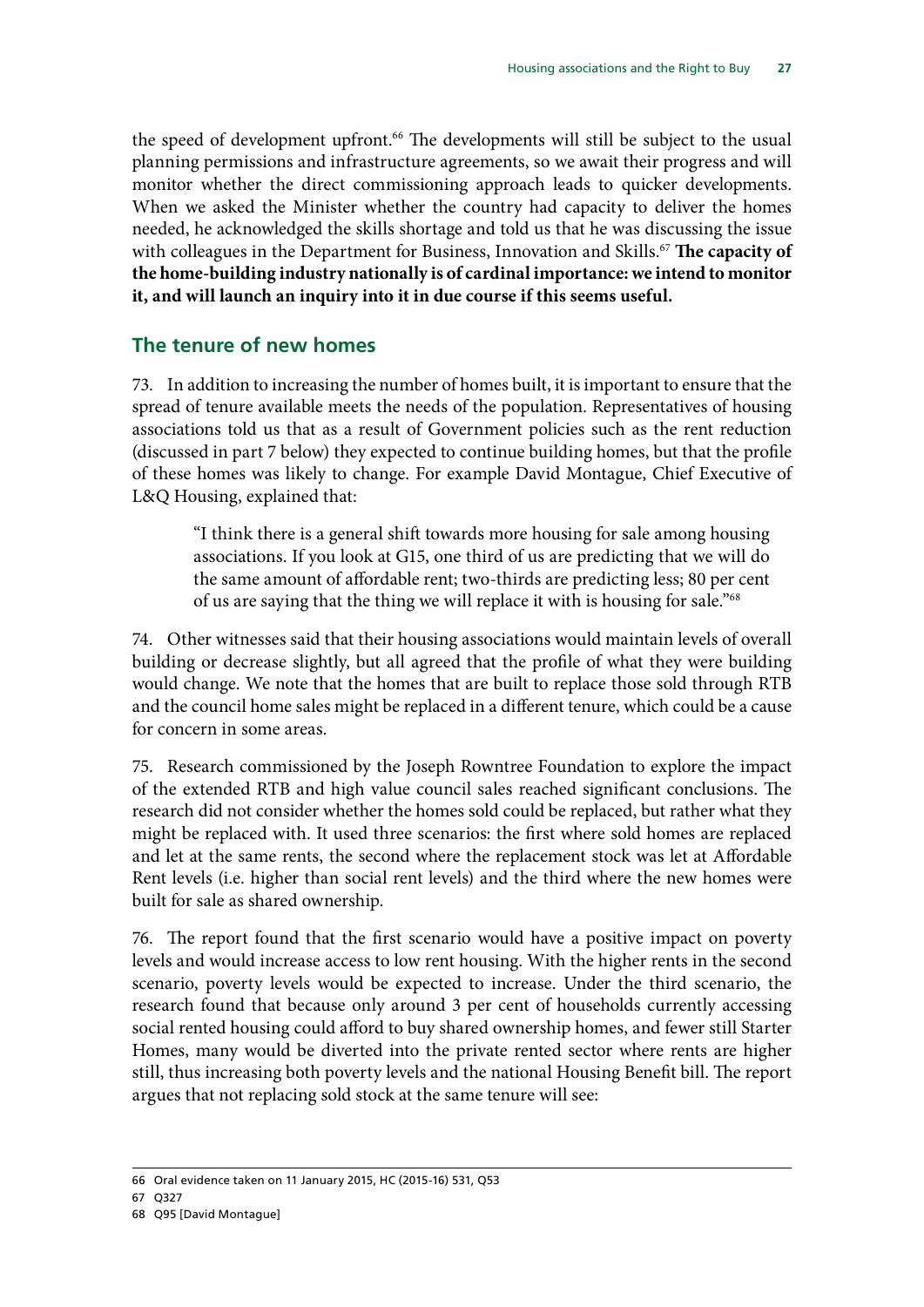<span id="page-31-0"></span>"more than 20,000 working households ineligible for housing benefit who are having to pay higher rents–most likely within the private rented sector–as a result. Just under half of these would be classed as in poverty on the basis of their incomes and would be pushed into more severe poverty as a result of the higher rents."<sup>69</sup>

77. **We believe that if the policy of RTB is to realise its objective of increasing social mobility, the tenure and rent levels of the replacement stock is of fundamental importance. The Government must take steps to ensure that the homes built to replace RTB and council home sales meet the needs of local communities and have a tenure mix that reflects local circumstances.**

#### **Starter Homes**

78. The Housing and Planning Bill emphasises the role of Starter Homes, which are defined as homes costing up to £250,000 (£450,000 in London), to be available at a 20 per cent discount to first time buyers that meet qualifying criteria such as being under the age of 40. The Bill provides for a new legal duty to be placed on councils to guarantee the provision of 200,000 Starter Homes across all reasonably sized new development sites. In his speech to the Conservative Party Conference, the Prime Minister confirmed that Starter Homes would be counted as 'affordable housing' for planning purposes including s106 agreements for developer contributions. The classification of Starter Homes as 'affordable' has been criticised by many, including Lord Kerslake who told us "I think it is hard in London to see a property that requires a salary of £77,000 and a deposit of £90,000 as really meeting the definition of affordable."70 Cllr Ferris Cowper also questioned how affordable Starter Homes really would be, explaining that in East Hampshire the average income to house price ratio was currently 11.25, and that taking into account the 20 per cent Starter Home discount, this would still be a little under 10–meaning that the average purchaser would still need almost ten times their salary to purchase a Starter Home.<sup>71</sup> There is a risk that rather than providing a low-cost means of entering the housing market, Starter Homes will instead only allow people who could afford to buy anyway to purchase a more expensive home. Given that the discount will only last for five years, Starter Homes would likely be an extremely attractive investment for prospective buyers with an almost guaranteed profit if sold after five years.

79. In a briefing note for its members on the Bill, the NHF argued that:

"Starter Homes should not come at the expense of a high-quality, sub-market rented offer, for which there remains high need and demand. It is also important that Starter Homes are genuinely additional to homes that would otherwise have been built, either for outright sale or traditional affordable housing. The requirement to deliver a particular number or proportion of Starter Homes to be granted planning permission and the ability of developers to use Starter Homes to meet their section 106 affordable housing obligations, risks having a significant impact on the delivery of traditional affordable housing. Starter

<sup>69</sup> ['Understanding the likely poverty impacts of the extension of Right to Buy on housing association tenants'](http://www.cchpr.landecon.cam.ac.uk/Projects/Start-Year/2015/Understanding-likely-poverty-impacts-of-extension-Right-to-Buy-HA-tenants/Project-Report), Joseph Rowntree Foundation, November 2015, page 4

<sup>70</sup> Q266

<sup>71</sup> Q195 [Cllr Ferris Cowper]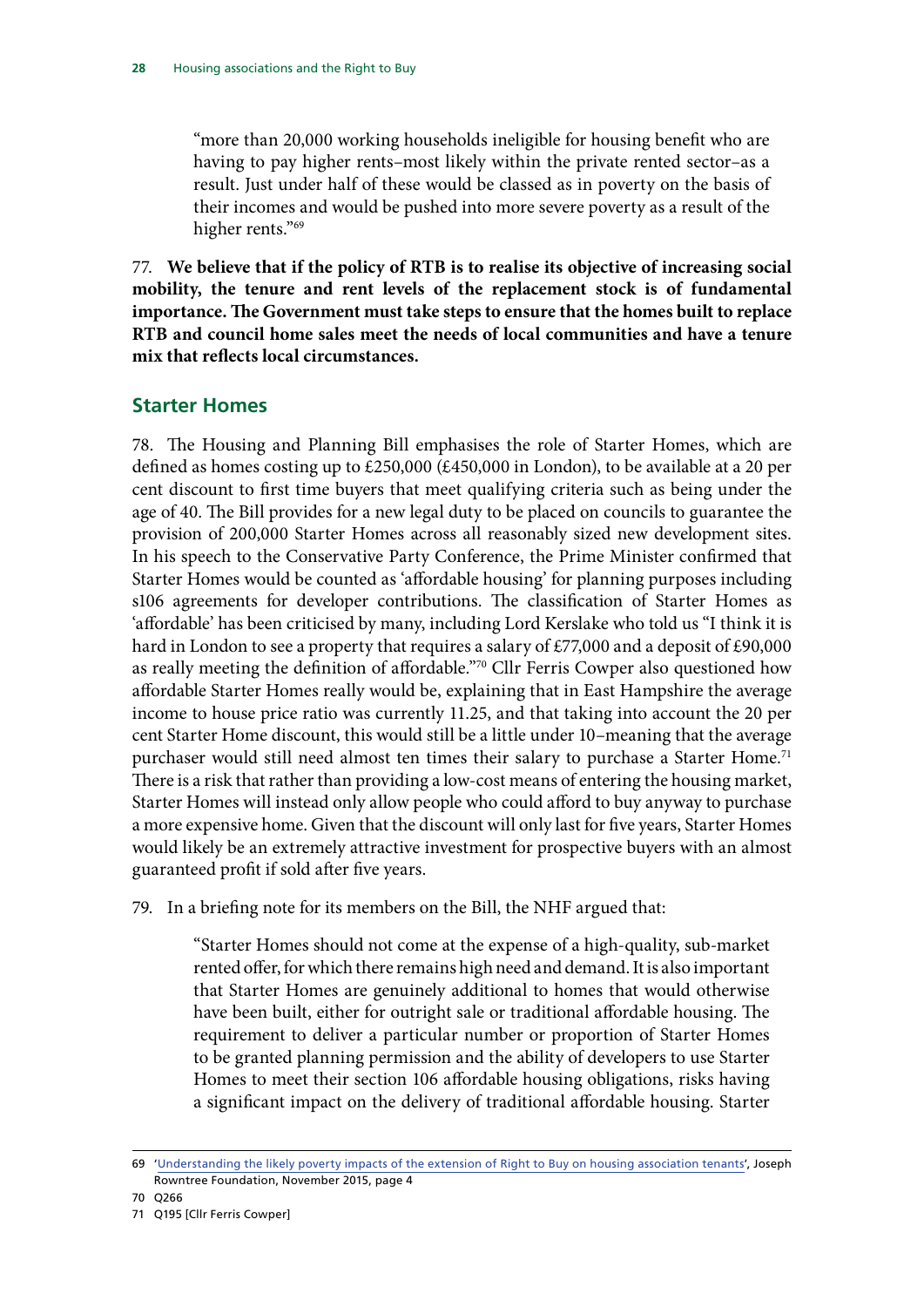<span id="page-32-0"></span>Homes should give developers a higher return (80 per cent of market value) than traditional forms of affordable housing (closer to 60 per cent to 70 per cent)."72

80. In 2013/14, 37 per cent of all affordable housing completions were delivered through s106 agreements.73 **Home builders will understandably seek to build the products with the highest return, and we are concerned that the Government's policy should not lead to fewer truly affordable homes to rent being built. There is a finite amount of money available from developers to deliver affordable housing, and the duty placed on councils is likely to mean that building Starter Homes could be prioritised over other types of affordable housing. Local authorities will be under pressure to satisfy their legal obligations, and this could make negotiations with developers extremely difficult and could undermine Local Plans. Starter Homes should not be built at the expense of other forms of tenure; where the need exists, it is vital that homes for affordable rent are built to reflect local needs. The definition of affordable housing should better reflect individual and local circumstances.**

81. We were told by the Minister that if someone purchases a Starter Home, they must keep it at least five years before being able to sell it a full market value.<sup>74</sup> Several witnesses raised this as a concern, with some suggesting that this would make Starter Homes an attractive investment for those who can already afford to purchase a home,<sup>75</sup> and others that this could put them in competition with other housing products on the market.<sup>76</sup> *We urge the Government to review the period of time over which the discount would operate.*

### **The impact of Government policies on housing association development**

82. On 25 November 2015, the Office for Budget Responsibility published its Economic and Fiscal Outlook. This looked at the impact on housing association activities of measures announced first in the July Budget and then in the November Spending Review. It found that the July measures (the 1 per cent rent cut and 'pay to stay', both discussed later in this report) would reduce the number of housing association new builds built up to 2020/21 from 220,000 to 140,000. The measures announced in the Spending Review (reduced funding in 2016/17 and 2017/18 followed by increases in subsequent years and a change in composition in funding towards affordable ownership including Starter Homes) would lead to further reductions in new builds in 2016/17 followed by increased new builds in the years following 2018. In total, the policies announced result in a forecast 185,000 new homes being built between now and 2020/21—34,000 fewer homes than were forecast before the July Budget, and with a different tenure mix.<sup>77</sup>

<sup>72</sup> ['Member briefing on the Housing and Planning Bill'](http://nationalhousingfederation.newsweaver.com/icfiles/1/55885/104325/5373602/134359243fd934b7eb5668e7/member%20briefing%20on%20the%20housing%20and%20planning%20bill.pdf), National Housing Federation, October 2015

<sup>73</sup> ['Rethinking planning obligations: balancing housing numbers and affordability](https://www.jrf.org.uk/report/rethinking-planning-obligations-balancing-housing-numbers-and-affordability)', Joseph Rowntree Foundation, 2015, page 5

<sup>74</sup> Oral evidence taken on 9 November 2015, HC (2015–16) 529, Qq7-8

<sup>75</sup> Q136 [Stephen Javes]

<sup>76</sup> Q93 [Nicholas Harris]

<sup>77</sup> Office of Budget Responsibility, [Economic and fiscal outlook: November 2015,](http://cdn.budgetresponsibility.independent.gov.uk/EFO_November__2015.pdf) Cm 9153, November 2015, paras B45-47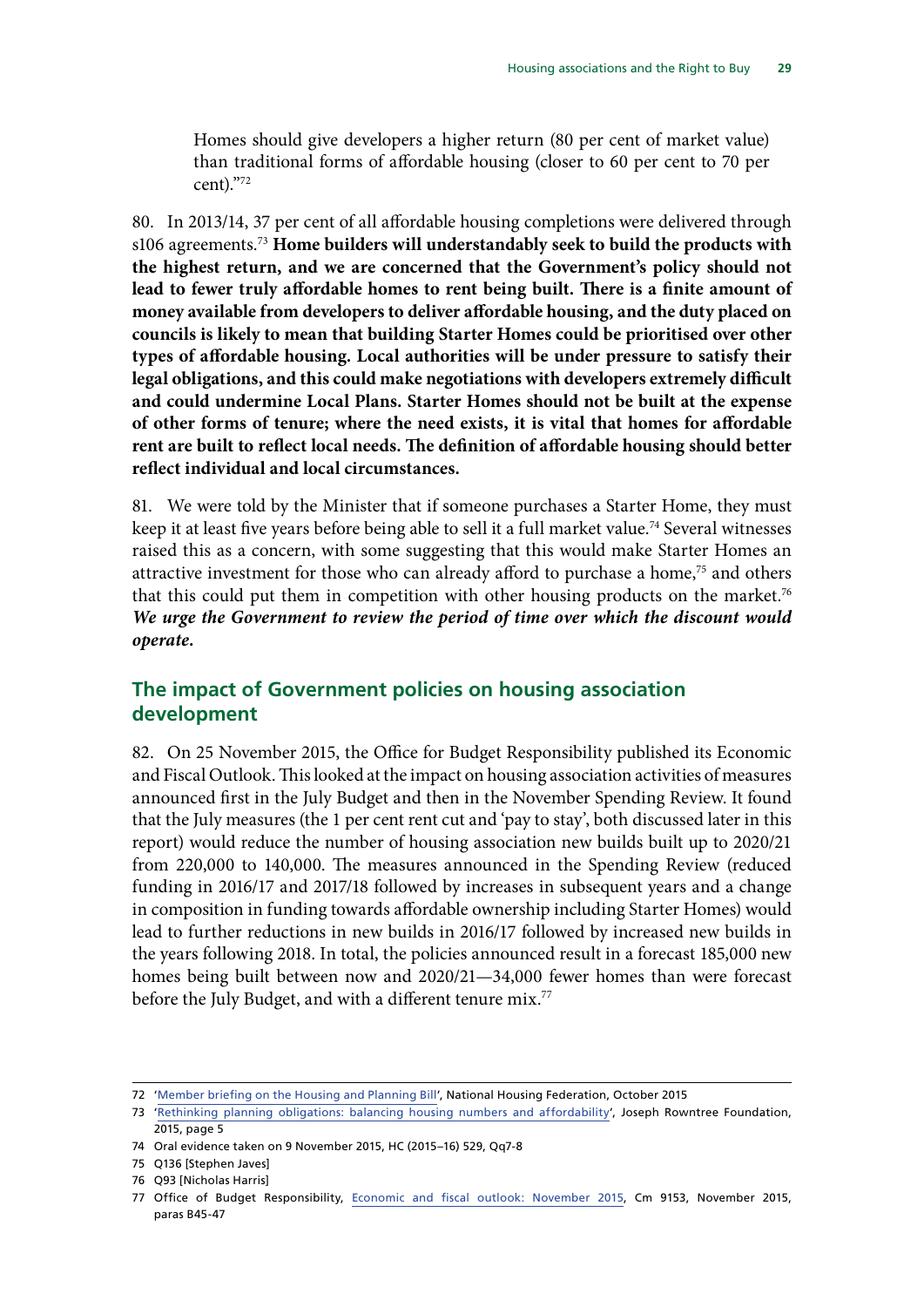83. On 7 December 2015, the Equalities Statement on the proposed changes to national planning policy was published. The Statement anticipates that the Government's broadening of the definition of affordable housing to include Starter Homes will lead to less traditional affordable housing being built. The report explains that "We estimate that a developer on average could deliver 1.4 to 1.8 starter homes for every affordable home".<sup>78</sup> Using the data in Figure A3 of the report, for every 100 people moving into Starter Homes built using s106 funding, between 56 and 71 fewer people will move into new build affordable rented, social rented or low cost home ownership homes. **We note the emphasis on Starter Homes and the possible consequences for levels of affordable housing. Starter Homes will suit some people, but not all. We are particularly concerned that the requirement to include them in the homes that can be provided for through s106 agreements could change the balance of affordable housing and could put it out of reach for people on low or unstable incomes. Starter Homes should be built in addition to homes for affordable rent where the need exists locally.**

84. *The Government should publish annual figures on new homes built, specifying how many homes in each local authority area were sold under, and built using the proceeds from, Right to Buy, and what tenures the new homes are. Without these figures, it will not be possible to ascertain whether or not the extended Right to Buy is a success in terms of adding to the stock.*

78 Department of Communities and Local Government, [Consultation on proposed changes to national planning policy:](https://www.gov.uk/government/uploads/system/uploads/attachment_data/file/482890/Equalities_statement_NPPF_fin.pdf)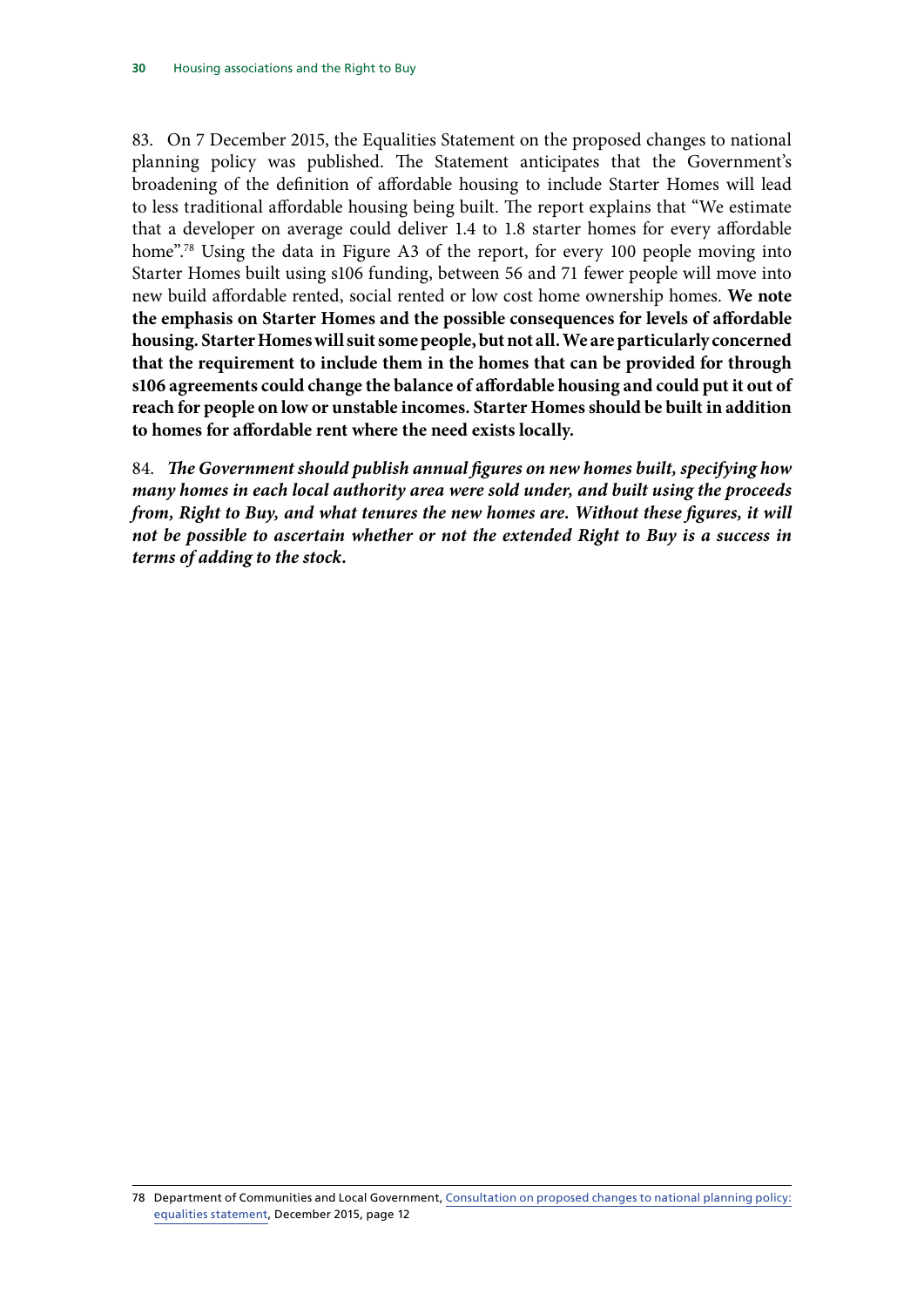# <span id="page-34-0"></span>**7** The 1 per cent rent reduction

85. In the Summer Budget 2015, the Chancellor announced that all rents in social housing would be reduced by 1 per cent a year for four years, with housing associations and local authorities expected to meet the shortfall in income through more efficient use of their grant funding.79 The reduction in social rents is expected to lower the housing benefit bill by £165 million in 2016/17, rising to £1.45 billion by 2020/21, a total saving of almost  $£4.3$  billion.<sup>80</sup> The announcement came within months of the start of a ten-year rent settlement, and caused significant concern to housing associations and their funders. Since 2013 they had been working on business plans and development programmes based on rental income including inflationary increases linked to the consumer price index plus 1 per cent until 2025. David Orr described the 1 per cent rent cut as being "an existential threat" for some housing associations and believed others would be forced to stop doing a range of work with community benefits.<sup>81</sup> David Montague, Chief Executive of L&Q Housing, told us:

"For L&Q, the annual loss by year four is almost £60 million. That goes straight from our top line to our bottom line. For g15 [a group of London's 15 largest housing associations], the annual loss by year four is £500 million; for the sector, we estimate that the annual loss is  $£1.6$  billion. Imagine what we could have done with that money if we had borrowed against it. That is a lot of homes. We have lost a very significant amount. The sector is determined to recover those losses to maintain its ambitions, and that means we will have to make some tough choices."82

#### **The impact of the rent cut on lenders**

86. The unexpected reduction in income for housing associations could adversely affect their capacity to develop. Nicholas Harris from the Stonewater housing association told us that his organisation was scaling-back its development programme from around 7,500 homes to 5,000 over ten years, as well as reconsidering the geographic spread of where development would take place.<sup>83</sup> We were also told by David Montague that other associations, such as his organisation L&Q, were seeking to maintain their development ambitions and to find savings elsewhere. Mr Montague told us:

"We have committed to £12 billion worth of investment over the next 10 years to deliver 50,000 homes. That commitment on 9 July is the same as it was on 7 July so we have maintained that ambition, but we have had to make some changes and compromises."84

87. For some associations, such as Stonewater, the number of new homes being built could decrease as a result of the rent cut, and areas with higher costs will be especially affected. The abandonment of the ten year agreement has created significant uncertainty in the sector, not least among the lenders who facilitate the development. Mr Orr told us:

- 81 Q15
- 82 Q74

<sup>79</sup> HM Treasury, [Summer Budget 2015](https://www.gov.uk/government/uploads/system/uploads/attachment_data/file/443232/50325_Summer_Budget_15_Web_Accessible.pdf), HC 264, July 2015, para 1.140

<sup>80</sup> Summer Budget 2015, table 2.1, line 46

<sup>83</sup> Q82 [Nicholas Harris]

<sup>84</sup> Q81 [David Montague]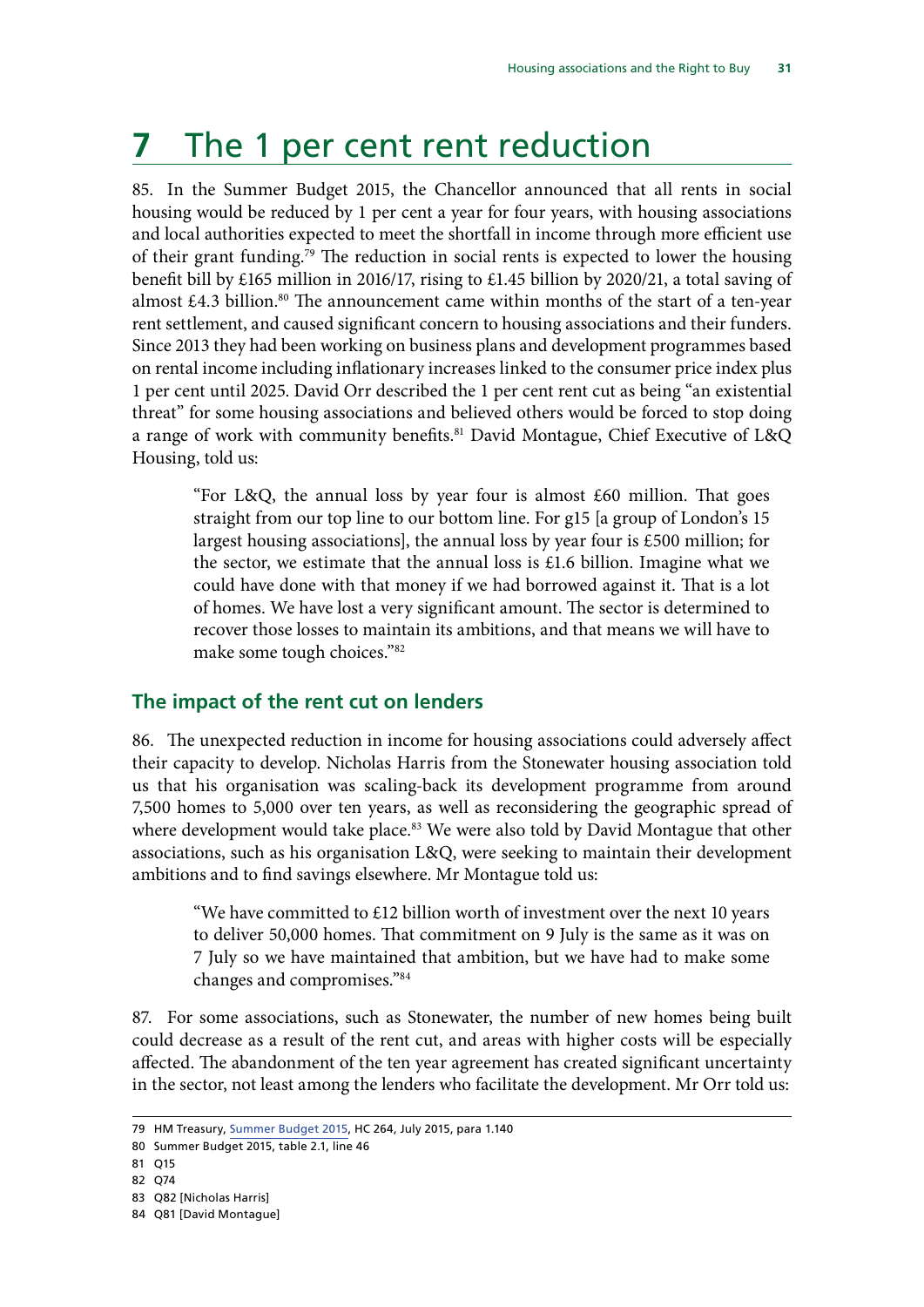<span id="page-35-0"></span>"CPI plus 1 per cent for 10 years was described by the Government as a fair settlement for housing associations and for tenants, which gave clarity, stability and confidence to go to the markets and borrow money. One year later, a 1 per cent per annum cut, which in comparison to that, is 14 per cent out of people's expected income. That is not just a problem, a challenge, in terms of the lost income, but it is a real challenge in terms of the extent to which housing associations feel confident about future commitments made by Government. We have 1 per cent per annum cuts for the next four years and then CPI plus 1 per cent. I do not know anyone who is modelling for CPI plus 1 per cent in year five, because they are not certain that they can properly rely on that commitment and that is a problem."85

88. David Montague of L&Q Housing said:

"There has to be an answer to what happens in year five. We have just been out to the bond markets. The first question everybody asked was, "What on earth is going on, and what is going to happen to your rents in year five?" At the moment we do not have an answer to that, so we need some certainty. We have limited choices."86

89. Paul Smee, Director General of the Council of Mortgage Lenders, confirmed the lenders' perspective:

"For lenders as well, the question that I am most often asked is what happens post 2020, because lenders are lending for 20 to 25 years, and they require to have that long-term perspective as well, much more than a knee-jerk reaction to the actual events of the next few years."87

#### **The impact of the rent cut on services**

90. We fear that the first consequence of the rent cut will be reduction of non-statutory services. A survey of housing association chief executives conducted by *Inside Housing*  found that 72 per cent of 129 chief executives are likely to consider cutting back or scrapping non-core activity as a result of the rent cut. This activity includes all the extra non-housing services that associations provide, such as helping people into work, financial inclusion advice and health initiatives.<sup>88</sup> Jenny Osbourne, Chief Executive of the Tenants Participation Advisory Service, told us that:

"[Tenants'] immediate concern is a cut to the services they have come to know. Tenants are always concerned about repairs and maintenance. That is their big issue. You will know that. There is a real concern about that… [Another concern is] tenant involvement—that investment, that training, those skills and that worklessness agenda that has been happening so successfully in housing associations over the last few years. They are going to see jobs going, staff who they work with, and that is starting to happen now, and they are concerned about that."89

<sup>85</sup> Q34 [David Orr]

<sup>86</sup> Q115 [David Montague]

<sup>87</sup> Q34 [Paul Smee]

<sup>88</sup> ['Changing the mix'](http://www.insidehousing.co.uk/analysis-and-data/data/changing-the-mix/7012193.article), Inside Housing, 16 October 2015

<sup>89</sup> Q34 [Jenny Osbourne]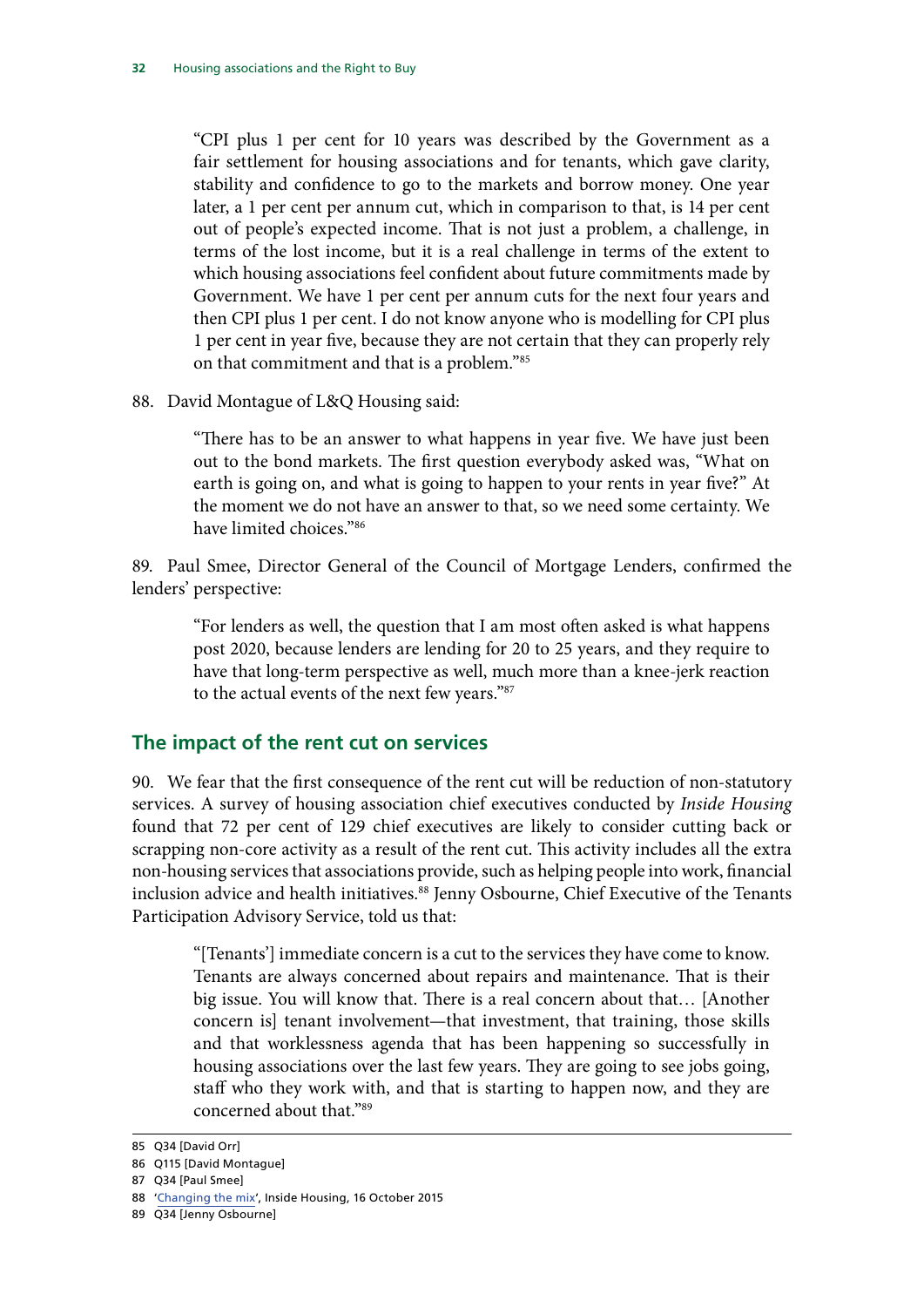<span id="page-36-0"></span>91. Housing associations often do much more than simply build and provide housing for those in need. The work of many providers, in delivering training, support for those seeking employment and encouraging community cohesion, is hugely important to their communities. **We are concerned that the 1 per cent rent reduction could impact on housing associations' ability to provide services which help people find work and get new skills, in addition to their development programmes and delivery of new homes, while recognising that it will also mean a reduction in rent payments for some tenants.**

92. It does not seem likely that the 1 per cent rent cut will benefit tenants significantly. As Ms Osbourne explained:

"I do not think any tenant is really going to see the benefit of that. It might be a couple of hundred quid over the four years. I do not think that is going to be a benefit the tenants are going to see particularly, because of the other issues that might be happening to the finances that are coming into their home, and because of what they see as potential cuts to services that housing associations are going to make."90

93. The Institute of Fiscal Studies (IFS) also found that the 1 per cent reduction in rent would result in a £2.3 billion reduction in rents nationally. However because many tenants receive Housing Benefit, and their entitlement to this would decrease as their rent decreases, £1.7 billion of the reduced rents would equate to reduced housing benefit expenditure by the Exchequer. The IFS therefore found that the reductions in social rents announced in the July Budget will be of little or no direct benefit to most social housing tenants. Most of those renting their home from councils or housing associations have low incomes and hence receive housing benefit to cover all or part of their rent and entitlement to housing benefit will typically be reduced pound-for-pound as their rent falls.<sup>91</sup>

94. This policy has caused significant uncertainty in the sector, and has the potential to restrict development.

#### **Housing association efficiencies**

95. The Department for Communities and Local Government told us that as a means of reducing the national housing benefit bill, housing associations "have an important opportunity to find necessary savings and deliver a more efficient sector for social tenants and taxpayers." The Department also notes that the housing association sector had a surplus of  $\pounds$ 2.4billion in 2014.<sup>92</sup> We agree that, like all large organisations, housing associations can find more efficient ways of operating to save money. We noted for example the evidence from Ian McDermott from the Sanctuary Group that by 2020, his association expected to have a loss of around £55 million a year, but expected to be able to meet around 50 per cent of this reduction through efficiency savings.<sup>93</sup> David Montague from L&Q Housing also described the measures that his organisation is taking, including greater use of online services and a more agile officer structure.<sup>94</sup> However such measures alone are unlikely to meet the decreased income caused by the 1 per cent annual reduction in rents compared

<sup>90</sup> Q40

<sup>91</sup> Institute of Fiscal Studies, ['Social rents policy: choices and tradeoffs](http://www.ifs.org.uk/publications/8036)', 5 November 2015

<sup>92</sup> Department of Communities and Local Government [\(RTB 163\)](http://data.parliament.uk/writtenevidence/committeeevidence.svc/evidencedocument/communities-and-local-government-committee/the-housing-association-sector-and-the-right-to-buy/written/21044.html), page 2

<sup>93</sup> Q75

<sup>94</sup> Q114 [David Montague]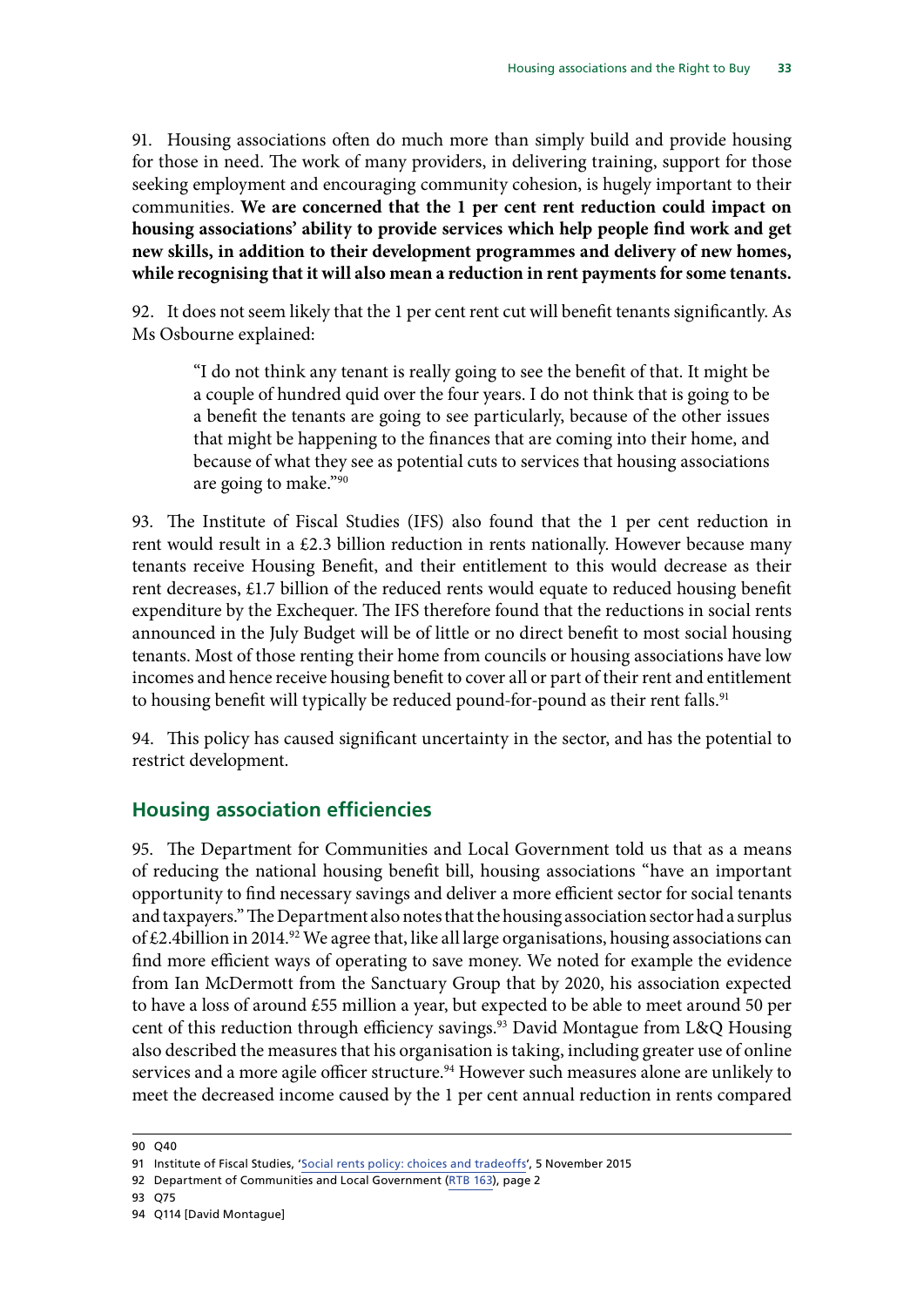<span id="page-37-0"></span>to the original figure of CPI plus 1 per cent. It was also suggested that housing associations should use their surpluses to meet any shortfalls. But as the G15 group of London housing associations argued, this was also not possible:

"The extensive commentary on the growing surpluses of HAs often does not recognise how they are derived, what they are for, or how our business models work. These surpluses were predictable because the accounting rules make HAs place any profits from development in their Revenue Accounts, but losses on rented homes are not crystallised. If, for example, an HA made £1m profit from housing for sale to compensate for a £1m loss on new social rented homes on the same site then the £1m profit would show in the accounts., The £1m loss would come through year by year, with an annual interest charge appearing in the accounts. When the housing market is buoyant this means the more you develop to cross subsidise your mission, the bigger your profits will show."<sup>95</sup>

#### 96. **It is important that housing associations which generate surpluses apply them to delivering new housing.**

### **Supported housing and setting rents**

97. Many of our witnesses argued that rents in supported housing schemes should reflect circumstances, rather than be subject to national rent levels. Tony Stacey from the South Yorkshire Housing Association explained that the rent cut was particularly harmful for supported housing schemes, because 80 per cent or more of costs in supported housing schemes arise from staff salaries.<sup>96</sup> Hugh Owen from the Riverside Group also emphasised the challenge for supported housing:

"If you look at our supported housing in purely financial terms, their operating margins are very slim to say the least. The rest of the organisation, effectively, cross-subsidise. We think that it is a really important part of what we do and we are dedicated to continuing to do that. However, when you apply the rent cut as well, effectively it becomes a loss making part of the organisation. We are going to have to make some really difficult decisions…We know a lot of other housing associations that probably have smaller supported housing businesses where I think it would be very tempting, looking for the less efficient areas of the business, to quietly stop doing supported housing. I think there is a real threat of death by 1,000 cuts and a real shrinkage in supported housing as a result of this."97

98. **The costs of supported housing are different to those of more mainstream providers. Their income should not therefore be treated as comparable; nor should the same measures be applied without exemptions.** Smaller associations which only provide specialist housing are not able to cross-subside their work in the same way as providers such as Riverside. The effects of the 1 per cent rent cut therefore have the potential to force small, specialist providers to go out of business. *The Government should consider returning supported housing rents to the pre-Summer Budget rent agreement of CPI* 

<sup>95</sup> G15 [\(RTB 130](http://data.parliament.uk/writtenevidence/committeeevidence.svc/evidencedocument/communities-and-local-government-committee/the-housing-association-sector-and-the-right-to-buy/written/20098.html)), para 3

<sup>96</sup> Q129 [Tony Stacey]

<sup>97</sup> Q129 [Hugh Owen]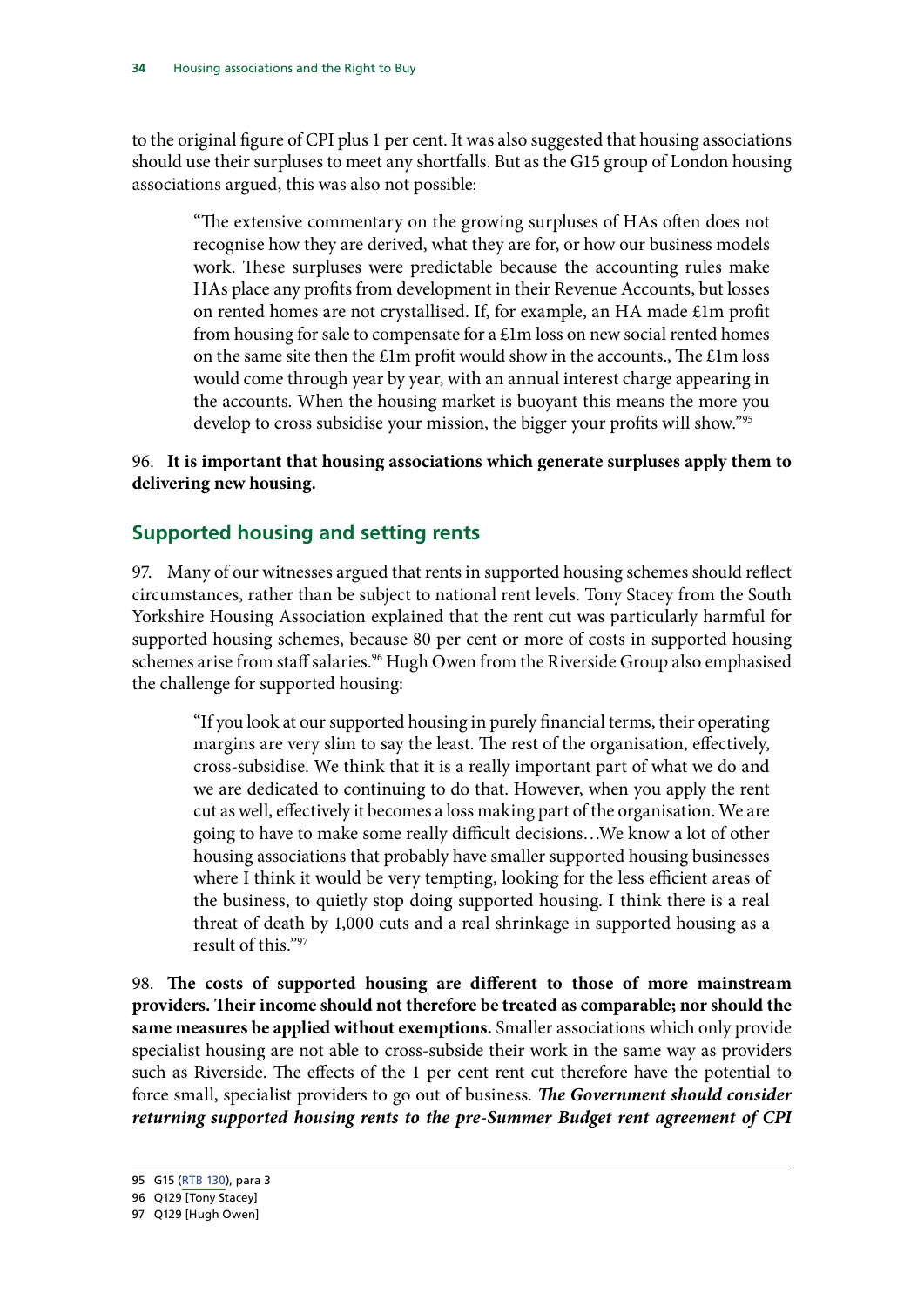*plus 1 per cent annual increases. We welcome the announcement of 27 January 2015 that supported housing will be exempt from the 1 per cent rent reduction for 2016/17 while the Government carries out a review.*

99. *We believe that before the Autumn Statement 2016 Government should provide some certainty over rent levels post 2020, to assist long-term business planning and increase investor confidence. In the long term, housing associations should have the freedom to set their own rents, recognising that tenants' ability to pay rents will be limited by the future application of Local Housing Allowance rates to Housing Benefit and Universal Credit claimants living in social rented housing. The Government is committed to deregulating the housing association sector: freedom for housing associations to set the rents for their tenants should be the next step, since housing associations understand their tenants and the local market and are best placed to set fair rent levels.*

100. In the Autumn Statement 2015, the Chancellor announced that the amount of rent payable through housing benefit in the social housing sector would be capped to the relevant Local Housing Allowance, which is the level of rent paid to renters in the private sector.<sup>98</sup> We believe that this strengthens the argument for allowing housing associations to set their own rents, since this will not increase the national housing benefit bill, but would give associations the freedom to manage their assets as private providers.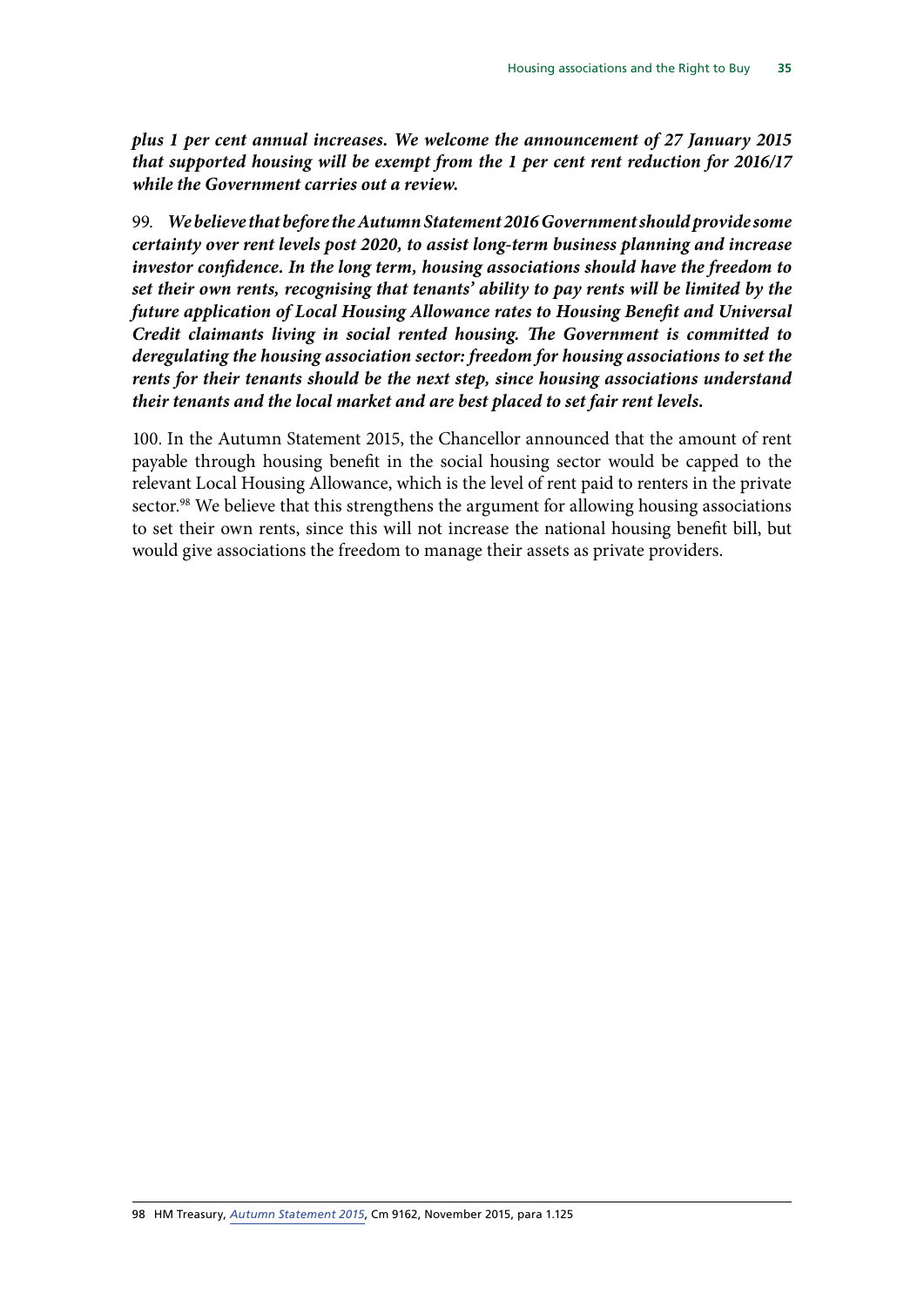# <span id="page-39-0"></span>**8** Pay to Stay

### **Thresholds**

101. When it was introduced the Housing and Planning Bill contained provisions for the Secretary of State to make regulations requiring registered providers, including both housing associations and local authorities, to charge higher rents (at market rate, or a proportion of market rate) for those tenants who had a high income, a policy known as 'pay to stay'.99 The Summer Budget 2015 defined high income as £30,000 household income, or £40,000 in London.<sup>100</sup> Many of our witnesses believed that this threshold was too low and that it would act as a disincentive to hard work and career progression. Jenny Osbourne cited an example:

"I will try to give you an example from a lady who I have just been talking to in London. Her daughter is a teacher earning £29,000 a year. She is retired and on benefits, so they will go over the £40,000 threshold. That is going to mean that the majority of their money would go straight out into rent if they were moved to full market rent, not leaving them anything around bills, etc."<sup>101</sup>

102. We were also concerned that the complexities and costs of administration would be onerous for many housing associations, who would find it difficult to collect income data from their residents. Tony Stacey told us that it would cost South Yorkshire Housing Association far more to administer pay to stay than the additional income it would generate.102 Hugh Owen from the Riverside Group of housing associations pointed out regional disparities:

"In Liverpool, for someone earning  $£30,000$  and a penny, their rent will go up by about £38 a week. In Bromley, it would go up by £257 a week. It is hugely inequitable if that is the final scheme… for people who have done the right thing and who have got on but are not in a position to buy all of a sudden to be affected by what feels like punitive increases just strikes us as wholly wrong."<sup>103</sup>

### **Voluntary pay to stay**

103. **We welcome the news from the Minister that pay to stay has been revised as part of a package of deregulation so that it would be voluntary for housing associations.** He told us:

"Housing associations will also be able to operate policy that sets higher levels of rents for those high-income tenants, and they will be able to set the level of rent for these households. We expect that the majority of housing associations will consider operating a policy, and we will continue to engage with the sector and the National Housing Federation on this. As far as possible, we will

 Housing and Planning Bill, HC 75, as introduced, Part 4, Chapter 4 Summer Budget 2015, para 1.154 101 Q41 Q119 [Tony Stacey] Q137 [Hugh Owen]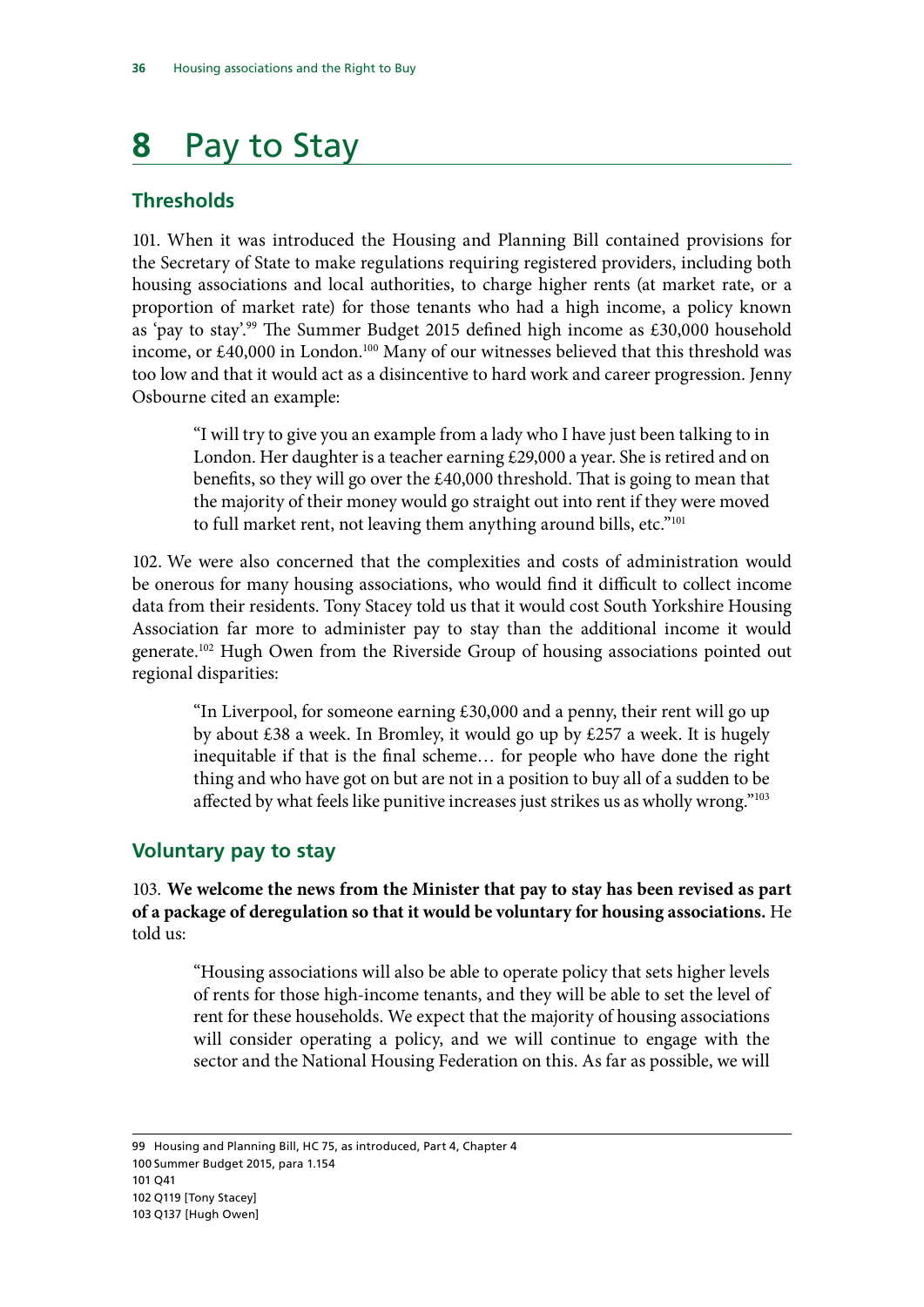encourage parity between the housing and local authority sectors to ensure fairness for tenants but, as I say, it will be voluntary for housing associations."104

104. The measure was introduced to help facilitate a reclassification of housing associations as non-public bodies by the Office for National Statistics (discussed further at para 106). The Government is committed to securing the reclassification and is therefore giving increased freedoms to housing associations. When we asked if the Government would take steps to reduce rents in the private sector, the Minister said that they would not but added that "We are treating everybody who is on social rent the same."105

105. We asked whether housing associations would have the flexibility to adjust the thresholds, introduce tapers or make other changes to the policy. Mr Lewis said that he did not want to prejudge what housing associations might choose to do, but implied that this was possible.106 The version of the Bill agreed by the Commons states only that "A private registered provider of social housing that has a policy about levels of rent for high income social tenants in England must publish that policy."107 *We believe that housing associations which choose to adopt pay to stay should have the discretion to set thresholds and taper mechanisms at levels which reflect local circumstances. However, we note that while it is clear that without some form of taper pay to stay may act as a disincentive to hard work, a graduated scheme would be difficult and costly for local authorities and housing associations to manage. In particular, the fact that information provided by HMRC will never be up to date means that there will always be over- or under-payments of rent. We note the serious concerns that have been raised about the household income thresholds, and ask the Government to keep them under review.*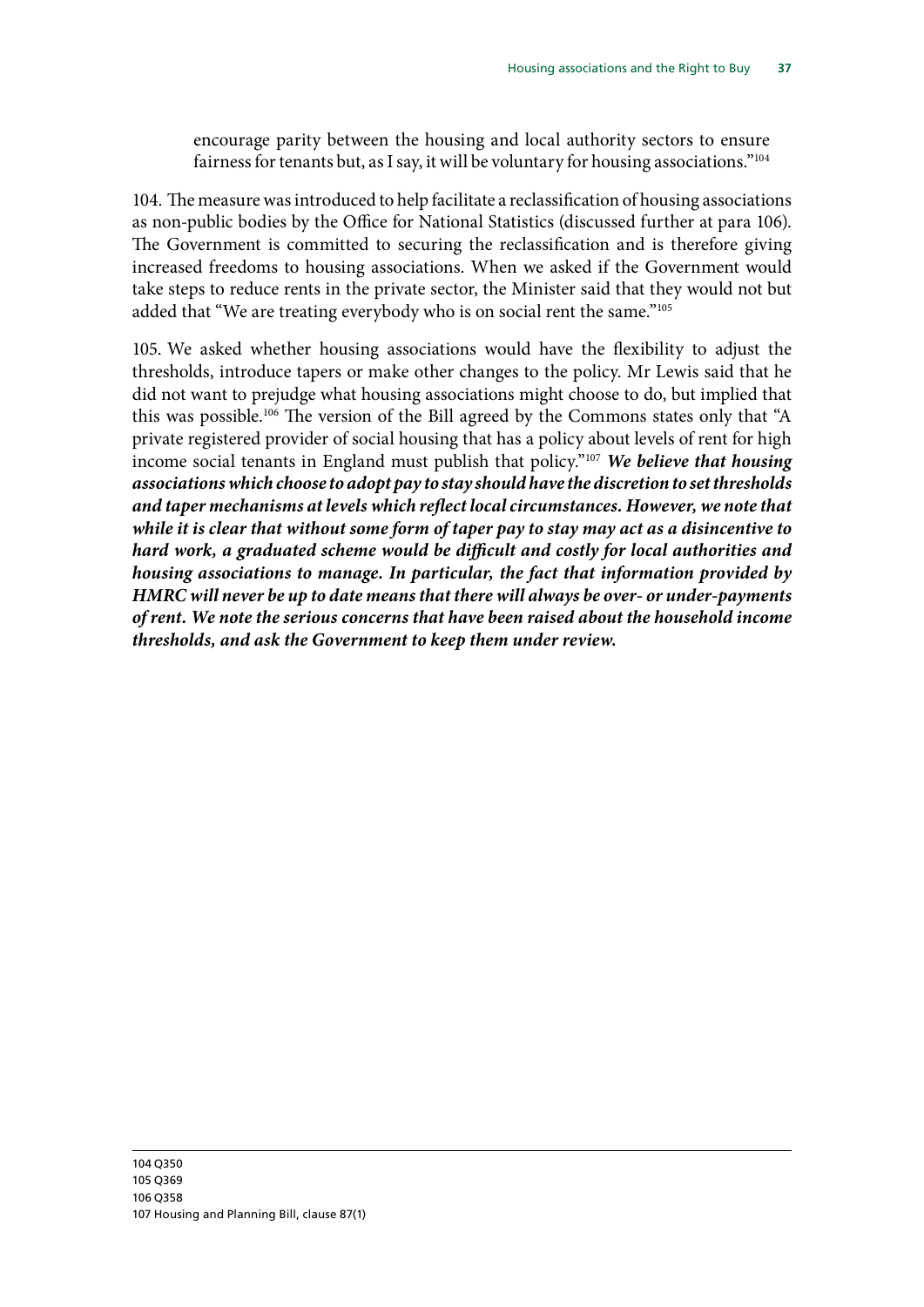# <span id="page-41-0"></span>**9** The HCA and regulation

### **The ONS reclassification and deregulation**

106. The HCA (Homes and Communities Agency) has an important role to play as the Regulator for social housing. It works to ensure that social housing providers operate effectively to protect the public investment and ensure the provision of social housing. It monitors housing associations' compliance with a regulatory framework, which has been revised following the Government taking steps to deregulate the sector. On 30 October 2015, the Office for National Statistics (ONS) announced that housing associations would be reclassified as public corporations.<sup>108</sup> The judgement resulted from measures brought in by the Housing and Regeneration Act 2008 and effectively meant that housing associations, and their estimated £60 billion of debt, were now part of the public sector. The Government quickly made a commitment to deregulation of the sector to reverse the classification: in a speech on 5 November 2015 the Secretary of State said that the ONS decision was a technical matter and that the Government intended to restore housing associations' classification outside the public sector.<sup>109</sup> The Committee welcomes **the commitment by the Government to deregulate housing associations and return them to the private sector. Housing associations' strength is their independence and diversity. We encourage the Government to fully recognise housing associations' status as private bodies.**

### **Lender confidence through regulation**

107. Deregulation must balance the priorities of giving enough freedoms to secure a nonpublic classification from the ONS with sufficient regulation to give lenders the confidence to fund continued development. Before the ONS announcement on reclassification, Paul Smee from the Council of Mortgage Lenders had told us that "lenders take the view that the sector is a well regulated one, that it is one in which they have had a lot of confidence over the years, and I do not detect any change across the lending community in their attitude towards the sector in the light of [the extended RTB]."110 However after the ONS announcement and the Government commitment to deregulate, there were some reports of concerns. For example the credit agency Moody's warned that any deregulation would likely reduce lender confidence:

"The government is now signalling that it will respond to the reclassification by diluting the regulatory controls…Moody's would view a weakening of these controls, if they diminished the strength of the regulatory oversight, as credit negative… [the reclassification] provides further evidence that the previously stable relationship between the HA sector and the government is becoming less predictable…which underpins Moody's current negative outlook."111

<sup>108</sup> Office for National Statistics, '[Classification announcement: "Private registered providers" of social housing in](http://www.ons.gov.uk/ons/rel/na-classification/national-accounts-sector-classification/classification-update---october-2015/index.html) [England'](http://www.ons.gov.uk/ons/rel/na-classification/national-accounts-sector-classification/classification-update---october-2015/index.html), 30 October 2015

<sup>109</sup> Department for Communities and Local Government and The Rt Hon Greg Clark MP, ['Housing associations and](https://www.gov.uk/government/speeches/housing-associations-and-housebuilding) [housebuilding'](https://www.gov.uk/government/speeches/housing-associations-and-housebuilding) speech to the Placeshapers Conference, delivered on 5 November, published 6 November 2015 110 Q17

<sup>111</sup> ['Fears grow over deregulation of housing association sector'](http://www.building.co.uk/fears-grow-over-deregulation-of-housing-association-sector/5078505.article), Building, 4 November 2015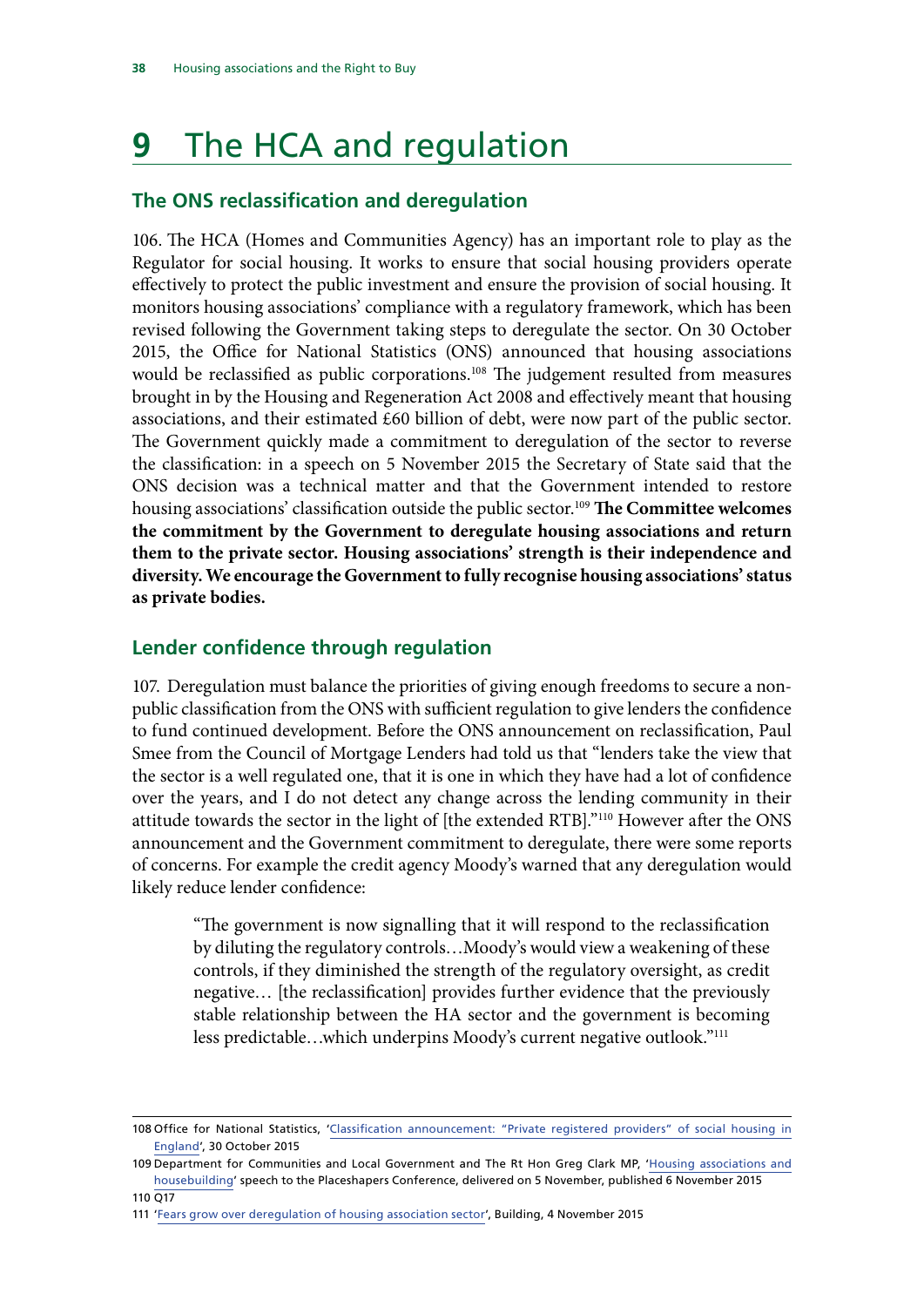<span id="page-42-0"></span>108. **It is essential that balance between deregulation and provision of assurances to the lending community is achieved. Deregulatory measures should not weaken the assurances provided by the regulatory framework put in place by the HCA to protect private investments and allow development to take place. In this context, we endorse the conclusions reached by our predecessor Committee in the last Parliament in its report on the HCA's Regulation Committee, in particular conclusions 3, 4 and 5 relating to financial viability ratings and the case of Cosmopolitan Housing Association.**<sup>112</sup>

#### **The regulatory framework**

109. Greater independence for housing associations should facilitate innovation and is to be encouraged. However it should be balanced by a proportionate regulatory framework that ensures that the governance of private bodies spending public funds is robust. Fiona Macgregor, Director of Regulation at the Homes and Communities Agency, told us that:

"First, at the moment we do distinguish for how we regulate for those organisations who own fewer than 1,000 homes, and much more actively those who own over 1,000 homes. Secondly, we are considering whether we need to review the under-1,000 and move to something that is a little bit more nuanced in risk terms. You can have fewer than 1,000 homes but still have a reasonably risky business, and you can have more than 1,000 homes and have a very stable, safe business, depending on the activities that you are undertaking. That is something that we intend to revisit with the regulation committee during the course of next year."113

110. **The HCA must satisfy itself that its regulatory framework can take account of the multitude of different organisations that are encompassed by the term 'housing association'. Smaller providers, such as almshouses, and larger, much more commercialised organisations place very different requirements on the Regulator. The Regulator should therefore adopt a framework based on judged risk rather than more arbitrary factors such as size.**

#### **Monitoring the RTB**

111. Clause 64 of the Housing and Planning Bill sets out an obligation on the Regulator to monitor the RTB through compliance with the home ownership criteria. The Regulator would report compliance to the Secretary of State who may choose to publish details of any provider which was failing to meet the criteria. Beyond this 'naming and shaming' mechanism, it is unclear how the voluntary RTB will be enforced. Fiona MacGregor from the Regulator told us that "it will not be our role to enforce the Right to Buy, because clearly at that point it is not voluntary, but we will gather some information around sales rates and what individual organisations are doing."<sup>114</sup> By contrast, the voluntary deal proposed by the NHF says that "If a tenant were unhappy with the alternative offered… they would be allowed to appeal to the Regulator to arbitrate."115 *The role of the Regulator* 

<sup>112</sup> The work of the Regulation Committee of the Homes and Communities Agency, Communities Local Government Committee, Second Report of Session 2013-14, HC 310

<sup>113</sup> Q233

<sup>114</sup> Q241

<sup>115</sup> National Housing Federation, [An offer to extend Right to Buy discounts to housing association tenants](http://s3-eu-west-1.amazonaws.com/doc.housing.org.uk/Editorial/RTB/Fed_RTB_Offer.pdf), October 2015, Chapter One, para 2, seventh bullet point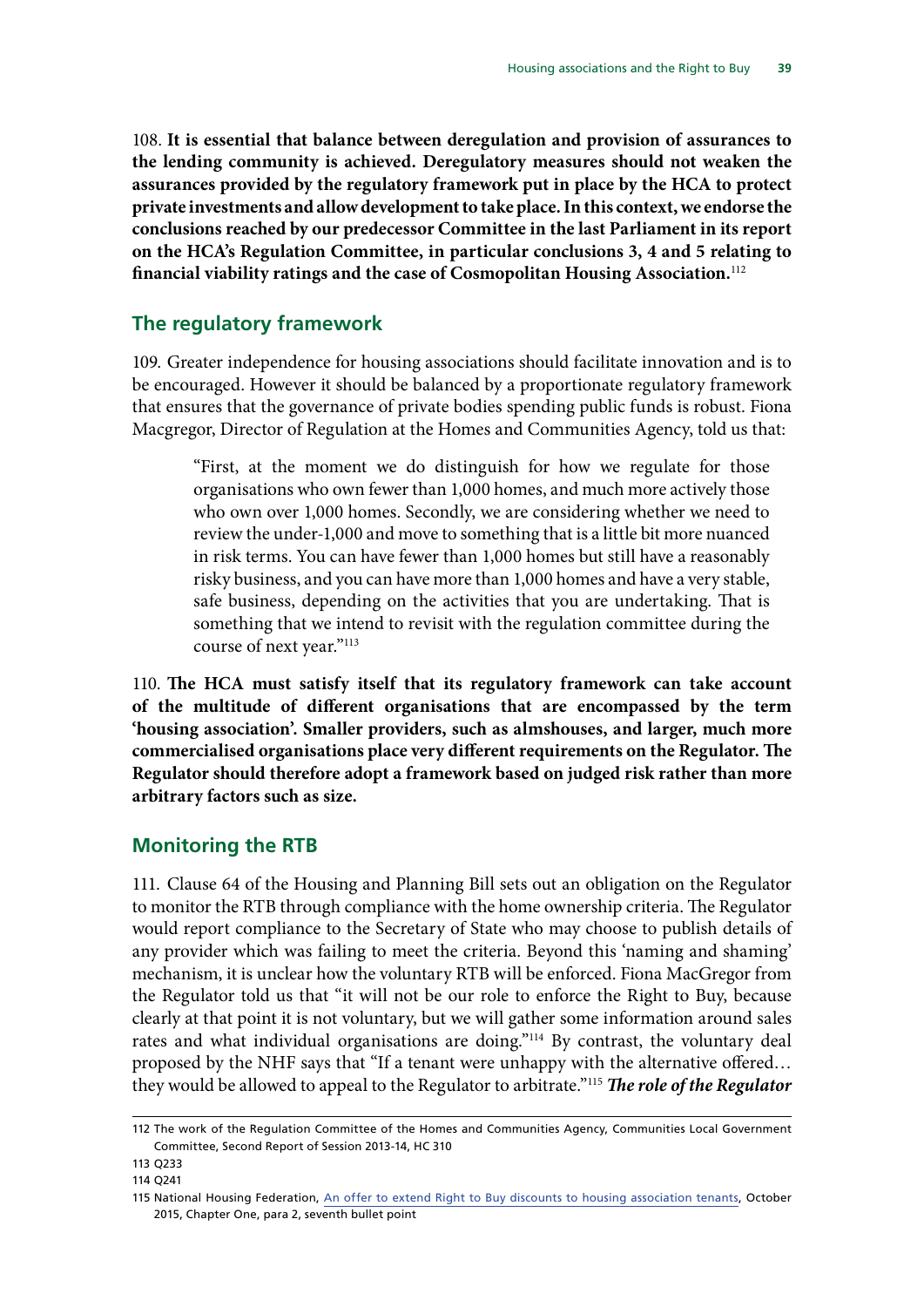<span id="page-43-0"></span>*should be clarified especially with respect to monitoring the replacement of homes sold under RTB. The appeal process for tenants who are refused the Right to Buy should be spelled out so that all parties can follow an agreed process.*

### **The HCA facilitating the delivery of new homes**

112. The HCA's role is not only that of Regulator: it also has a major role to play in supporting development of all types of homes and, in particular, in ensuring the capacity exists to allow additional homes to be provided. *The HCA should explain how it plans to meet its responsibilities for supporting development of the new homes to be built as part of the policy, particularly in light of concerns over the availability of land and capacity*  in the construction industry, while taking into account the different needs of different *areas.*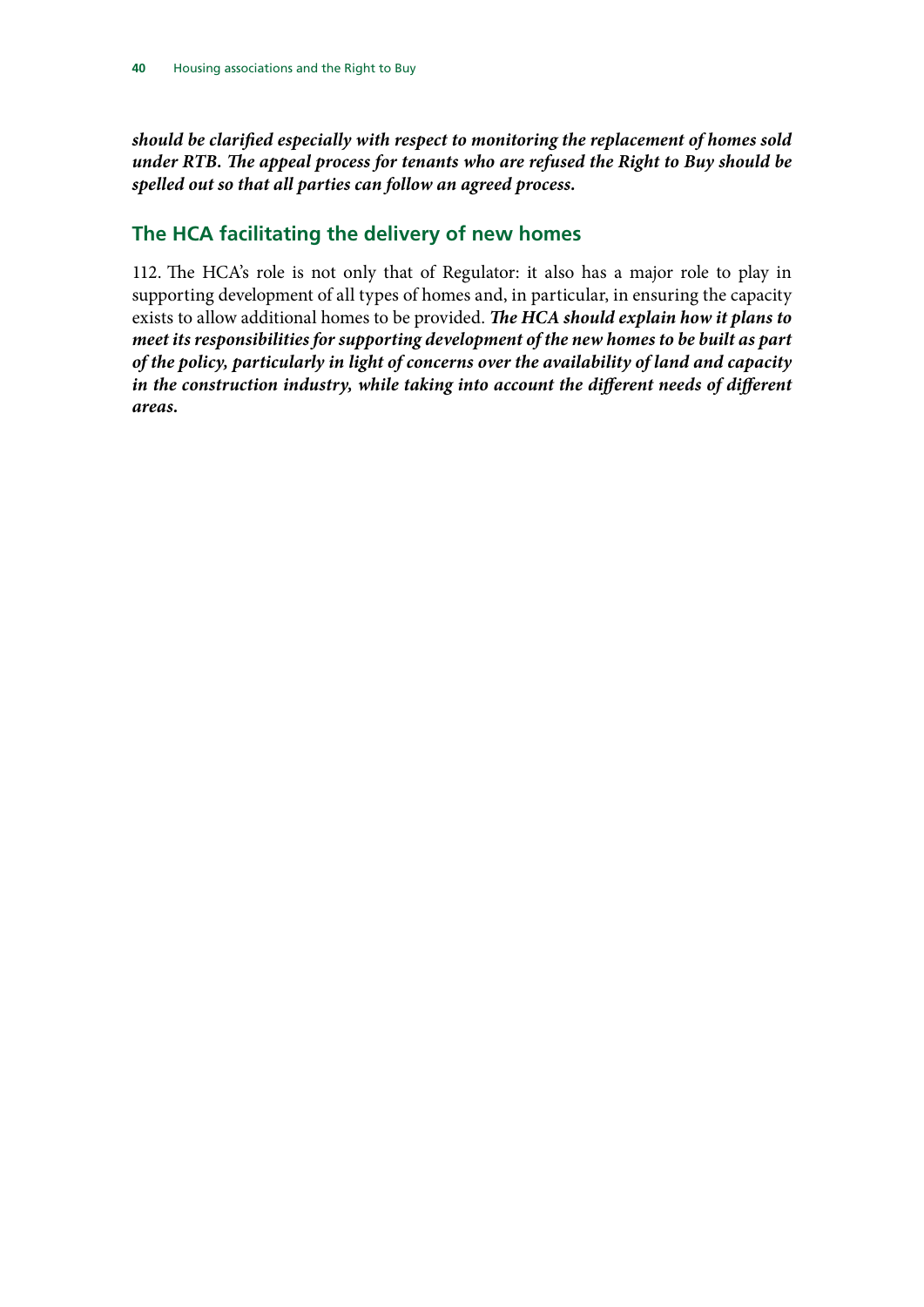## <span id="page-44-0"></span>**10** The future

#### **Lifetime tenancies**

113. In the Summer Budget 2015, the Government announced that it would "review the use of lifetime tenancies in social housing to limit their use … and ensure the best use is made of the social housing stock."116 Lifetime tenancies are known as secure tenancies and are granted by local authorities: such tenancies offer tenants a lifelong home which could be passed on to their next of kin in certain circumstances. Schedule 7 of the Housing and Planning Bill restricts the granting of secure tenancies to terms of between two and five years. Under the terms of the Bill, councils will be required to review tenancies regularly, with tenants potentially being required to move to an alternative property that better suits their needs. Stephen Hills described how this might affect South Cambridgeshire:

"We are 350 square miles, 103 villages. We have not got any towns at the moment. Those village communities are really important to people, and, if people have got caring commitments, local work or childcare commitments, they need to be able to live and to form part of that community. As to the thought that we would somehow have to move people on every few years, I cannot see how that would work. There are so few houses that come available in most of those villages, and if you move to the other side of the district, you might as well be moving to Mars for some people … I think it would have quite a negative effect on the ability to sustain rural life in those areas."<sup>117</sup>

114. Cllr Lib Peck, Leader of the London Borough of Lambeth, also argued that "we have talked a lot about housing as a building concept, but we are talking really about creating places and creating communities, and therefore you need an element of stability."118 We note the concern from some witnesses that ending lifetime tenancies may have a detrimental effect on community cohesion and make long-term planning for decisions such as school choice harder for some tenants. However regular reviews and conversations between tenant and landlord can lead to a more efficient use of housing stock and to the tenant having a home that better suits their needs. **We will continue to monitor the impacts of ending lifetime tenancies.**

#### **The housing association sector**

115. There is a growing trend for housing associations to consolidate and merge to achieve greater efficiencies and reduced staff costs. David Montague cited the examples of Genesis and Thames Valley, and Circle, Anglia and Affinity Sutton as two instances of the rent reduction triggering consolidation.<sup>119</sup> It is likely therefore that in future there will be a smaller number of associations with bigger asset bases covering a wider area. However alongside the big commercial operations such as the proposed Affinity Sutton-Circle merger, which will become Europe's largest housing association, smaller providers will remain and continue to deliver vital services to their tenants. Whilst diversity in providers can help to meet the diverse needs of the population, it is important that all housing

<sup>116</sup> Summer Budget 2015, para 1.155 117 Q202 [Stephen Hills] 118 Q202 [Cllr Lib Peck] 119 Q74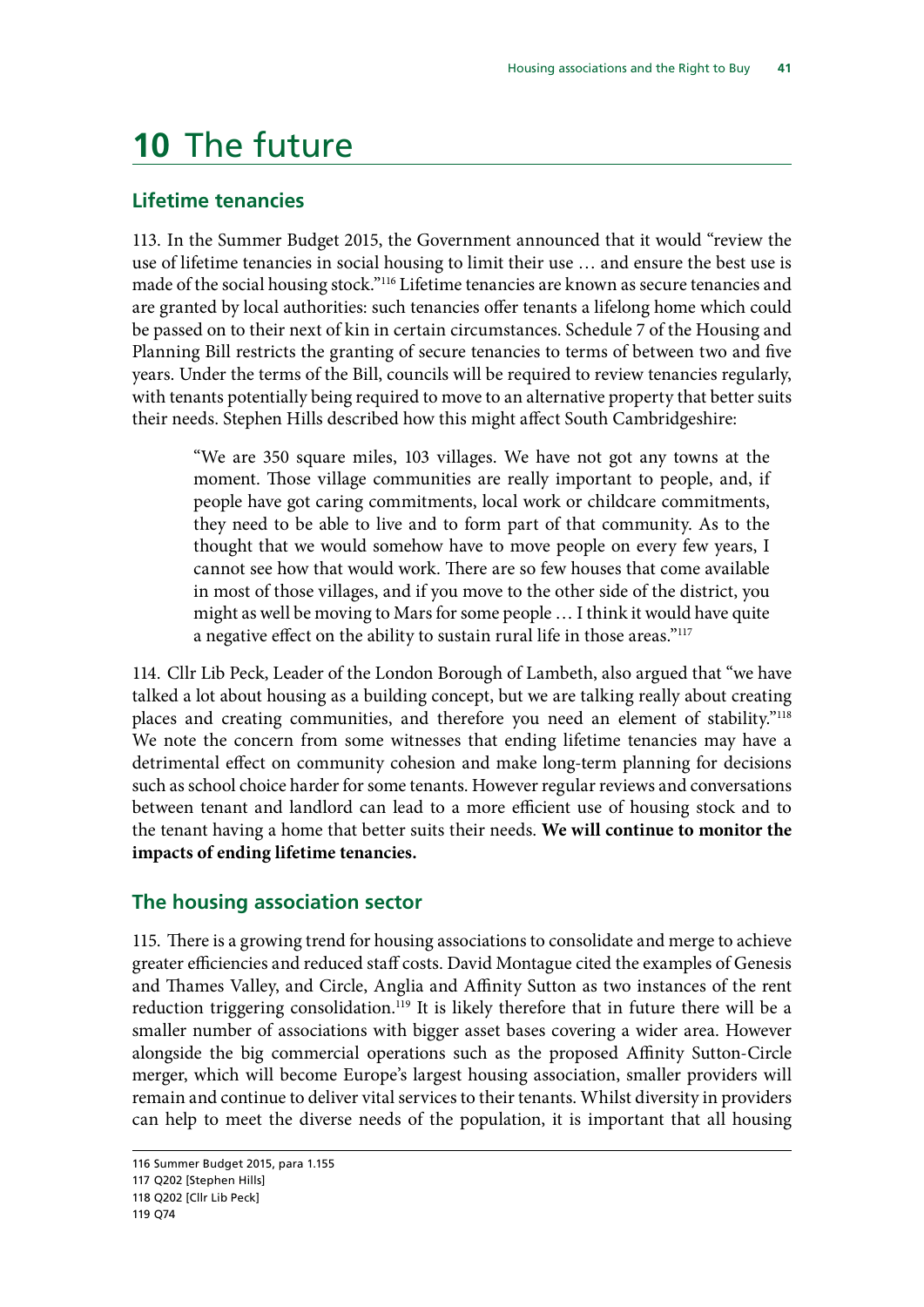associations continue to balance their social and development roles. **We believe that all housing associations should remain mindful of their social mission and not sacrifice philanthropy in pursuit of surpluses.** Lord Kerslake, Chair of the Peabody housing association in London, explained:

"[H]ousing associations have to start with their mission. What are they there for? In the case of Peabody, it is to ameliorate the condition of the poor and needy in this great metropolis, London. That is our mission. That is what we were set by George Peabody … It is not that we do not build for sale; we do, and are quite happy to do that. However, we cannot only build for sale. We must be producing social rented and accessible shared ownership. For me, that is part of the deal of being Peabody. It is part of our mission. So we may shift the mix, but it should stay there. Almost as important as their charitable status—that is for them to examine—is their mission: why are they there?"<sup>120</sup>

116. Regardless of size, housing associations need to maintain their links to local communities and deliver high quality services to residents. We support measures to increase tenant participation and engagement to help deliver this, and believe that they should, where possible, be extended to housing association leaseholders. Providers should work with their residents to develop business plans, maintenance schedules and other initiatives. The Tenants Participation Advisory Service describe the role of involved tenants:

"As well as paying rent in return for housing services, these people help to scrutinise service delivery, agree and monitor maintenance contracts, prioritise and address neighbourhood issues, inform business priorities, and so on. We refer to them as 'involved tenants'–because they engage with their landlords and understand how housing associations operate."<sup>121</sup>

#### 117. **We believe that the tenants of housing associations should have a say in how their provider delivers services and be able to hold them to account. As well as having the potential to deliver savings, tenant involvement can provide social dividends such as more cohesive communities.**

118. As some housing associations increase in size and become more commercial and ambitious in their development plans, it will be essential that corporate governance remains effective. National and regional associations should also ensure that they have locally based and responsive management arrangements. As discussed earlier in this report, the Regulator at the HCA must ensure that monitoring is nuanced enough to capture all types of provider. This must include the ability to understand the increasingly complex operating arrangements of bigger organisations. Housing associations enter into a range of working relationships with each other, developers and private finance, and these must be accompanied by robust governance arrangements. Governance risks can exist in big or small associations, but the failures of larger providers will affect more tenants and mergers therefore should be carefully monitored. For example if the Affinity Sutton-Circle merger goes ahead, the new body would become the landlord for 500,000 people in 127,000 homes, or 5 per cent of the country's housing association sector.<sup>122</sup> It is

<sup>120</sup> Q274

<sup>121</sup> Tenants Participation Advisory Service ([RTB 059](http://data.parliament.uk/writtenevidence/committeeevidence.svc/evidencedocument/communities-and-local-government-committee/the-housing-association-sector-and-the-right-to-buy/written/19919.html)), para 1.2

<sup>122</sup> ['Giant landlords enter talks over 127,000-home merger](http://www.insidehousing.co.uk/business/finance/deals/giant-landlords-enter-talks-over-127000-home-merger/7010926.article)', Inside Housing, 22 July 2015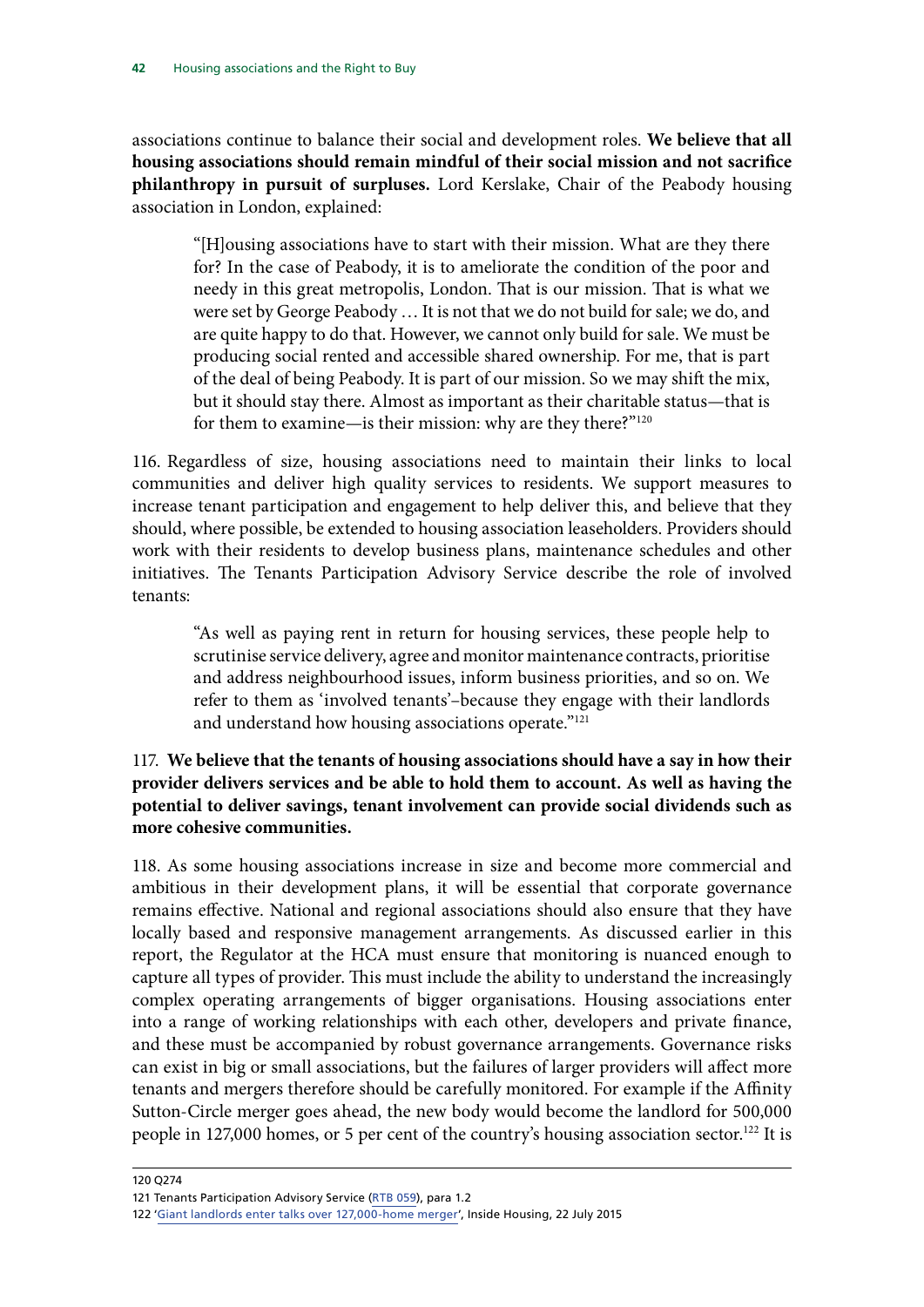worrying that Circle was the subject of a judgement from the Regulator in April 2015 that cited "chronic failure" in its governance:

"In implementing its plan to rationalise suppliers and create fewer, larger contracts for responsive repairs and planned maintenance, Circle has failed to control delivery of a core service and respond effectively to serious underperformance. This is consistent with a systemic problem in the organisation's risk management and internal controls."123

119. **If mergers proceed, they must spread good practice, rather than spreading existing failings to more residents. The priority for mergers must be to deliver on housing associations' social purpose, through improving services and enabling the building of more affordable homes. Increasing surpluses and saving money cannot be the sole motivator, and the Regulator and NHF have a role in ensuring this does not happen.**

120. **The Government has ambitious plans to address the severe housing shortage and is seeking to do so by prioritising affordable home ownership. We welcome their efforts to increase the supply of new homes and the increased funding to tackle the housing crisis. However it remains important to not lose sight of the need to deliver homes that are truly affordable. Home ownership is the aspiration of many, but homes for affordable rent must still be provided for those who cannot afford to, or do not want to, buy a home. Rented housing—at full market rents and sub-market rents will continue to be essential to meet the needs of many in our society and should exist alongside other forms of housing.**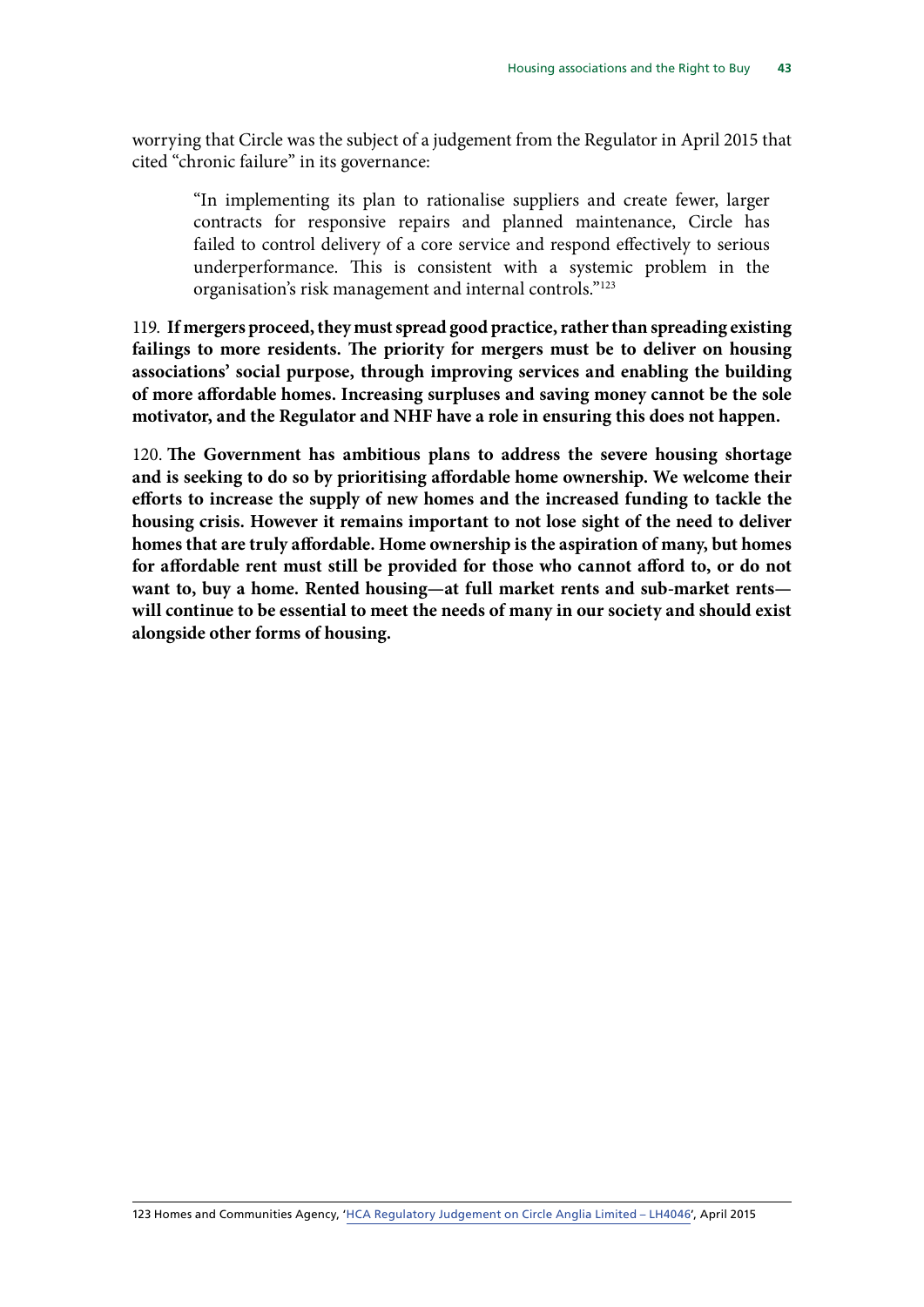# <span id="page-47-0"></span>Conclusions and recommendations

#### Background and the voluntary deal

- 1. We believe that in the circumstances a voluntary agreement was the best way forward for both the Government and the NHF, and that this decision was taken in order to preserve the independence of housing associations, as explained by David Orr in his evidence. (Paragraph 16)
- 2. It is important that all the provisions of the deal are spelt out, including the circumstances in which housing associations have the right not to sell, as detailed in the agreement. (Paragraph 19)

#### The Right to Buy

- 3. We support an increase in home ownership and the principle of giving tenants the right to own their own home, provided that the homes sold under the Right to Buy are replaced on a one-for-one basis and housing continues to be delivered across all tenures to meet the country's housing needs. We also want the concerns identified in the research we commissioned to be addressed. (Paragraph 25)
- 4. While recognising the Minister's intentions, we believe that the issue of full reimbursement [of the RTB discount] is of such importance that it should be clearly reaffirmed, in the Bill or elsewhere, to safeguard against any future policy changes. (Paragraph 27)
- 5. We believe that people in rural areas have a right to access affordable housing and that, given the challenges of building new housing, we welcome the discretion that rural communities and specialist supported housing have in the voluntary agreement. (Paragraph 33)
- 6. Provision of land for rural housing is important, and every care should be taken not to discourage landowners from releasing land. We also acknowledge the confirmation from David Orr and from housing associations that restrictive covenants on specific sites and properties built using charitable funds would take precedence over the extended Right to Buy, but believe that to avoid confusion or possible legal challenges, these should be explicitly exempt from the extended RTB. (Paragraph 33)
- 7. It is unclear to us how the portable discount will allow tenants the RTB given that they will have to move extended distances to exercise this right. (Paragraph 34)
- 8. Geographical variances in the expected take-up of the extended RTB are a cause for concern as they could change the nature of social housing in some areas, severely limiting its provision in others. (Paragraph 36)
- 9. We therefore argue that associations should build measures into the RTB purchase process to support and advise tenants of their financial options, the implications of these options and the likely commitment going forward, and enable them to make an informed decision. This support and advice ought to be independent and its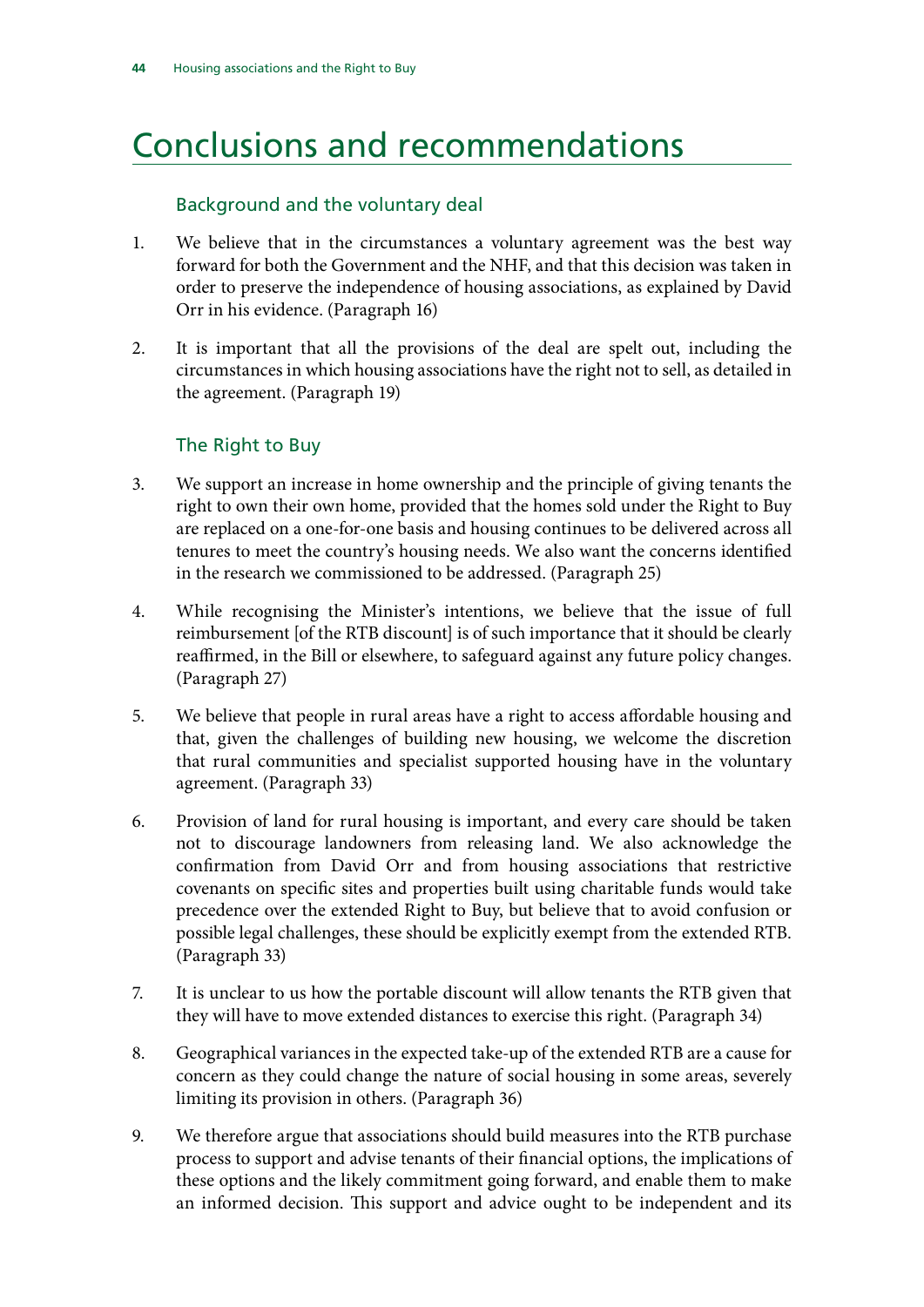quality should be monitored. We welcome the work undertaken on this as part of the pilot scheme and we look forward to seeing the results from the pilot housing associations. (Paragraph 39)

- 10. We welcome the NHF's acknowledgement of the issue of Right to Buy fraud and the commitment to work with Government to address it, and expect the NHF and Government to issue a joint statement in due course setting out the steps they have agreed on. We believe that measures to tackle RTB fraud must be put in place as soon as possible. (Paragraph 42)
- 11. To offset the administrative burden and reduce the number of speculative enquiries, housing associations should be able to follow the practice in Northern Ireland and charge a set nominal administration fee for property valuations and other administrative work, to be refunded on completion of the sale. Such a fee should be set at a level which reflects the costs incurred. (Paragraph 44)
- 12. We believe that measures to limit homes sold through the RTB ending up in the private rented sector should be explored and ask the relevant stakeholders to investigate such measures as a provision that any RTB home re-sold within ten years should first be offered to local housing associations and the local authority, who could choose to buy it at market price, and a restrictive covenant requiring a minimum period of owner-occupation. (Paragraph 46)

#### Council home sales

- 13. We believe in the principle that public policy should usually be funded by central Government, rather than through a levy on local authorities, especially as [in this case] the impact of this levy will fall only on some local authorities, yet will be applied nationally. (Paragraph 49)
- 14. We believe that it is essential that definitions of 'high value' must not be based only on regional levels but take full account of local circumstances by being agreed in consultation with the local authority rather than through a blanket national approach. The definitions are long overdue: ideally, they should have been published at the time of the voluntary agreement. (Paragraph 50)
- 15. We believe [increasing housing supply] will only be possible if the Government works with individual local authorities to determine what the local housing needs are and how best to achieve the aim of increased supply. Local authorities are best placed to understand their communities and know where specific pressures exist, and they must have the ability to act in the interests of their residents. Councils also need to be able to retain sufficient funding from the sales if they are to build new homes to replace those sold. (Paragraph 50)
- 16. If only councils which have retained some housing stock will be required to make the payment to fund the RTB discounts, then the effect on communities and the financial risk for local authorities will be far greater in some areas than others. This is another ground for our belief that a national policy should be funded nationally. (Paragraph 53)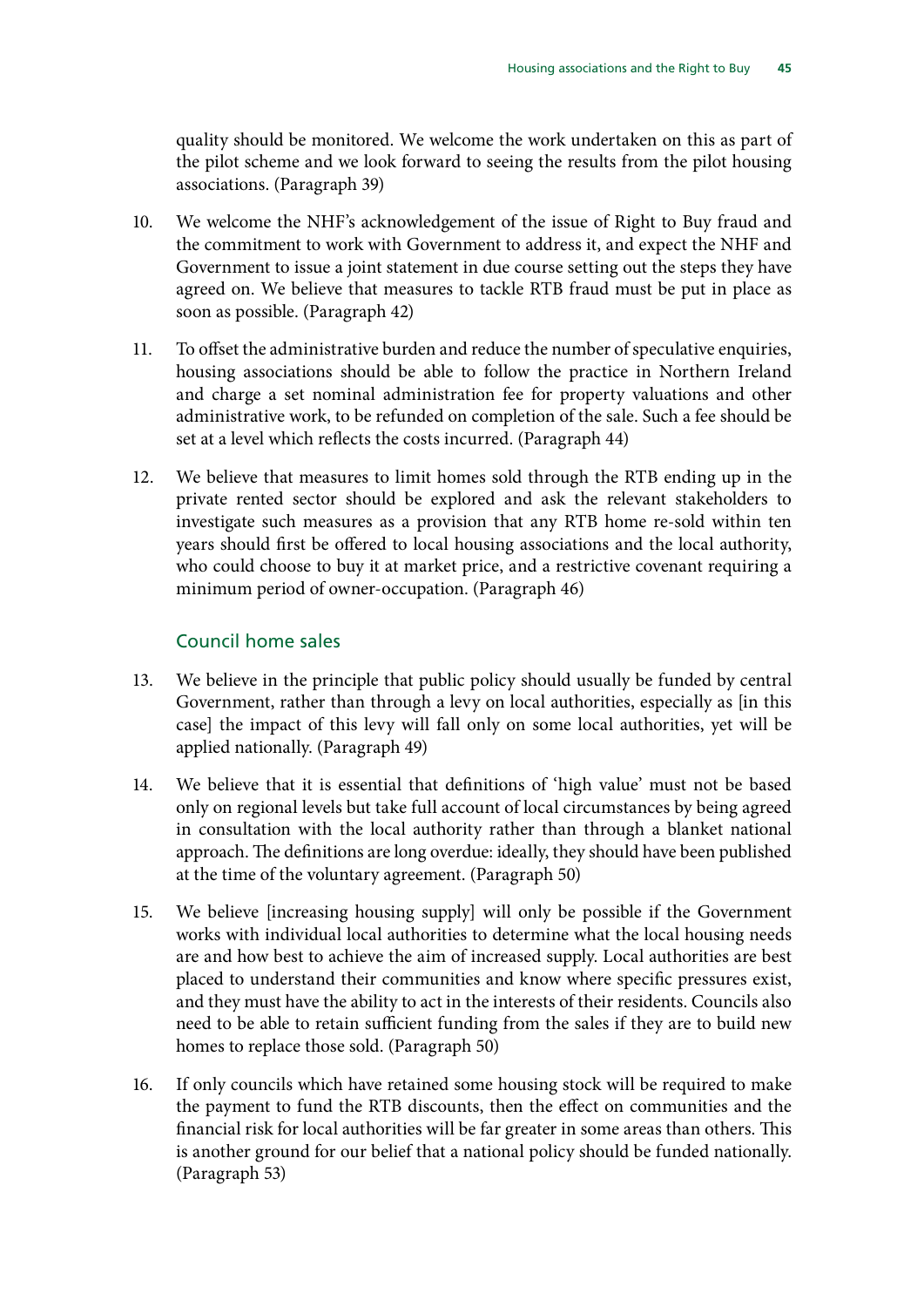- 17. We fear that councils will be exposed to the risk of properties not becoming vacant at the expected rate and of sales income being lower than anticipated. Housing markets can fluctuate throughout a year due to factors beyond a council's control, and we are concerned that this policy will make it harder for local authorities to plan prudently. (Paragraph 54)
- 18. The Government's figures for the anticipated costs of the three policies of the Right to Buy extension, the replacement of sold council homes and the Brownfield Regeneration Fund, and its explanation of how they will be funded should have been published some time ago, preferably when the voluntary agreement with the NHF was reached. The Government should now publish these as soon as possible. (Paragraph 58)
- 19. The Government should be clear about how the extended RTB will be phased in and what the eligibility criteria will be. (Paragraph 60)
- 20. We support the objective of encouraging local authorities to manage their assets more efficiently, but are sceptical that forcing councils to sell financially and socially valuable properties is a sustainable funding source for the RTB. (Paragraph 63)
- 21. The evidence we received from local authorities, both in London and in other parts of the country, is that councils do not always have large reserves of available land with which to deliver housing. However across the public sector there is land available and we support giving councils the powers to enter into partnerships and other appropriate arrangements to use land held by public bodies to build affordable housing to increase supply. (Paragraph 66)
- 22. More work should be done to encourage all public bodies, not just councils, to make surplus land available for housing and bring it into productive use. Ministers may need to overhaul the Treasury's value-for-money rules to create the right incentives. (Paragraph 66)

#### Building new homes

- 23. The need for new starts to keep pace with planning permissions underlines the challenge of building new homes, including ensuring at least one new home built for every RTB sale. (Paragraph 69)
- 24. The Government should publish more details on how it will achieve its objective of at least one-for-one replacement of sold homes, and address factors such as the availability of land, the capacity of the home building industry, including the shortage of skills, and the uncertainty of income from council home sales. (Paragraph 69)
- 25. We do not believe that there is a single solution to the housing crisis in this country and we acknowledge the scale of the challenge. (Paragraph 71)
- 26. The capacity of the home-building industry nationally is of cardinal importance: we intend to monitor it, and will launch an inquiry into it in due course if this seems useful. (Paragraph 72)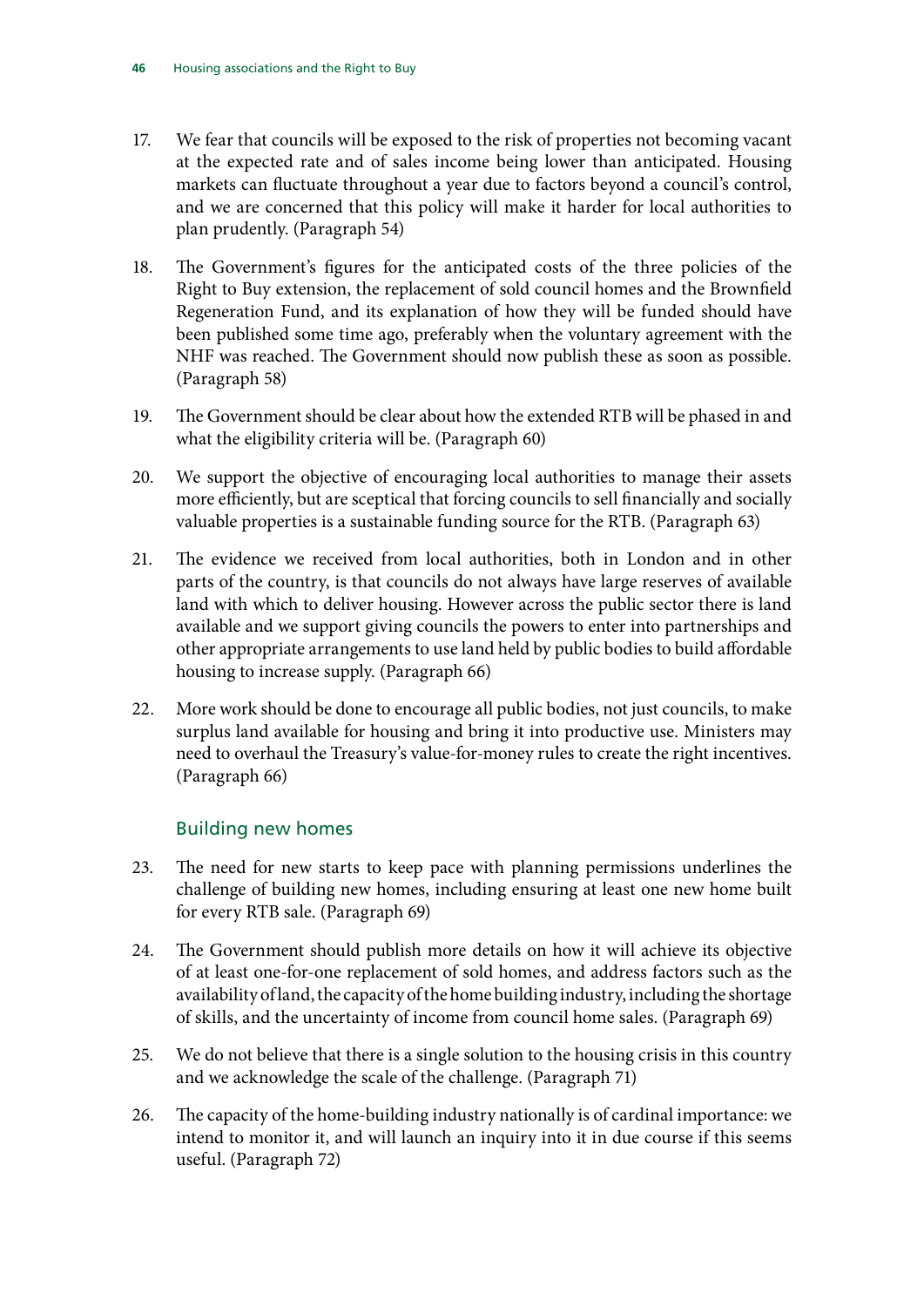- 27. We believe that if the policy of RTB is to realise its objective of increasing social mobility, the tenure and rent levels of the replacement stock is of fundamental importance. The Government must take steps to ensure that the homes built to replace RTB and council home sales meet the needs of local communities and have a tenure mix that reflects local circumstances. (Paragraph 77)
- 28. Home builders will understandably seek to build the products with the highest return, and we are concerned that the Government's policy should not lead to fewer truly affordable homes to rent being built. There is a finite amount of money available from developers to deliver affordable housing, and the duty placed on councils is likely to mean that building Starter Homes could be prioritised over other types of affordable housing. Local authorities will be under pressure to satisfy their legal obligations, and this could make negotiations with developers extremely difficult and could undermine Local Plans. Starter Homes should not be built at the expense of other forms of tenure; where the need exists, it is vital that homes for affordable rent are built to reflect local needs. The definition of affordable housing should better reflect individual and local circumstances. (Paragraph 80)
- 29. We urge the Government to review the period of time over which the [Starter Home] discount would operate. (Paragraph 81)
- 30. We note the emphasis on Starter Homes and the possible consequences for levels of affordable housing. Starter Homes will suit some people, but not all. We are particularly concerned that the requirement to include them in the homes that can be provided for through s106 agreements could change the balance of affordable housing and could put it out of reach for people on low or unstable incomes. Starter Homes should be built in addition to homes for affordable rent where the need exists locally. (Paragraph 83)
- 31. The Government should publish annual figures on new homes built, specifying how many homes in each local authority area were sold under, and built using the proceeds from, Right to Buy, and what tenures the new homes are. Without these figures, it will not be possible to ascertain whether or not the extended Right to Buy is a success in terms of adding to the stock. (Paragraph 84)

#### The 1 per cent rent reduction

- 32. We are concerned that the 1 per cent rent reduction could impact on housing associations' ability to provide services which help people find work and get new skills, in addition to their development programmes and delivery of new homes, while recognising that it will also mean a reduction in rent payments for some tenants. (Paragraph 91)
- 33. It is important that housing associations which generate surpluses apply them to delivering new housing. (Paragraph 96)
- 34. The costs of supported housing are different to those of more mainstream providers. Their income should not therefore be treated as comparable; nor should the same measures be applied without exemptions. (Paragraph 98)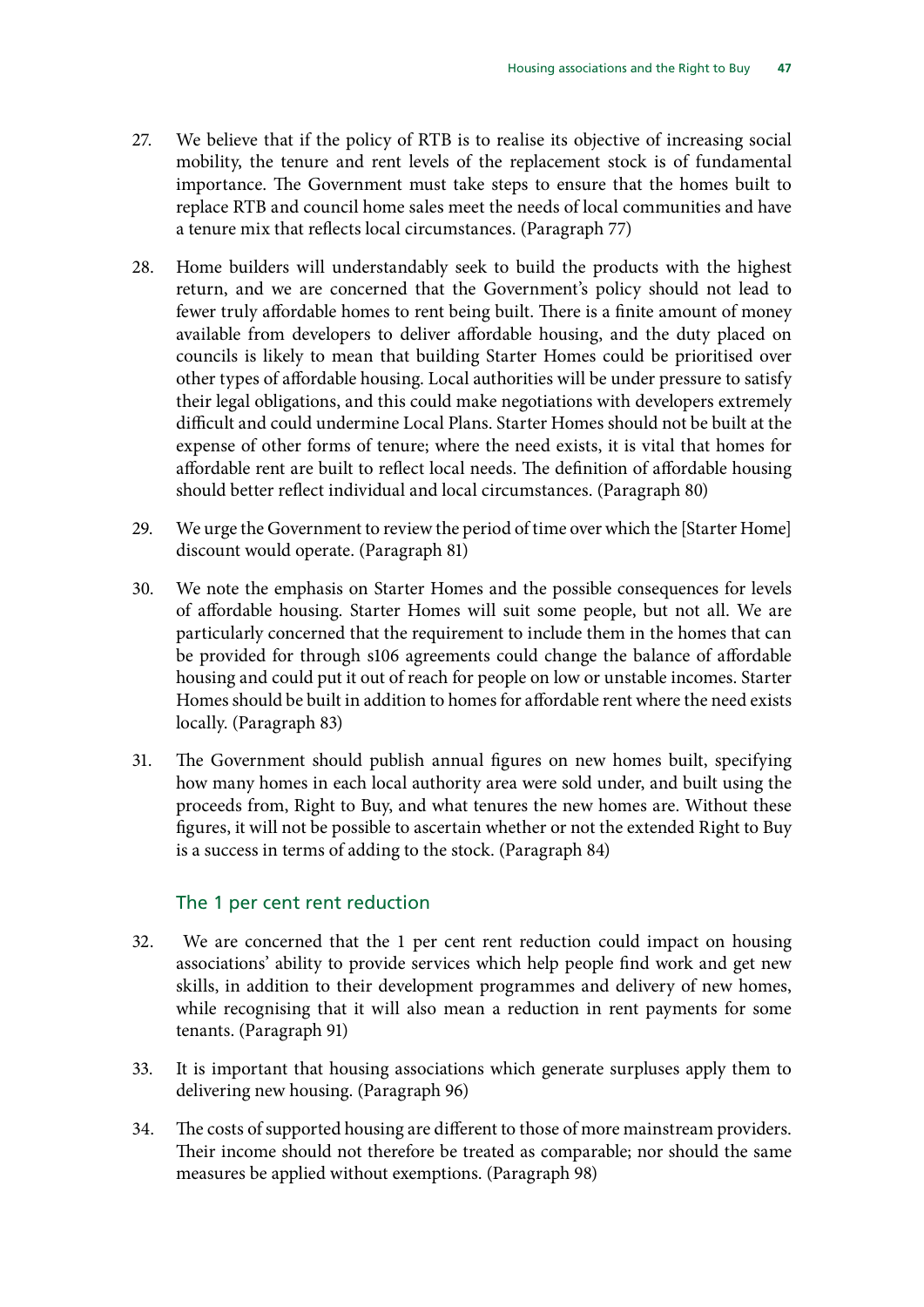- 35. The Government should consider returning supported housing rents to the pre-Summer Budget rent agreement of CPI plus 1 per cent annual increases. We welcome the announcement of 27 January 2015 that supported housing will be exempt from the 1 per cent rent reduction for 2016/17 while the Government carries out a review. (Paragraph 98)
- 36. We believe that before the Autumn Statement 2016 Government should provide some certainty over rent levels post 2020, to assist long-term business planning and increase investor confidence. In the long term, housing associations should have the freedom to set their own rents, recognising that tenants' ability to pay rents will be limited by the future application of Local Housing Allowance rates to Housing Benefit and Universal Credit claimants living in social rented housing. The Government is committed to deregulating the housing association sector: freedom for housing associations to set the rents for their tenants should be the next step, since housing associations understand their tenants and the local market and are best placed to set fair rent levels. (Paragraph 99)

### Pay to Stay

- 37. We welcome the news from the Minister that pay to stay has been revised as part of a package of deregulation so that it would be voluntary for housing associations. (Paragraph 103)
- 38. We believe that housing associations which choose to adopt pay to stay should have the discretion to set thresholds and taper mechanisms at levels which reflect local circumstances. However, we note that while it is clear that without some form of taper pay to stay may act as a disincentive to hard work, a graduated scheme would be difficult and costly for local authorities and housing associations to manage. In particular, the fact that information provided by HMRC will never be up to date means that there will always be over- or under-payments of rent. We note the serious concerns that have been raised about the household income thresholds, and ask the Government to keep them under review. (Paragraph 105)

#### The HCA and regulation

- 39. The Committee welcomes the commitment by the Government to deregulate housing associations and return them to the private sector. Housing associations' strength is their independence and diversity. We encourage the Government to fully recognise housing associations' status as private bodies. (Paragraph 106)
- 40. It is essential that balance between deregulation and provision of assurances to the lending community is achieved. Deregulatory measures should not weaken the assurances provided by the regulatory framework put in place by the HCA to protect private investments and allow development to take place. In this context, we endorse the conclusions reached by our predecessor Committee in the last Parliament in its report on the HCA's Regulation Committee, in particular conclusions 3, 4 and 5 relating to financial viability ratings and the case of Cosmopolitan Housing Association. (Paragraph 108)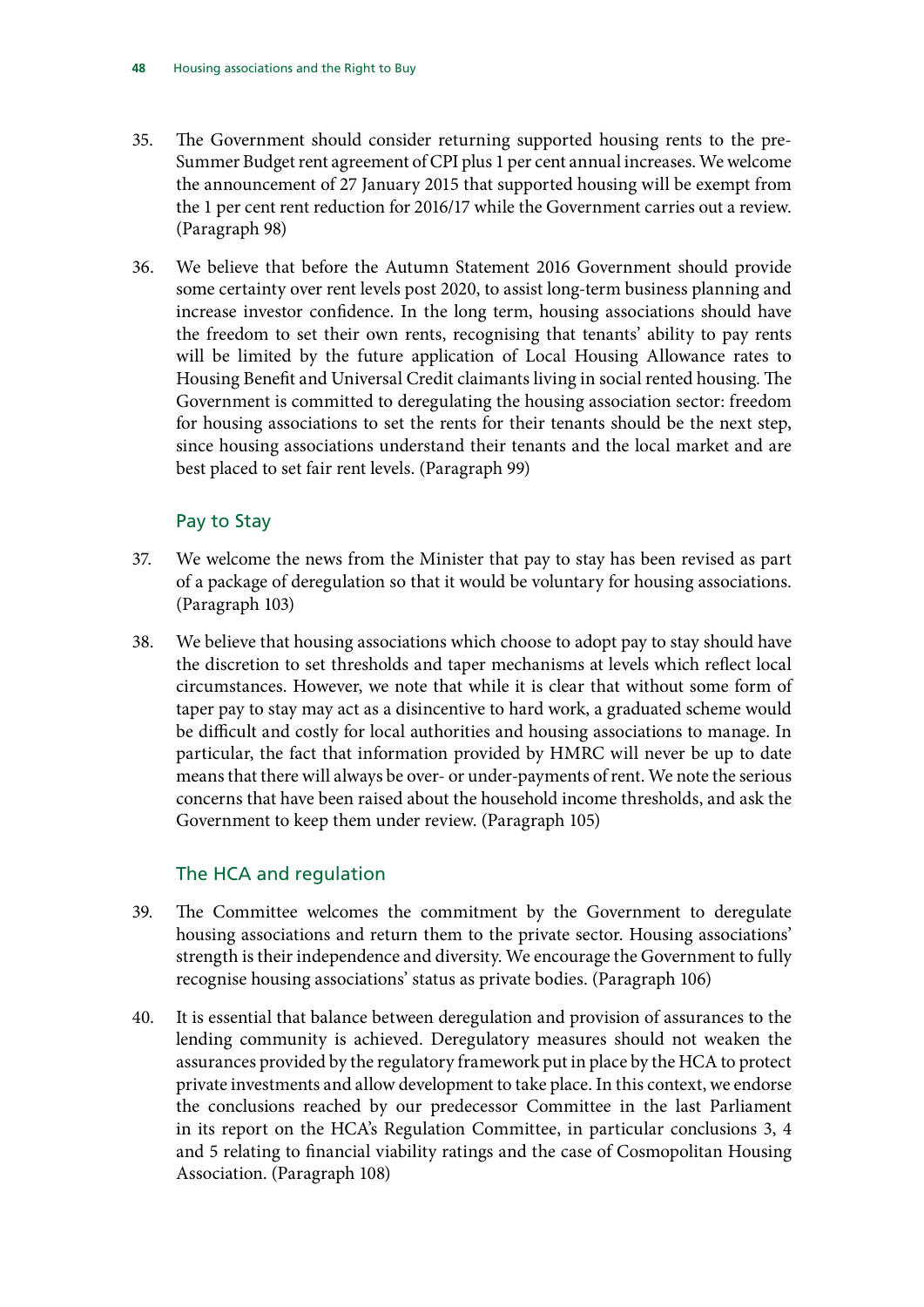- 41. The HCA must satisfy itself that its regulatory framework can take account of the multitude of different organisations that are encompassed by the term 'housing association'. Smaller providers, such as almshouses, and larger, much more commercialised organisations place very different requirements on the Regulator. The Regulator should therefore adopt a framework based on judged risk rather than more arbitrary factors such as size. (Paragraph 110)
- 42. The role of the Regulator should be clarified especially with respect to monitoring the replacement of homes sold under RTB. The appeal process for tenants who are refused the Right to Buy should be spelled out so that all parties can follow an agreed process. (Paragraph 111)
- 43. The HCA should explain how it plans to meet its responsibilities for supporting development of the new homes to be built as part of the policy, particularly in light of concerns over the availability of land and capacity in the construction industry, while taking into account the different needs of different areas. (Paragraph 112)

### The future

- 44. We will continue to monitor the impacts of ending lifetime tenancies. (Paragraph 114)
- 45. We believe that all housing associations should remain mindful of their social mission and not sacrifice philanthropy in pursuit of surpluses. (Paragraph 115)
- 46. We believe that the tenants of housing associations should have a say in how their provider delivers services and be able to hold them to account. As well as having the potential to deliver savings, tenant involvement can provide social dividends such as more cohesive communities. (Paragraph 117)
- 47. If mergers proceed, they must spread good practice, rather than spreading existing failings to more residents. The priority for mergers must be to deliver on housing associations' social purpose, through improving services and enabling the building of more affordable homes. Increasing surpluses and saving money cannot be the sole motivator, and the Regulator and NHF have a role in ensuring this does not happen. (Paragraph 119)
- 48. The Government has ambitious plans to address the severe housing shortage and is seeking to do so by prioritising affordable home ownership. We welcome their efforts to increase the supply of new homes and the increased funding to tackle the housing crisis. However it remains important to not lose sight of the need to deliver homes that are truly affordable. Home ownership is the aspiration of many, but homes for affordable rent must still be provided for those who cannot afford to, or do not want to, buy a home. Rented housing—at full market rents and sub-market rents—will continue to be essential to meet the needs of many in our society and should exist alongside other forms of housing. (Paragraph 120)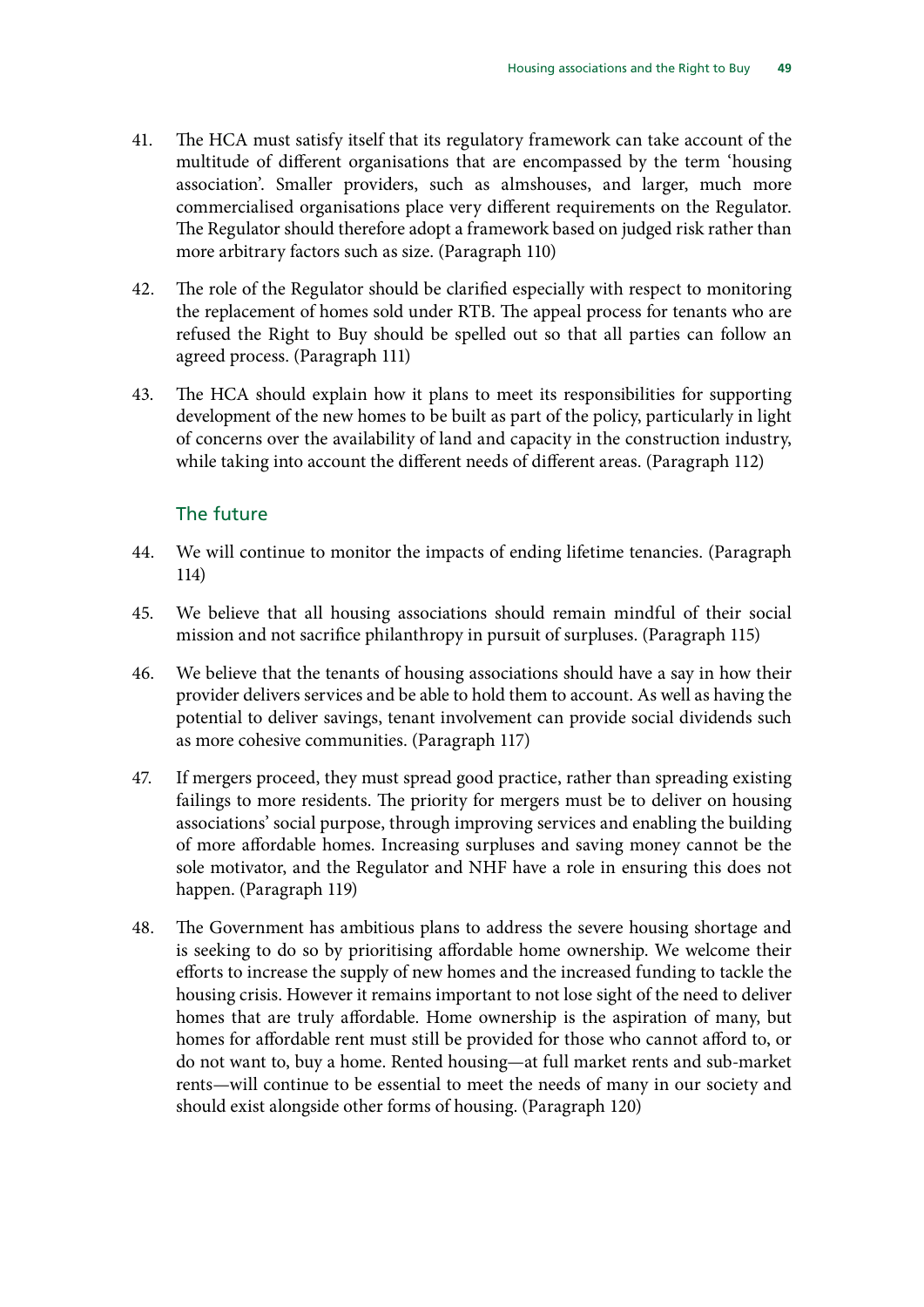# <span id="page-53-0"></span>Formal Minutes

#### **Wednesday 3 February 2016**

Members present:

Mr Clive Betts, in the Chair

| Bob Blackman     | Julian Knight    |
|------------------|------------------|
| Jo Cox           | David Mackintosh |
| Helen Hayes      | Mr Mark Prisk    |
| Kevin Hollinrake | Alison Thewliss  |
| Liz Kendall      |                  |

Draft Report *(Housing associations and the Right to Buy)* proposed by the Chair, brought up and read.

*Ordered*, That the Report be read a second time, paragraph by paragraph.

Paragraphs 1 to 120 read and agreed to.

Summary agreed to.

*Resolved*, That the Report be the Second Report of the Committee to the House.

*Ordered*, That the Chair make the Report to the House.

*Ordered*, That embargoed copies of the Report be made available, in accordance with the provisions of Standing Order No. 134.

*[Adjourned until Monday 8 February at 3.45 p.m.*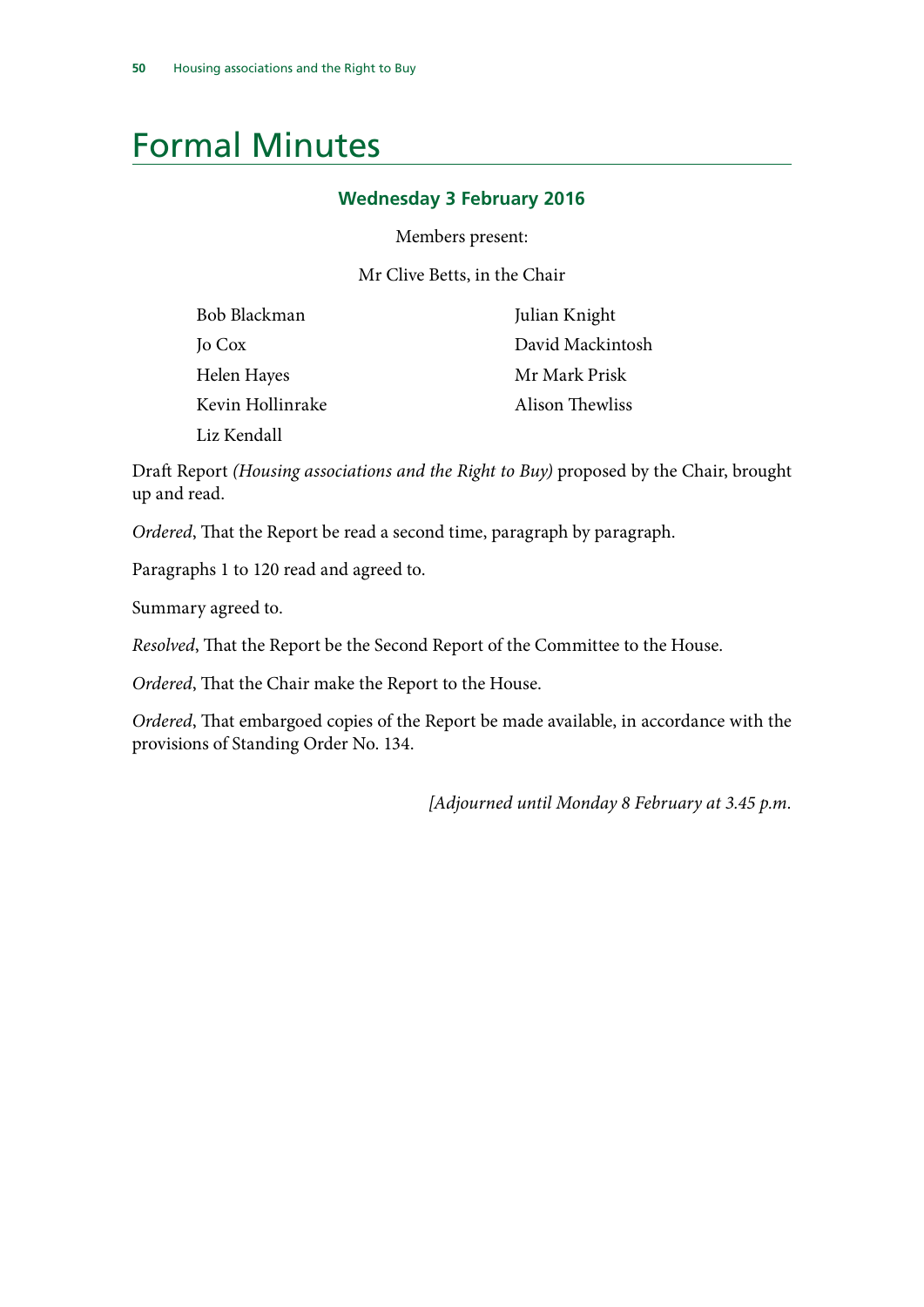### <span id="page-54-0"></span>**Witnesses**

The following witnesses gave evidence. Transcripts can be viewed on the [inquiry page](http://www.parliament.uk/business/committees/committees-a-z/commons-select/communities-and-local-government-committee/inquiries/parliament-2015/housing-association-sector-and-right-to-buy/) of the Committee's website.

#### **Monday 19 October 2015** *Question number*

**David Orr,** Chief Executive, National Housing Federation, **Jenny Osbourne**, Chief Executive, Tenant Participation Advisory Service, and **Paul Smee**, Director General, Council of Mortgage Lenders **COUNTER 1999** COUNTER 1999

#### **Wednesday 4 November 2015**

**Nicholas Harris**, Deputy Chief Executive, Stonewater, **Ian McDermott**, Chief Operating Officer, Sanctuary Group, and **David Montague**, Chief Executive, L&Q Housing [Q64–116](http://data.parliament.uk/writtenevidence/committeeevidence.svc/evidencedocument/communities-and-local-government-committee/the-housing-association-sector-and-the-right-to-buy/oral/24287.html)

**Stephen Javes**, Chief Executive, Orwell Housing, **Diana Kingdon**, Chief Executive, Greenoak Housing Association, **Hugh Owen**, Director of Policy and Communication, Riverside Group, and **Tony Stacey**, Chief Executive, South Yorkshire Housing Association [Q117–143](http://data.parliament.uk/writtenevidence/committeeevidence.svc/evidencedocument/communities-and-local-government-committee/the-housing-association-sector-and-the-right-to-buy/oral/24287.html)

#### **Monday 16 November 2015**

**Cllr Keith House**, Deputy Chair, Environment, Economy, Housing and Transport Board, Local Government Association, **Cllr Lib Peck**, Leader, London Borough of Lambeth Council, **Stephen Hills**, Director of Housing, South Cambridgeshire District Council, and **Cllr Ferris Cowper**, Leader, East Hampshire District Council [Q144–203](http://data.parliament.uk/writtenevidence/committeeevidence.svc/evidencedocument/communities-and-local-government-committee/the-housing-association-sector-and-the-right-to-buy/oral/24630.html)

#### **Monday 14 December 2015**

**Nicola McCrudden**, Director, Chartered Institute of Housing Northern Ireland, **Eileen Patterson**, Board Member, Chartered Institute of Housing Northern Ireland and Director, Housing Services, Fold Housing Association, and **Dr Mary Taylor**, Chief Executive, Scottish Federation of Housing Associations [Q204–220](http://data.parliament.uk/writtenevidence/committeeevidence.svc/evidencedocument/communities-and-local-government-committee/the-housing-association-sector-and-the-right-to-buy/oral/26167.html)

**Fiona MacGregor**, Director, Regulation, Homes and Communities Agency, **Jonathan Walters**, Deputy Director, Strategy and Performance, Homes and Communities Agency, and **Piers Williamson**, Chief Executive, The Housing Finance Corporation [Q221–261](http://data.parliament.uk/writtenevidence/committeeevidence.svc/evidencedocument/communities-and-local-government-committee/the-housing-association-sector-and-the-right-to-buy/oral/26167.html)

**Anna Clarke**, Senior Research Associate, Cambridge Centre for Housing and Planning Research, and **Lord Kerslake**, Chair, Peabody Housing Association [Q262–281](http://data.parliament.uk/writtenevidence/committeeevidence.svc/evidencedocument/communities-and-local-government-committee/the-housing-association-sector-and-the-right-to-buy/oral/26167.html)

#### **Tuesday 15 December 2015**

**Brandon Lewis MP**, Minister of State for Housing and Planning, Department for Communities and Local Government details and the communities of the control of the control of the control of the control of the control of the control of the control of the control of the control of the control of the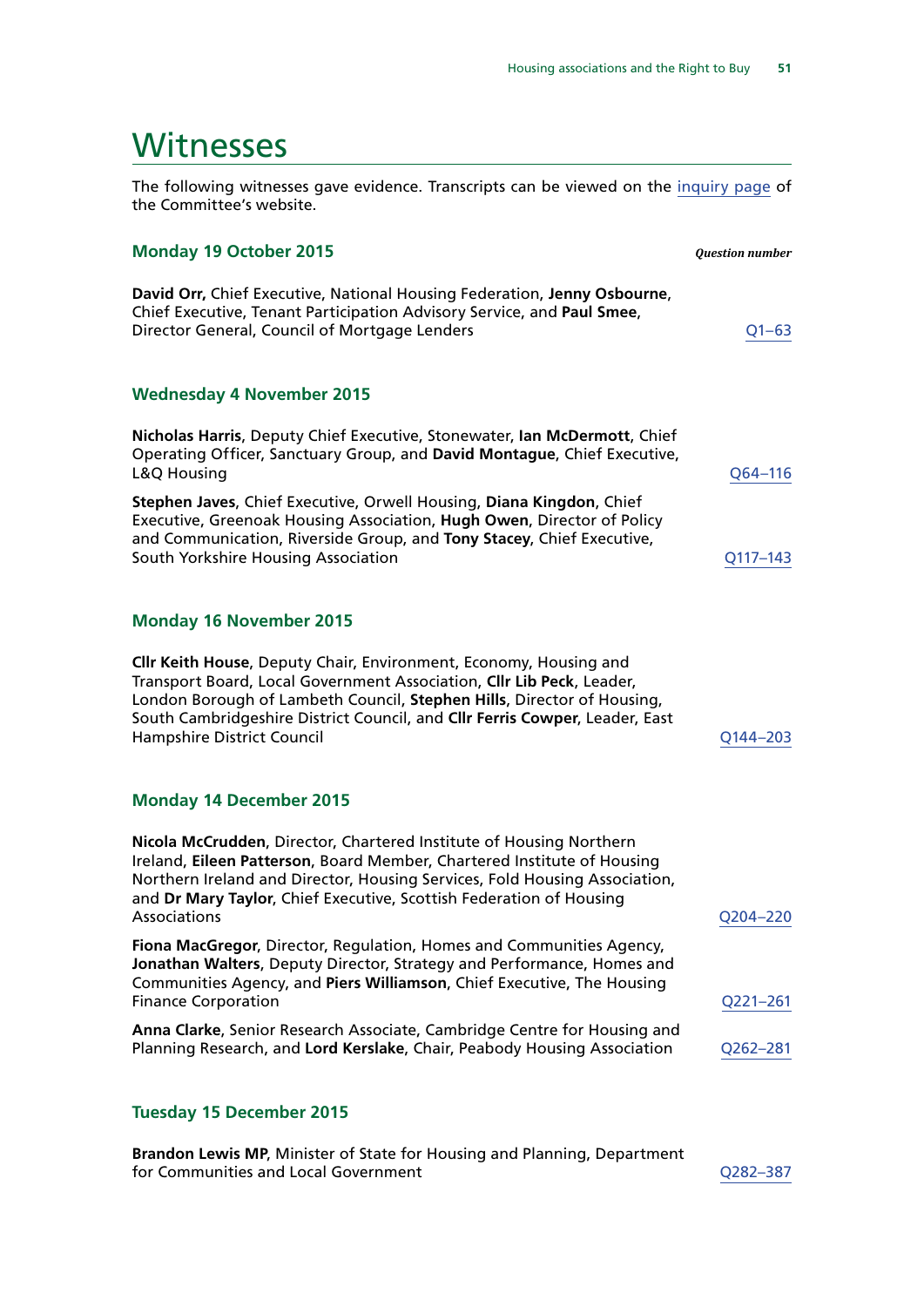# <span id="page-55-0"></span>Published written evidence

The following written evidence was received and can be viewed on the [inquiry page](http://www.parliament.uk/business/committees/committees-a-z/commons-select/communities-and-local-government-committee/inquiries/parliament-2015/housing-association-sector-and-right-to-buy/publications/) of the Committee's website. RTB numbers are generated by the evidence processing system and so may not be complete.

- Accent Group Ltd [\(RTB0133](http://data.parliament.uk/WrittenEvidence/CommitteeEvidence.svc/EvidenceDocument/Communities%20and%20Local%20Government/The%20Housing%20Association%20Sector%20and%20the%20Right%20to%20Buy/written/20103.html))
- Adler Housing [\(RTB0086\)](http://data.parliament.uk/WrittenEvidence/CommitteeEvidence.svc/EvidenceDocument/Communities%20and%20Local%20Government/The%20Housing%20Association%20Sector%20and%20the%20Right%20to%20Buy/written/19987.html)
- Affinity Sutton ([RTB0052](http://data.parliament.uk/WrittenEvidence/CommitteeEvidence.svc/EvidenceDocument/Communities%20and%20Local%20Government/The%20Housing%20Association%20Sector%20and%20the%20Right%20to%20Buy/written/19896.html))
- Anchor ([RTB0090\)](http://data.parliament.uk/WrittenEvidence/CommitteeEvidence.svc/EvidenceDocument/Communities%20and%20Local%20Government/The%20Housing%20Association%20Sector%20and%20the%20Right%20to%20Buy/written/19992.html)
- Anthony Collins Solicitors [\(RTB0132](http://data.parliament.uk/WrittenEvidence/CommitteeEvidence.svc/EvidenceDocument/Communities%20and%20Local%20Government/The%20Housing%20Association%20Sector%20and%20the%20Right%20to%20Buy/written/20102.html))
- ARCO ([RTB0176\)](http://data.parliament.uk/WrittenEvidence/CommitteeEvidence.svc/EvidenceDocument/Communities%20and%20Local%20Government/The%20Housing%20Association%20Sector%20and%20the%20Right%20to%20Buy/written/26510.html)
- Aspire [\(RTB0085](http://data.parliament.uk/WrittenEvidence/CommitteeEvidence.svc/EvidenceDocument/Communities%20and%20Local%20Government/The%20Housing%20Association%20Sector%20and%20the%20Right%20to%20Buy/written/19984.html))
- Aspire Group ([RTB0016\)](http://data.parliament.uk/WrittenEvidence/CommitteeEvidence.svc/EvidenceDocument/Communities%20and%20Local%20Government/The%20Housing%20Association%20Sector%20and%20the%20Right%20to%20Buy/written/19458.html)
- Association of Retained Council Housing [\(RTB0108\)](http://data.parliament.uk/WrittenEvidence/CommitteeEvidence.svc/EvidenceDocument/Communities%20and%20Local%20Government/The%20Housing%20Association%20Sector%20and%20the%20Right%20to%20Buy/written/20038.html)
- Aster Homes [\(RTB0066](http://data.parliament.uk/WrittenEvidence/CommitteeEvidence.svc/EvidenceDocument/Communities%20and%20Local%20Government/The%20Housing%20Association%20Sector%20and%20the%20Right%20to%20Buy/written/19946.html))
- Barlborough Hospital (Almshouses) ([RTB0030](http://data.parliament.uk/WrittenEvidence/CommitteeEvidence.svc/EvidenceDocument/Communities%20and%20Local%20Government/The%20Housing%20Association%20Sector%20and%20the%20Right%20to%20Buy/written/19817.html))
- Basingstoke and Deane Borough Council [\(RTB0119](http://data.parliament.uk/WrittenEvidence/CommitteeEvidence.svc/EvidenceDocument/Communities%20and%20Local%20Government/The%20Housing%20Association%20Sector%20and%20the%20Right%20to%20Buy/written/20065.html))
- BCHA [\(RTB0098](http://data.parliament.uk/WrittenEvidence/CommitteeEvidence.svc/EvidenceDocument/Communities%20and%20Local%20Government/The%20Housing%20Association%20Sector%20and%20the%20Right%20to%20Buy/written/20012.html))
- BMENational ([RTB0061](http://data.parliament.uk/WrittenEvidence/CommitteeEvidence.svc/EvidenceDocument/Communities%20and%20Local%20Government/The%20Housing%20Association%20Sector%20and%20the%20Right%20to%20Buy/written/19932.html))
- Bolton at Home ([RTB0054](http://data.parliament.uk/WrittenEvidence/CommitteeEvidence.svc/EvidenceDocument/Communities%20and%20Local%20Government/The%20Housing%20Association%20Sector%20and%20the%20Right%20to%20Buy/written/19901.html))
- Bolton at Home on behalf of Greater Manchester Housing Providers [\(RTB0137](http://data.parliament.uk/WrittenEvidence/CommitteeEvidence.svc/EvidenceDocument/Communities%20and%20Local%20Government/The%20Housing%20Association%20Sector%20and%20the%20Right%20to%20Buy/written/20108.html))
- Bournemouth Borough Council ([RTB0029\)](http://data.parliament.uk/WrittenEvidence/CommitteeEvidence.svc/EvidenceDocument/Communities%20and%20Local%20Government/The%20Housing%20Association%20Sector%20and%20the%20Right%20to%20Buy/written/19801.html)
- Bournville Village Trust [\(RTB0047](http://data.parliament.uk/WrittenEvidence/CommitteeEvidence.svc/EvidenceDocument/Communities%20and%20Local%20Government/The%20Housing%20Association%20Sector%20and%20the%20Right%20to%20Buy/written/19891.html))
- Bracknell Forest Homes ([RTB0071](http://data.parliament.uk/WrittenEvidence/CommitteeEvidence.svc/EvidenceDocument/Communities%20and%20Local%20Government/The%20Housing%20Association%20Sector%20and%20the%20Right%20to%20Buy/written/19954.html))
- Broadland Housing Association [\(RTB0010](http://data.parliament.uk/WrittenEvidence/CommitteeEvidence.svc/EvidenceDocument/Communities%20and%20Local%20Government/The%20Housing%20Association%20Sector%20and%20the%20Right%20to%20Buy/written/19280.html))
- Bromford Group ([RTB0106\)](http://data.parliament.uk/WrittenEvidence/CommitteeEvidence.svc/EvidenceDocument/Communities%20and%20Local%20Government/The%20Housing%20Association%20Sector%20and%20the%20Right%20to%20Buy/written/20035.html)
- Building and Social Housing Foundation ([RTB0126](http://data.parliament.uk/WrittenEvidence/CommitteeEvidence.svc/EvidenceDocument/Communities%20and%20Local%20Government/The%20Housing%20Association%20Sector%20and%20the%20Right%20to%20Buy/written/20085.html))
- 23 Campaign to Protect Rural England (CPRE) [\(RTB0131\)](http://data.parliament.uk/WrittenEvidence/CommitteeEvidence.svc/EvidenceDocument/Communities%20and%20Local%20Government/The%20Housing%20Association%20Sector%20and%20the%20Right%20to%20Buy/written/20099.html)
- Canaccord Genuity ([RTB0078](http://data.parliament.uk/WrittenEvidence/CommitteeEvidence.svc/EvidenceDocument/Communities%20and%20Local%20Government/The%20Housing%20Association%20Sector%20and%20the%20Right%20to%20Buy/written/19970.html))
- CESSA HA ([RTB0003](http://data.parliament.uk/WrittenEvidence/CommitteeEvidence.svc/EvidenceDocument/Communities%20and%20Local%20Government/The%20Housing%20Association%20Sector%20and%20the%20Right%20to%20Buy/written/18983.html))
- Chartered Institute of Housing ([RTB0095\)](http://data.parliament.uk/WrittenEvidence/CommitteeEvidence.svc/EvidenceDocument/Communities%20and%20Local%20Government/The%20Housing%20Association%20Sector%20and%20the%20Right%20to%20Buy/written/20005.html)
- CHP ([RTB0044\)](http://data.parliament.uk/WrittenEvidence/CommitteeEvidence.svc/EvidenceDocument/Communities%20and%20Local%20Government/The%20Housing%20Association%20Sector%20and%20the%20Right%20to%20Buy/written/19886.html)
- City of York Council ([RTB0056\)](http://data.parliament.uk/WrittenEvidence/CommitteeEvidence.svc/EvidenceDocument/Communities%20and%20Local%20Government/The%20Housing%20Association%20Sector%20and%20the%20Right%20to%20Buy/written/19906.html)
- CLA [\(RTB0113\)](http://data.parliament.uk/WrittenEvidence/CommitteeEvidence.svc/EvidenceDocument/Communities%20and%20Local%20Government/The%20Housing%20Association%20Sector%20and%20the%20Right%20to%20Buy/written/20050.html)
- Cllr John Moss [\(RTB0007](http://data.parliament.uk/WrittenEvidence/CommitteeEvidence.svc/EvidenceDocument/Communities%20and%20Local%20Government/The%20Housing%20Association%20Sector%20and%20the%20Right%20to%20Buy/written/19266.html))
- Coastline Housing ([RTB0027](http://data.parliament.uk/WrittenEvidence/CommitteeEvidence.svc/EvidenceDocument/Communities%20and%20Local%20Government/The%20Housing%20Association%20Sector%20and%20the%20Right%20to%20Buy/written/19786.html))
- Confederation of British Industry (CBI) [\(RTB0099](http://data.parliament.uk/WrittenEvidence/CommitteeEvidence.svc/EvidenceDocument/Communities%20and%20Local%20Government/The%20Housing%20Association%20Sector%20and%20the%20Right%20to%20Buy/written/20014.html))
- Confederation of Co-Operative Housing [\(RTB0084](http://data.parliament.uk/WrittenEvidence/CommitteeEvidence.svc/EvidenceDocument/Communities%20and%20Local%20Government/The%20Housing%20Association%20Sector%20and%20the%20Right%20to%20Buy/written/19983.html))
- Cornwall Rural Housing Association ([RTB0069](http://data.parliament.uk/WrittenEvidence/CommitteeEvidence.svc/EvidenceDocument/Communities%20and%20Local%20Government/The%20Housing%20Association%20Sector%20and%20the%20Right%20to%20Buy/written/19950.html))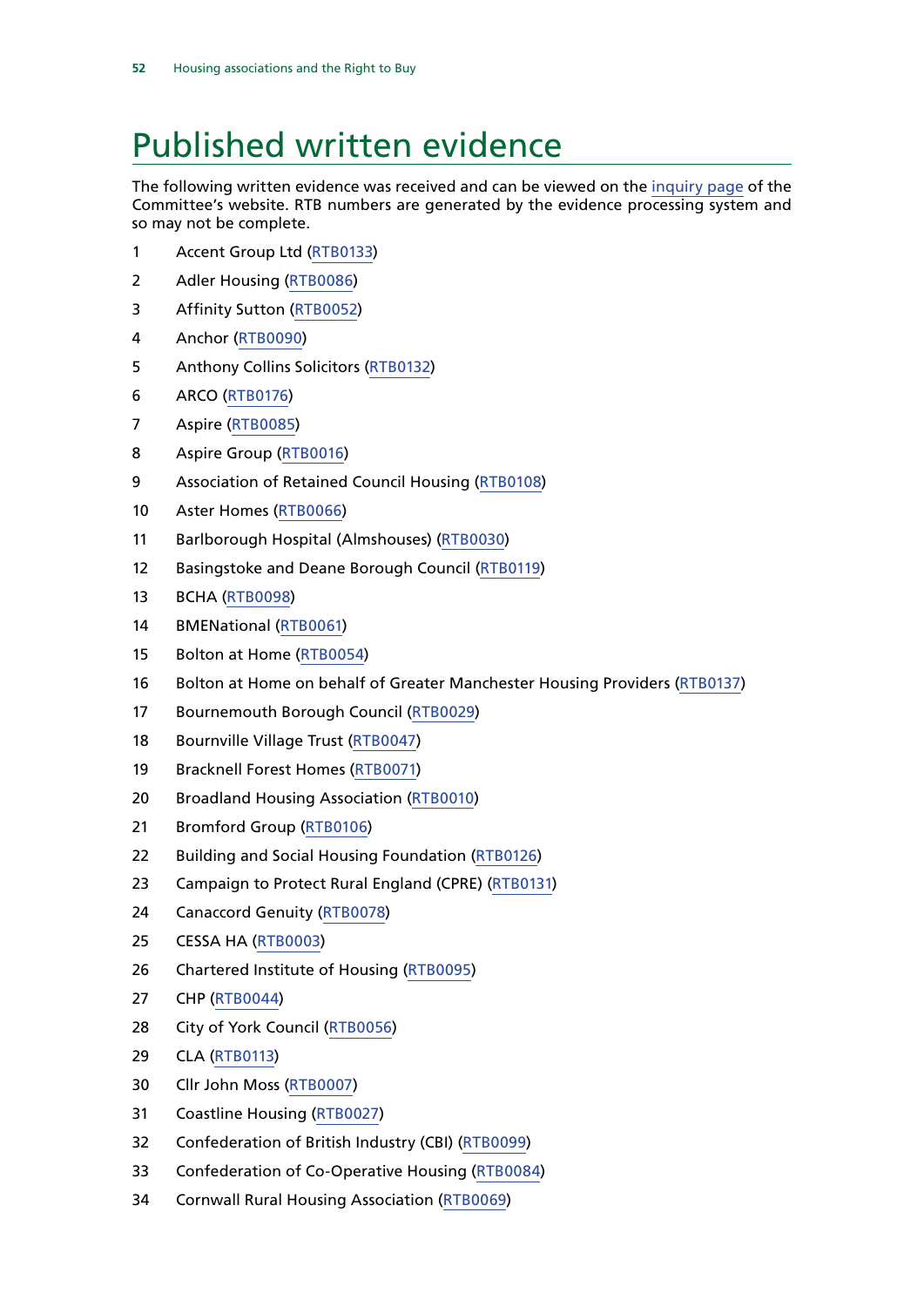- Council of Mortgage Lenders [\(RTB0067](http://data.parliament.uk/WrittenEvidence/CommitteeEvidence.svc/EvidenceDocument/Communities%20and%20Local%20Government/The%20Housing%20Association%20Sector%20and%20the%20Right%20to%20Buy/written/19947.html))
- Council of the Isles of Scilly [\(RTB0005](http://data.parliament.uk/WrittenEvidence/CommitteeEvidence.svc/EvidenceDocument/Communities%20and%20Local%20Government/The%20Housing%20Association%20Sector%20and%20the%20Right%20to%20Buy/written/19044.html))
- Cross Keys Homes [\(RTB0105](http://data.parliament.uk/WrittenEvidence/CommitteeEvidence.svc/EvidenceDocument/Communities%20and%20Local%20Government/The%20Housing%20Association%20Sector%20and%20the%20Right%20to%20Buy/written/20033.html))
- Curo ([RTB0096\)](http://data.parliament.uk/WrittenEvidence/CommitteeEvidence.svc/EvidenceDocument/Communities%20and%20Local%20Government/The%20Housing%20Association%20Sector%20and%20the%20Right%20to%20Buy/written/20007.html)
- Debt Resistance UK [\(RTB0128\)](http://data.parliament.uk/WrittenEvidence/CommitteeEvidence.svc/EvidenceDocument/Communities%20and%20Local%20Government/The%20Housing%20Association%20Sector%20and%20the%20Right%20to%20Buy/written/20090.html)
- Department for Communities and Local Government ([RTB0163](http://data.parliament.uk/WrittenEvidence/CommitteeEvidence.svc/EvidenceDocument/Communities%20and%20Local%20Government/The%20Housing%20Association%20Sector%20and%20the%20Right%20to%20Buy/written/21044.html))
- Disc Housing [\(RTB0028\)](http://data.parliament.uk/WrittenEvidence/CommitteeEvidence.svc/EvidenceDocument/Communities%20and%20Local%20Government/The%20Housing%20Association%20Sector%20and%20the%20Right%20to%20Buy/written/19789.html)
- District Councils' Network ([RTB0118\)](http://data.parliament.uk/WrittenEvidence/CommitteeEvidence.svc/EvidenceDocument/Communities%20and%20Local%20Government/The%20Housing%20Association%20Sector%20and%20the%20Right%20to%20Buy/written/20063.html)
- East Hampshire District Council [\(RTB0168\)](http://data.parliament.uk/WrittenEvidence/CommitteeEvidence.svc/EvidenceDocument/Communities%20and%20Local%20Government/The%20Housing%20Association%20Sector%20and%20the%20Right%20to%20Buy/written/21491.html)
- East Thames Group ([RTB0107](http://data.parliament.uk/WrittenEvidence/CommitteeEvidence.svc/EvidenceDocument/Communities%20and%20Local%20Government/The%20Housing%20Association%20Sector%20and%20the%20Right%20to%20Buy/written/20037.html))
- Eleanor Togut [\(RTB0022\)](http://data.parliament.uk/WrittenEvidence/CommitteeEvidence.svc/EvidenceDocument/Communities%20and%20Local%20Government/The%20Housing%20Association%20Sector%20and%20the%20Right%20to%20Buy/written/19694.html)
- Epic Housing ([RTB0087\)](http://data.parliament.uk/WrittenEvidence/CommitteeEvidence.svc/EvidenceDocument/Communities%20and%20Local%20Government/The%20Housing%20Association%20Sector%20and%20the%20Right%20to%20Buy/written/19988.html)
- Evans Estates [\(RTB0057\)](http://data.parliament.uk/WrittenEvidence/CommitteeEvidence.svc/EvidenceDocument/Communities%20and%20Local%20Government/The%20Housing%20Association%20Sector%20and%20the%20Right%20to%20Buy/written/19912.html)
- First Choice Homes Oldham Limited [\(RTB0156\)](http://data.parliament.uk/WrittenEvidence/CommitteeEvidence.svc/EvidenceDocument/Communities%20and%20Local%20Government/The%20Housing%20Association%20Sector%20and%20the%20Right%20to%20Buy/written/20707.html)
- ForViva ([RTB0076\)](http://data.parliament.uk/WrittenEvidence/CommitteeEvidence.svc/EvidenceDocument/Communities%20and%20Local%20Government/The%20Housing%20Association%20Sector%20and%20the%20Right%20to%20Buy/written/19967.html)
- Franklands Village Housing Association ([RTB0170\)](http://data.parliament.uk/WrittenEvidence/CommitteeEvidence.svc/EvidenceDocument/Communities%20and%20Local%20Government/The%20Housing%20Association%20Sector%20and%20the%20Right%20to%20Buy/written/23158.html)
- Friary Park Preservation Group ([RTB0100\)](http://data.parliament.uk/WrittenEvidence/CommitteeEvidence.svc/EvidenceDocument/Communities%20and%20Local%20Government/The%20Housing%20Association%20Sector%20and%20the%20Right%20to%20Buy/written/20016.html)
- G15 ([RTB0130](http://data.parliament.uk/WrittenEvidence/CommitteeEvidence.svc/EvidenceDocument/Communities%20and%20Local%20Government/The%20Housing%20Association%20Sector%20and%20the%20Right%20to%20Buy/written/20098.html))
- Genesis Housing Association [\(RTB0154](http://data.parliament.uk/WrittenEvidence/CommitteeEvidence.svc/EvidenceDocument/Communities%20and%20Local%20Government/The%20Housing%20Association%20Sector%20and%20the%20Right%20to%20Buy/written/20564.html))
- Gentoo Group ([RTB0102\)](http://data.parliament.uk/WrittenEvidence/CommitteeEvidence.svc/EvidenceDocument/Communities%20and%20Local%20Government/The%20Housing%20Association%20Sector%20and%20the%20Right%20to%20Buy/written/20027.html)
- GIPSIL [\(RTB0065](http://data.parliament.uk/WrittenEvidence/CommitteeEvidence.svc/EvidenceDocument/Communities%20and%20Local%20Government/The%20Housing%20Association%20Sector%20and%20the%20Right%20to%20Buy/written/19943.html))
- Glendale Gateway Trust [\(RTB0025](http://data.parliament.uk/WrittenEvidence/CommitteeEvidence.svc/EvidenceDocument/Communities%20and%20Local%20Government/The%20Housing%20Association%20Sector%20and%20the%20Right%20to%20Buy/written/19768.html))
- Gloucester City Homes [\(RTB0018](http://data.parliament.uk/WrittenEvidence/CommitteeEvidence.svc/EvidenceDocument/Communities%20and%20Local%20Government/The%20Housing%20Association%20Sector%20and%20the%20Right%20to%20Buy/written/19611.html))
- Golden Lane Housing [\(RTB0073\)](http://data.parliament.uk/WrittenEvidence/CommitteeEvidence.svc/EvidenceDocument/Communities%20and%20Local%20Government/The%20Housing%20Association%20Sector%20and%20the%20Right%20to%20Buy/written/19957.html)
- Grant Thornton UK LLP [\(RTB0101](http://data.parliament.uk/WrittenEvidence/CommitteeEvidence.svc/EvidenceDocument/Communities%20and%20Local%20Government/The%20Housing%20Association%20Sector%20and%20the%20Right%20to%20Buy/written/20021.html))
- Great Places Housing Group [\(RTB0151\)](http://data.parliament.uk/WrittenEvidence/CommitteeEvidence.svc/EvidenceDocument/Communities%20and%20Local%20Government/The%20Housing%20Association%20Sector%20and%20the%20Right%20to%20Buy/written/20331.html)
- Great Places Housing Group [\(RTB0162\)](http://data.parliament.uk/WrittenEvidence/CommitteeEvidence.svc/EvidenceDocument/Communities%20and%20Local%20Government/The%20Housing%20Association%20Sector%20and%20the%20Right%20to%20Buy/written/20879.html)
- Greater London Authority ([RTB0147](http://data.parliament.uk/WrittenEvidence/CommitteeEvidence.svc/EvidenceDocument/Communities%20and%20Local%20Government/The%20Housing%20Association%20Sector%20and%20the%20Right%20to%20Buy/written/20260.html))
- Greenfields Community Housing ([RTB0058\)](http://data.parliament.uk/WrittenEvidence/CommitteeEvidence.svc/EvidenceDocument/Communities%20and%20Local%20Government/The%20Housing%20Association%20Sector%20and%20the%20Right%20to%20Buy/written/19915.html)
- Greenoak Housing Association ([RTB0173](http://data.parliament.uk/WrittenEvidence/CommitteeEvidence.svc/EvidenceDocument/Communities%20and%20Local%20Government/The%20Housing%20Association%20Sector%20and%20the%20Right%20to%20Buy/written/24313.html))
- Guinness Trust Unison Branch ([RTB0063](http://data.parliament.uk/WrittenEvidence/CommitteeEvidence.svc/EvidenceDocument/Communities%20and%20Local%20Government/The%20Housing%20Association%20Sector%20and%20the%20Right%20to%20Buy/written/19937.html))
- Hanover Housing Association ([RTB0157](http://data.parliament.uk/WrittenEvidence/CommitteeEvidence.svc/EvidenceDocument/Communities%20and%20Local%20Government/The%20Housing%20Association%20Sector%20and%20the%20Right%20to%20Buy/written/20829.html))
- Hastoe Housing Group ([RTB0153](http://data.parliament.uk/WrittenEvidence/CommitteeEvidence.svc/EvidenceDocument/Communities%20and%20Local%20Government/The%20Housing%20Association%20Sector%20and%20the%20Right%20to%20Buy/written/20408.html))
- Highbury Group on Housing Delivery [\(RTB0167\)](http://data.parliament.uk/WrittenEvidence/CommitteeEvidence.svc/EvidenceDocument/Communities%20and%20Local%20Government/The%20Housing%20Association%20Sector%20and%20the%20Right%20to%20Buy/written/21427.html)
- Home Group ([RTB0165](http://data.parliament.uk/WrittenEvidence/CommitteeEvidence.svc/EvidenceDocument/Communities%20and%20Local%20Government/The%20Housing%20Association%20Sector%20and%20the%20Right%20to%20Buy/written/21350.html))
- Homes and Communities Agency [\(RTB0155](http://data.parliament.uk/WrittenEvidence/CommitteeEvidence.svc/EvidenceDocument/Communities%20and%20Local%20Government/The%20Housing%20Association%20Sector%20and%20the%20Right%20to%20Buy/written/20619.html))
- Housing Justice ([RTB0037](http://data.parliament.uk/WrittenEvidence/CommitteeEvidence.svc/EvidenceDocument/Communities%20and%20Local%20Government/The%20Housing%20Association%20Sector%20and%20the%20Right%20to%20Buy/written/19861.html))
- Incommunities Group Limited [\(RTB0158\)](http://data.parliament.uk/WrittenEvidence/CommitteeEvidence.svc/EvidenceDocument/Communities%20and%20Local%20Government/The%20Housing%20Association%20Sector%20and%20the%20Right%20to%20Buy/written/20843.html)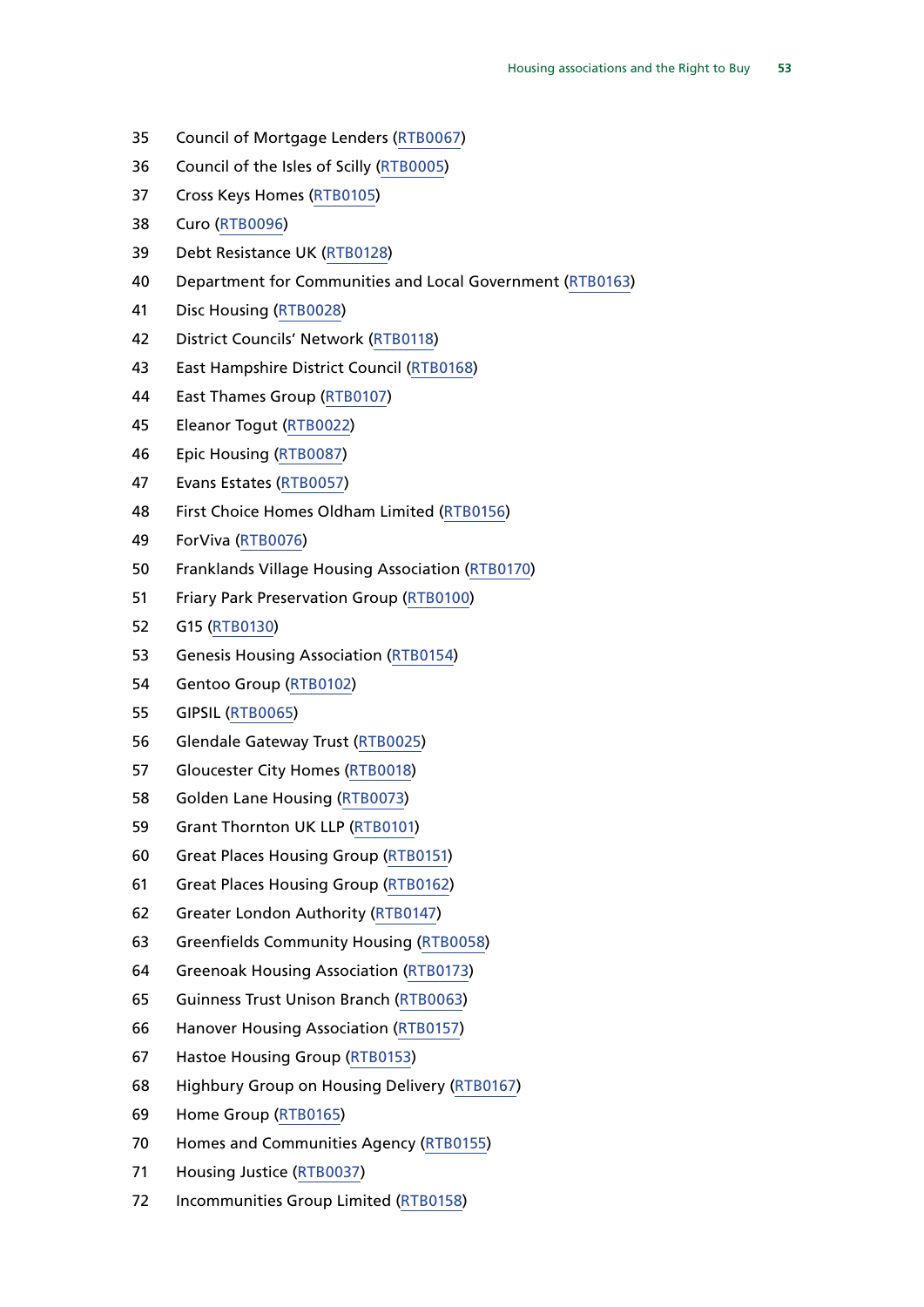- Intergenerational Foundation ([RTB0014\)](http://data.parliament.uk/WrittenEvidence/CommitteeEvidence.svc/EvidenceDocument/Communities%20and%20Local%20Government/The%20Housing%20Association%20Sector%20and%20the%20Right%20to%20Buy/written/19368.html)
- 74 Isos Housing Group [\(RTB0110](http://data.parliament.uk/WrittenEvidence/CommitteeEvidence.svc/EvidenceDocument/Communities%20and%20Local%20Government/The%20Housing%20Association%20Sector%20and%20the%20Right%20to%20Buy/written/20044.html))
- Joseph Rowntree Foundation ([RTB0121\)](http://data.parliament.uk/WrittenEvidence/CommitteeEvidence.svc/EvidenceDocument/Communities%20and%20Local%20Government/The%20Housing%20Association%20Sector%20and%20the%20Right%20to%20Buy/written/20068.html)
- Kent Housing Group [\(RTB0135\)](http://data.parliament.uk/WrittenEvidence/CommitteeEvidence.svc/EvidenceDocument/Communities%20and%20Local%20Government/The%20Housing%20Association%20Sector%20and%20the%20Right%20to%20Buy/written/20106.html)
- Leathermarket JMB ([RTB0124](http://data.parliament.uk/WrittenEvidence/CommitteeEvidence.svc/EvidenceDocument/Communities%20and%20Local%20Government/The%20Housing%20Association%20Sector%20and%20the%20Right%20to%20Buy/written/20077.html))
- Lincolnshire Rural Housing Association ([RTB0033](http://data.parliament.uk/WrittenEvidence/CommitteeEvidence.svc/EvidenceDocument/Communities%20and%20Local%20Government/The%20Housing%20Association%20Sector%20and%20the%20Right%20to%20Buy/written/19842.html))
- Local Government Association [\(RTB0034\)](http://data.parliament.uk/WrittenEvidence/CommitteeEvidence.svc/EvidenceDocument/Communities%20and%20Local%20Government/The%20Housing%20Association%20Sector%20and%20the%20Right%20to%20Buy/written/19845.html)
- London & Quadrant Housing Trust ([RTB0038](http://data.parliament.uk/WrittenEvidence/CommitteeEvidence.svc/EvidenceDocument/Communities%20and%20Local%20Government/The%20Housing%20Association%20Sector%20and%20the%20Right%20to%20Buy/written/19862.html))
- London Assembly Housing Committee ([RTB0169](http://data.parliament.uk/WrittenEvidence/CommitteeEvidence.svc/EvidenceDocument/Communities%20and%20Local%20Government/The%20Housing%20Association%20Sector%20and%20the%20Right%20to%20Buy/written/22559.html))
- London Borough of Hackney ([RTB0129](http://data.parliament.uk/WrittenEvidence/CommitteeEvidence.svc/EvidenceDocument/Communities%20and%20Local%20Government/The%20Housing%20Association%20Sector%20and%20the%20Right%20to%20Buy/written/20093.html))
- Metropolitan [\(RTB0148](http://data.parliament.uk/WrittenEvidence/CommitteeEvidence.svc/EvidenceDocument/Communities%20and%20Local%20Government/The%20Housing%20Association%20Sector%20and%20the%20Right%20to%20Buy/written/20265.html))
- Midland Heart Limited ([RTB0062](http://data.parliament.uk/WrittenEvidence/CommitteeEvidence.svc/EvidenceDocument/Communities%20and%20Local%20Government/The%20Housing%20Association%20Sector%20and%20the%20Right%20to%20Buy/written/19936.html))
- Million Homes, Million Lives [\(RTB0112\)](http://data.parliament.uk/WrittenEvidence/CommitteeEvidence.svc/EvidenceDocument/Communities%20and%20Local%20Government/The%20Housing%20Association%20Sector%20and%20the%20Right%20to%20Buy/written/20049.html)
- Moat ([RTB0104\)](http://data.parliament.uk/WrittenEvidence/CommitteeEvidence.svc/EvidenceDocument/Communities%20and%20Local%20Government/The%20Housing%20Association%20Sector%20and%20the%20Right%20to%20Buy/written/20031.html)
- Mr Andrew Fordham ([RTB0060\)](http://data.parliament.uk/WrittenEvidence/CommitteeEvidence.svc/EvidenceDocument/Communities%20and%20Local%20Government/The%20Housing%20Association%20Sector%20and%20the%20Right%20to%20Buy/written/19924.html)
- Mr Karl Horrocks ([RTB0004](http://data.parliament.uk/WrittenEvidence/CommitteeEvidence.svc/EvidenceDocument/Communities%20and%20Local%20Government/The%20Housing%20Association%20Sector%20and%20the%20Right%20to%20Buy/written/19023.html))
- Mr Peter Youle ([RTB0015](http://data.parliament.uk/WrittenEvidence/CommitteeEvidence.svc/EvidenceDocument/Communities%20and%20Local%20Government/The%20Housing%20Association%20Sector%20and%20the%20Right%20to%20Buy/written/19414.html))
- Mr Phillip Purves ([RTB0001\)](http://data.parliament.uk/WrittenEvidence/CommitteeEvidence.svc/EvidenceDocument/Communities%20and%20Local%20Government/The%20Housing%20Association%20Sector%20and%20the%20Right%20to%20Buy/written/18870.html)
- Mr Simon Goulding ([RTB0081\)](http://data.parliament.uk/WrittenEvidence/CommitteeEvidence.svc/EvidenceDocument/Communities%20and%20Local%20Government/The%20Housing%20Association%20Sector%20and%20the%20Right%20to%20Buy/written/19977.html)
- Mrs Angela Wood-Smith ([RTB0088\)](http://data.parliament.uk/WrittenEvidence/CommitteeEvidence.svc/EvidenceDocument/Communities%20and%20Local%20Government/The%20Housing%20Association%20Sector%20and%20the%20Right%20to%20Buy/written/19989.html)
- Mrs Joan Marshall ([RTB0006\)](http://data.parliament.uk/WrittenEvidence/CommitteeEvidence.svc/EvidenceDocument/Communities%20and%20Local%20Government/The%20Housing%20Association%20Sector%20and%20the%20Right%20to%20Buy/written/19111.html)
- Ms Caroline Starkey ([RTB0020](http://data.parliament.uk/WrittenEvidence/CommitteeEvidence.svc/EvidenceDocument/Communities%20and%20Local%20Government/The%20Housing%20Association%20Sector%20and%20the%20Right%20to%20Buy/written/19681.html))
- Ms Okie Adebanjo [\(RTB0083\)](http://data.parliament.uk/WrittenEvidence/CommitteeEvidence.svc/EvidenceDocument/Communities%20and%20Local%20Government/The%20Housing%20Association%20Sector%20and%20the%20Right%20to%20Buy/written/19979.html)
- National CLT Network [\(RTB0117](http://data.parliament.uk/WrittenEvidence/CommitteeEvidence.svc/EvidenceDocument/Communities%20and%20Local%20Government/The%20Housing%20Association%20Sector%20and%20the%20Right%20to%20Buy/written/20057.html))
- National Housing Federation [\(RTB0068](http://data.parliament.uk/WrittenEvidence/CommitteeEvidence.svc/EvidenceDocument/Communities%20and%20Local%20Government/The%20Housing%20Association%20Sector%20and%20the%20Right%20to%20Buy/written/19949.html))
- 98 National Tenant Organisations [\(RTB0172](http://data.parliament.uk/WrittenEvidence/CommitteeEvidence.svc/EvidenceDocument/Communities%20and%20Local%20Government/The%20Housing%20Association%20Sector%20and%20the%20Right%20to%20Buy/written/24138.html))
- Northamptonshire Rural Housing Association ([RTB0031\)](http://data.parliament.uk/WrittenEvidence/CommitteeEvidence.svc/EvidenceDocument/Communities%20and%20Local%20Government/The%20Housing%20Association%20Sector%20and%20the%20Right%20to%20Buy/written/19826.html)
- 100 Northern Housing Associations [\(RTB0116](http://data.parliament.uk/WrittenEvidence/CommitteeEvidence.svc/EvidenceDocument/Communities%20and%20Local%20Government/The%20Housing%20Association%20Sector%20and%20the%20Right%20to%20Buy/written/20056.html))
- 101 Northern Housing Consortium ([RTB0161](http://data.parliament.uk/WrittenEvidence/CommitteeEvidence.svc/EvidenceDocument/Communities%20and%20Local%20Government/The%20Housing%20Association%20Sector%20and%20the%20Right%20to%20Buy/written/20872.html))
- Oldham Unison [\(RTB0024](http://data.parliament.uk/WrittenEvidence/CommitteeEvidence.svc/EvidenceDocument/Communities%20and%20Local%20Government/The%20Housing%20Association%20Sector%20and%20the%20Right%20to%20Buy/written/19767.html))
- One Manchester ([RTB0127](http://data.parliament.uk/WrittenEvidence/CommitteeEvidence.svc/EvidenceDocument/Communities%20and%20Local%20Government/The%20Housing%20Association%20Sector%20and%20the%20Right%20to%20Buy/written/20089.html))
- Orbit Group Ltd [\(RTB0115\)](http://data.parliament.uk/WrittenEvidence/CommitteeEvidence.svc/EvidenceDocument/Communities%20and%20Local%20Government/The%20Housing%20Association%20Sector%20and%20the%20Right%20to%20Buy/written/20053.html)
- Orwell Housing Association ([RTB0174](http://data.parliament.uk/WrittenEvidence/CommitteeEvidence.svc/EvidenceDocument/Communities%20and%20Local%20Government/The%20Housing%20Association%20Sector%20and%20the%20Right%20to%20Buy/written/24343.html))
- Peabody ([RTB0092](http://data.parliament.uk/WrittenEvidence/CommitteeEvidence.svc/EvidenceDocument/Communities%20and%20Local%20Government/The%20Housing%20Association%20Sector%20and%20the%20Right%20to%20Buy/written/19997.html))
- Peak District National Park Authority [\(RTB0045](http://data.parliament.uk/WrittenEvidence/CommitteeEvidence.svc/EvidenceDocument/Communities%20and%20Local%20Government/The%20Housing%20Association%20Sector%20and%20the%20Right%20to%20Buy/written/19887.html))
- Peak District Rural Housing Association [\(RTB0013](http://data.parliament.uk/WrittenEvidence/CommitteeEvidence.svc/EvidenceDocument/Communities%20and%20Local%20Government/The%20Housing%20Association%20Sector%20and%20the%20Right%20to%20Buy/written/19353.html))
- Peter Hoyle ([RTB0089](http://data.parliament.uk/WrittenEvidence/CommitteeEvidence.svc/EvidenceDocument/Communities%20and%20Local%20Government/The%20Housing%20Association%20Sector%20and%20the%20Right%20to%20Buy/written/19990.html))
- 110 Phoenix Community Housing [\(RTB0109](http://data.parliament.uk/WrittenEvidence/CommitteeEvidence.svc/EvidenceDocument/Communities%20and%20Local%20Government/The%20Housing%20Association%20Sector%20and%20the%20Right%20to%20Buy/written/20041.html))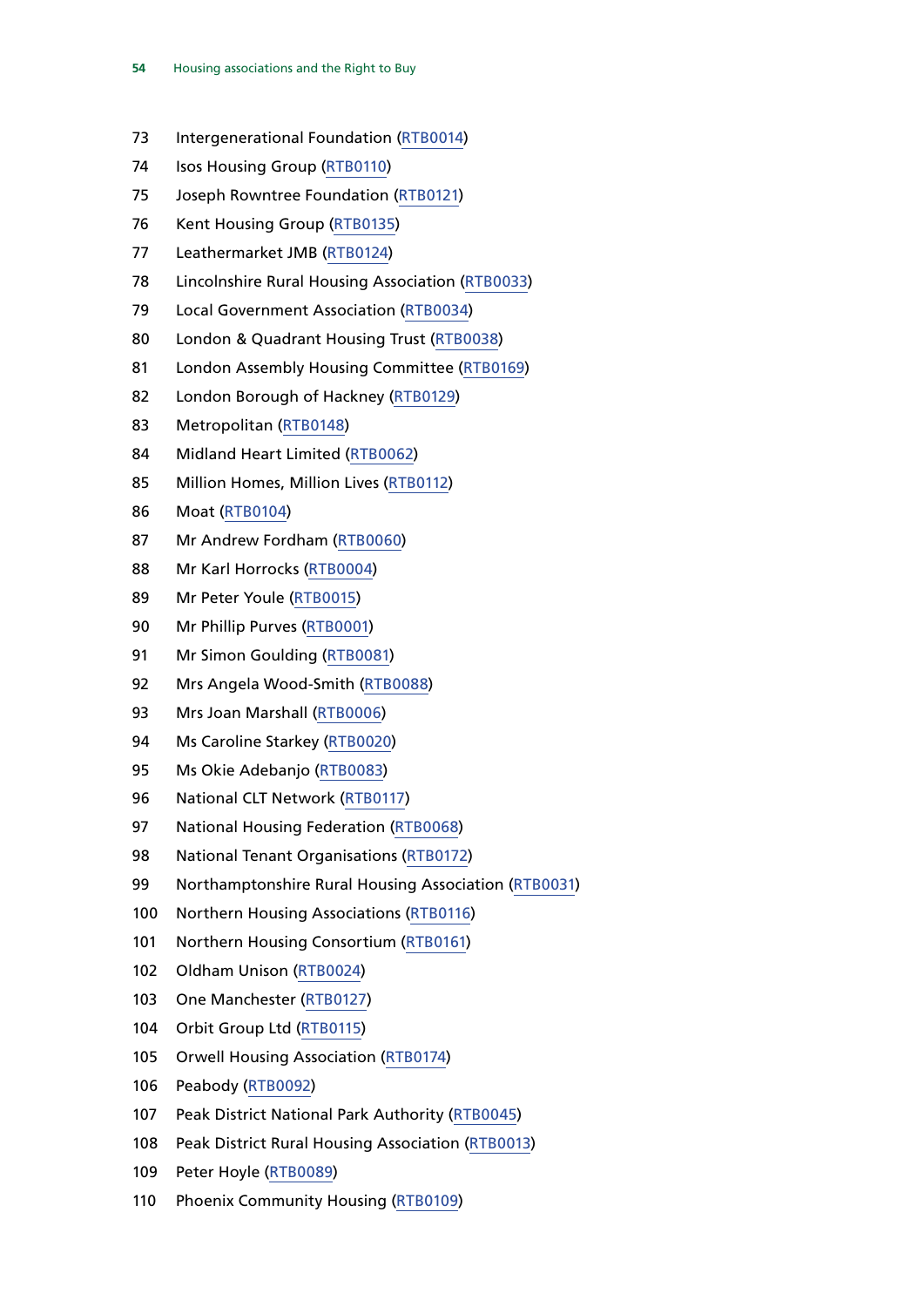- Placeshapers [\(RTB0040](http://data.parliament.uk/WrittenEvidence/CommitteeEvidence.svc/EvidenceDocument/Communities%20and%20Local%20Government/The%20Housing%20Association%20Sector%20and%20the%20Right%20to%20Buy/written/19867.html))
- 112 Plymouth Community Homes [\(RTB0111\)](http://data.parliament.uk/WrittenEvidence/CommitteeEvidence.svc/EvidenceDocument/Communities%20and%20Local%20Government/The%20Housing%20Association%20Sector%20and%20the%20Right%20to%20Buy/written/20048.html)
- Progress Housing Group [\(RTB0026\)](http://data.parliament.uk/WrittenEvidence/CommitteeEvidence.svc/EvidenceDocument/Communities%20and%20Local%20Government/The%20Housing%20Association%20Sector%20and%20the%20Right%20to%20Buy/written/19776.html)
- Radian ([RTB0019\)](http://data.parliament.uk/WrittenEvidence/CommitteeEvidence.svc/EvidenceDocument/Communities%20and%20Local%20Government/The%20Housing%20Association%20Sector%20and%20the%20Right%20to%20Buy/written/19616.html)
- Raven Housing Trust [\(RTB0050\)](http://data.parliament.uk/WrittenEvidence/CommitteeEvidence.svc/EvidenceDocument/Communities%20and%20Local%20Government/The%20Housing%20Association%20Sector%20and%20the%20Right%20to%20Buy/written/19894.html)
- Red Kite Community Housing Limited ([RTB0039\)](http://data.parliament.uk/WrittenEvidence/CommitteeEvidence.svc/EvidenceDocument/Communities%20and%20Local%20Government/The%20Housing%20Association%20Sector%20and%20the%20Right%20to%20Buy/written/19863.html)
- Riverside Housing Group [\(RTB0159\)](http://data.parliament.uk/WrittenEvidence/CommitteeEvidence.svc/EvidenceDocument/Communities%20and%20Local%20Government/The%20Housing%20Association%20Sector%20and%20the%20Right%20to%20Buy/written/20860.html)
- Rochdale Boroughwide Housing [\(RTB0123\)](http://data.parliament.uk/WrittenEvidence/CommitteeEvidence.svc/EvidenceDocument/Communities%20and%20Local%20Government/The%20Housing%20Association%20Sector%20and%20the%20Right%20to%20Buy/written/20076.html)
- Royal Borough of Greenwich [\(RTB0125](http://data.parliament.uk/WrittenEvidence/CommitteeEvidence.svc/EvidenceDocument/Communities%20and%20Local%20Government/The%20Housing%20Association%20Sector%20and%20the%20Right%20to%20Buy/written/20080.html))
- Rural Housing Alliance [\(RTB0008](http://data.parliament.uk/WrittenEvidence/CommitteeEvidence.svc/EvidenceDocument/Communities%20and%20Local%20Government/The%20Housing%20Association%20Sector%20and%20the%20Right%20to%20Buy/written/19275.html))
- Sanctuary Group [\(RTB0072](http://data.parliament.uk/WrittenEvidence/CommitteeEvidence.svc/EvidenceDocument/Communities%20and%20Local%20Government/The%20Housing%20Association%20Sector%20and%20the%20Right%20to%20Buy/written/19956.html))
- Scottish Federation of Housing Associations ([RTB0175](http://data.parliament.uk/WrittenEvidence/CommitteeEvidence.svc/EvidenceDocument/Communities%20and%20Local%20Government/The%20Housing%20Association%20Sector%20and%20the%20Right%20to%20Buy/written/25697.html))
- SHAL Housing ([RTB0079\)](http://data.parliament.uk/WrittenEvidence/CommitteeEvidence.svc/EvidenceDocument/Communities%20and%20Local%20Government/The%20Housing%20Association%20Sector%20and%20the%20Right%20to%20Buy/written/19971.html)
- SHOUT ([RTB0042](http://data.parliament.uk/WrittenEvidence/CommitteeEvidence.svc/EvidenceDocument/Communities%20and%20Local%20Government/The%20Housing%20Association%20Sector%20and%20the%20Right%20to%20Buy/written/19880.html))
- Soha Housing ([RTB0002\)](http://data.parliament.uk/WrittenEvidence/CommitteeEvidence.svc/EvidenceDocument/Communities%20and%20Local%20Government/The%20Housing%20Association%20Sector%20and%20the%20Right%20to%20Buy/written/18964.html)
- South Yorkshire Housing Association Ltd ([RTB0048](http://data.parliament.uk/WrittenEvidence/CommitteeEvidence.svc/EvidenceDocument/Communities%20and%20Local%20Government/The%20Housing%20Association%20Sector%20and%20the%20Right%20to%20Buy/written/19892.html))
- Sovereign Housing Association [\(RTB0055\)](http://data.parliament.uk/WrittenEvidence/CommitteeEvidence.svc/EvidenceDocument/Communities%20and%20Local%20Government/The%20Housing%20Association%20Sector%20and%20the%20Right%20to%20Buy/written/19903.html)
- St Mungo's Broadway [\(RTB0141\)](http://data.parliament.uk/WrittenEvidence/CommitteeEvidence.svc/EvidenceDocument/Communities%20and%20Local%20Government/The%20Housing%20Association%20Sector%20and%20the%20Right%20to%20Buy/written/20118.html)
- Stoll ([RTB0114](http://data.parliament.uk/WrittenEvidence/CommitteeEvidence.svc/EvidenceDocument/Communities%20and%20Local%20Government/The%20Housing%20Association%20Sector%20and%20the%20Right%20to%20Buy/written/20052.html))
- Stonewater [\(RTB0171\)](http://data.parliament.uk/WrittenEvidence/CommitteeEvidence.svc/EvidenceDocument/Communities%20and%20Local%20Government/The%20Housing%20Association%20Sector%20and%20the%20Right%20to%20Buy/written/23632.html)
- Stonewater Housing Association ([RTB0049\)](http://data.parliament.uk/WrittenEvidence/CommitteeEvidence.svc/EvidenceDocument/Communities%20and%20Local%20Government/The%20Housing%20Association%20Sector%20and%20the%20Right%20to%20Buy/written/19893.html)
- The Abbeyfield Society ([RTB0091\)](http://data.parliament.uk/WrittenEvidence/CommitteeEvidence.svc/EvidenceDocument/Communities%20and%20Local%20Government/The%20Housing%20Association%20Sector%20and%20the%20Right%20to%20Buy/written/19993.html)
- The Almshouse Association ([RTB0075](http://data.parliament.uk/WrittenEvidence/CommitteeEvidence.svc/EvidenceDocument/Communities%20and%20Local%20Government/The%20Housing%20Association%20Sector%20and%20the%20Right%20to%20Buy/written/19965.html))
- The Extracare Charitable Trust ([RTB0166\)](http://data.parliament.uk/WrittenEvidence/CommitteeEvidence.svc/EvidenceDocument/Communities%20and%20Local%20Government/The%20Housing%20Association%20Sector%20and%20the%20Right%20to%20Buy/written/21358.html)
- The Foyer Federation ([RTB0009\)](http://data.parliament.uk/WrittenEvidence/CommitteeEvidence.svc/EvidenceDocument/Communities%20and%20Local%20Government/The%20Housing%20Association%20Sector%20and%20the%20Right%20to%20Buy/written/19277.html)
- The Hyde Group ([RTB0094\)](http://data.parliament.uk/WrittenEvidence/CommitteeEvidence.svc/EvidenceDocument/Communities%20and%20Local%20Government/The%20Housing%20Association%20Sector%20and%20the%20Right%20to%20Buy/written/20003.html)
- 137 The Investment Association ([RTB0122](http://data.parliament.uk/WrittenEvidence/CommitteeEvidence.svc/EvidenceDocument/Communities%20and%20Local%20Government/The%20Housing%20Association%20Sector%20and%20the%20Right%20to%20Buy/written/20071.html))
- The Royal Institution of Chartered Surveyors [\(RTB0145\)](http://data.parliament.uk/WrittenEvidence/CommitteeEvidence.svc/EvidenceDocument/Communities%20and%20Local%20Government/The%20Housing%20Association%20Sector%20and%20the%20Right%20to%20Buy/written/20232.html)
- Totnes Town Council ([RTB0011\)](http://data.parliament.uk/WrittenEvidence/CommitteeEvidence.svc/EvidenceDocument/Communities%20and%20Local%20Government/The%20Housing%20Association%20Sector%20and%20the%20Right%20to%20Buy/written/19332.html)
- Town and Country Housing Group ([RTB0041\)](http://data.parliament.uk/WrittenEvidence/CommitteeEvidence.svc/EvidenceDocument/Communities%20and%20Local%20Government/The%20Housing%20Association%20Sector%20and%20the%20Right%20to%20Buy/written/19874.html)
- TPAS ([RTB0059](http://data.parliament.uk/WrittenEvidence/CommitteeEvidence.svc/EvidenceDocument/Communities%20and%20Local%20Government/The%20Housing%20Association%20Sector%20and%20the%20Right%20to%20Buy/written/19919.html))
- UCATT [\(RTB0021](http://data.parliament.uk/WrittenEvidence/CommitteeEvidence.svc/EvidenceDocument/Communities%20and%20Local%20Government/The%20Housing%20Association%20Sector%20and%20the%20Right%20to%20Buy/written/19692.html))
- UK Cohousing Network ([RTB0120](http://data.parliament.uk/WrittenEvidence/CommitteeEvidence.svc/EvidenceDocument/Communities%20and%20Local%20Government/The%20Housing%20Association%20Sector%20and%20the%20Right%20to%20Buy/written/20067.html))
- Unison ([RTB0164\)](http://data.parliament.uk/WrittenEvidence/CommitteeEvidence.svc/EvidenceDocument/Communities%20and%20Local%20Government/The%20Housing%20Association%20Sector%20and%20the%20Right%20to%20Buy/written/21234.html)
- Unison Housing Association [\(RTB0097](http://data.parliament.uk/WrittenEvidence/CommitteeEvidence.svc/EvidenceDocument/Communities%20and%20Local%20Government/The%20Housing%20Association%20Sector%20and%20the%20Right%20to%20Buy/written/20008.html))
- Unison Stewards Committee WDH [\(RTB0070\)](http://data.parliament.uk/WrittenEvidence/CommitteeEvidence.svc/EvidenceDocument/Communities%20and%20Local%20Government/The%20Housing%20Association%20Sector%20and%20the%20Right%20to%20Buy/written/19952.html)
- United Communities [\(RTB0082](http://data.parliament.uk/WrittenEvidence/CommitteeEvidence.svc/EvidenceDocument/Communities%20and%20Local%20Government/The%20Housing%20Association%20Sector%20and%20the%20Right%20to%20Buy/written/19978.html))
- Viridian Housing ([RTB0136](http://data.parliament.uk/WrittenEvidence/CommitteeEvidence.svc/EvidenceDocument/Communities%20and%20Local%20Government/The%20Housing%20Association%20Sector%20and%20the%20Right%20to%20Buy/written/20107.html))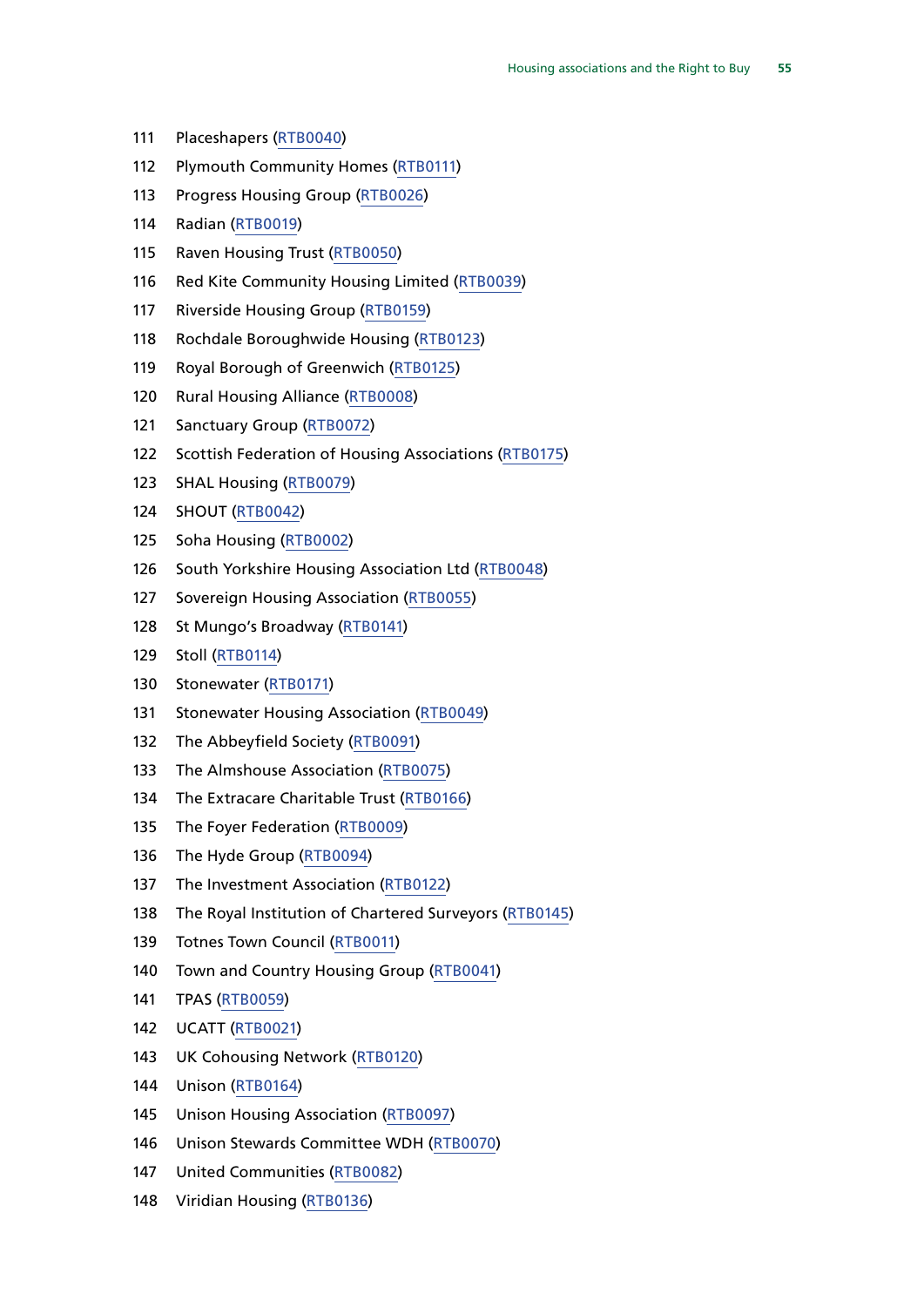- Walsall Housing Group [\(RTB0146](http://data.parliament.uk/WrittenEvidence/CommitteeEvidence.svc/EvidenceDocument/Communities%20and%20Local%20Government/The%20Housing%20Association%20Sector%20and%20the%20Right%20to%20Buy/written/20235.html))
- Warwick District Council ([RTB0080\)](http://data.parliament.uk/WrittenEvidence/CommitteeEvidence.svc/EvidenceDocument/Communities%20and%20Local%20Government/The%20Housing%20Association%20Sector%20and%20the%20Right%20to%20Buy/written/19974.html)
- Warwickshire Rural Housing Association [\(RTB0032\)](http://data.parliament.uk/WrittenEvidence/CommitteeEvidence.svc/EvidenceDocument/Communities%20and%20Local%20Government/The%20Housing%20Association%20Sector%20and%20the%20Right%20to%20Buy/written/19828.html)
- Watford Community Housing Trust [\(RTB0093\)](http://data.parliament.uk/WrittenEvidence/CommitteeEvidence.svc/EvidenceDocument/Communities%20and%20Local%20Government/The%20Housing%20Association%20Sector%20and%20the%20Right%20to%20Buy/written/19998.html)
- WDH [\(RTB0150\)](http://data.parliament.uk/WrittenEvidence/CommitteeEvidence.svc/EvidenceDocument/Communities%20and%20Local%20Government/The%20Housing%20Association%20Sector%20and%20the%20Right%20to%20Buy/written/20291.html)
- Welwyn Hatfield Council ([RTB0053](http://data.parliament.uk/WrittenEvidence/CommitteeEvidence.svc/EvidenceDocument/Communities%20and%20Local%20Government/The%20Housing%20Association%20Sector%20and%20the%20Right%20to%20Buy/written/19900.html))
- Wiltshire Rural Housing Association [\(RTB0035\)](http://data.parliament.uk/WrittenEvidence/CommitteeEvidence.svc/EvidenceDocument/Communities%20and%20Local%20Government/The%20Housing%20Association%20Sector%20and%20the%20Right%20to%20Buy/written/19847.html)
- Winckworth Sherwood [\(RTB0149\)](http://data.parliament.uk/WrittenEvidence/CommitteeEvidence.svc/EvidenceDocument/Communities%20and%20Local%20Government/The%20Housing%20Association%20Sector%20and%20the%20Right%20to%20Buy/written/20281.html)
- WM Housing Group ([RTB0036](http://data.parliament.uk/WrittenEvidence/CommitteeEvidence.svc/EvidenceDocument/Communities%20and%20Local%20Government/The%20Housing%20Association%20Sector%20and%20the%20Right%20to%20Buy/written/19854.html))
- Wulvern Housing [\(RTB0134\)](http://data.parliament.uk/WrittenEvidence/CommitteeEvidence.svc/EvidenceDocument/Communities%20and%20Local%20Government/The%20Housing%20Association%20Sector%20and%20the%20Right%20to%20Buy/written/20105.html)
- Yarlington Housing Group ([RTB0023\)](http://data.parliament.uk/WrittenEvidence/CommitteeEvidence.svc/EvidenceDocument/Communities%20and%20Local%20Government/The%20Housing%20Association%20Sector%20and%20the%20Right%20to%20Buy/written/19747.html)
- YMCA England ([RTB0017](http://data.parliament.uk/WrittenEvidence/CommitteeEvidence.svc/EvidenceDocument/Communities%20and%20Local%20Government/The%20Housing%20Association%20Sector%20and%20the%20Right%20to%20Buy/written/19467.html))